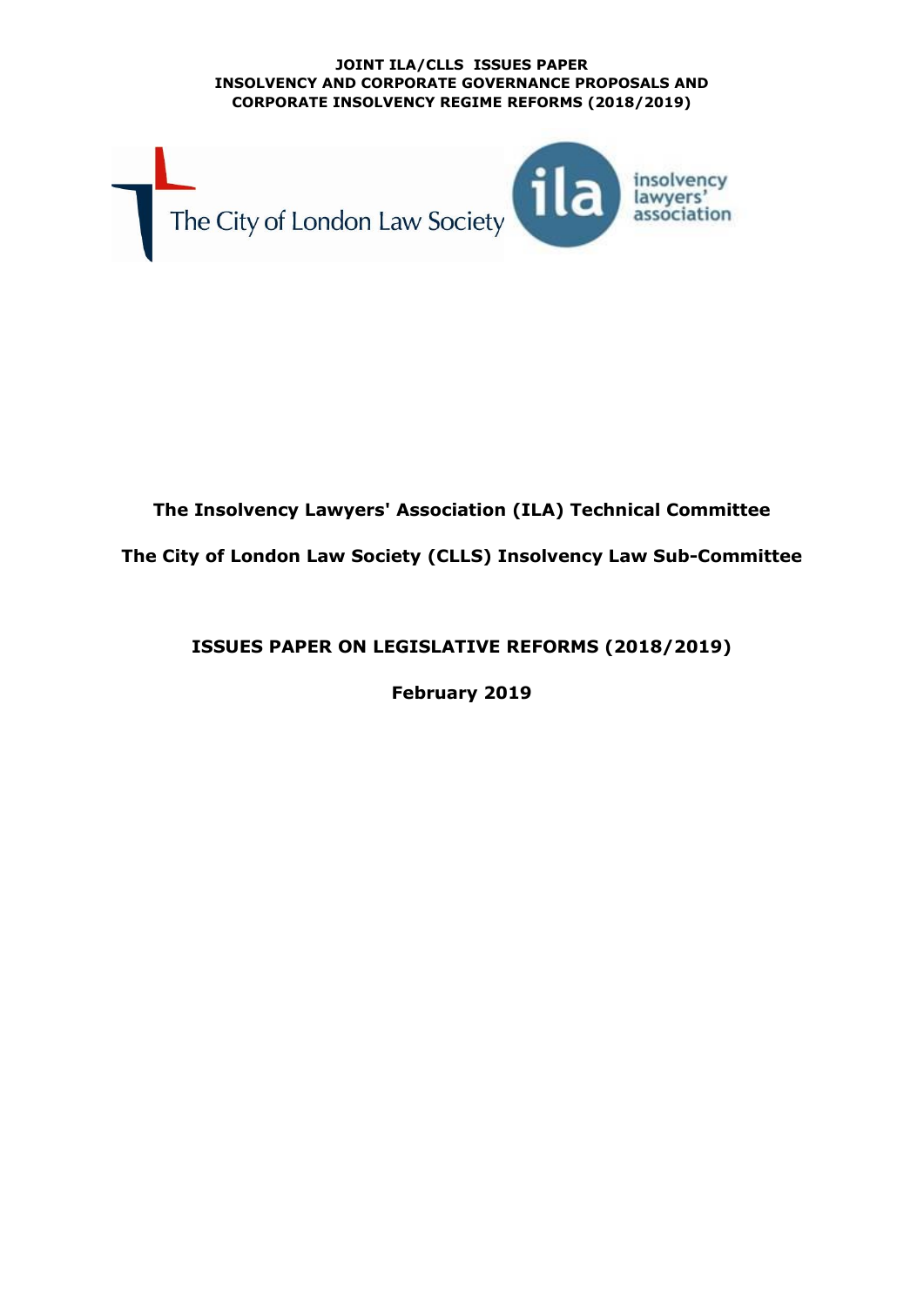### **CONTENTS**

| <b>CLAUSE</b>    | <b>PAGE</b> |
|------------------|-------------|
| 1.               |             |
| 2.               |             |
| 3.               |             |
| $\overline{4}$ . |             |
|                  |             |
|                  |             |
|                  |             |
|                  |             |
|                  |             |
|                  |             |
|                  |             |
|                  |             |
|                  |             |
|                  |             |
|                  |             |
|                  |             |
|                  |             |
|                  |             |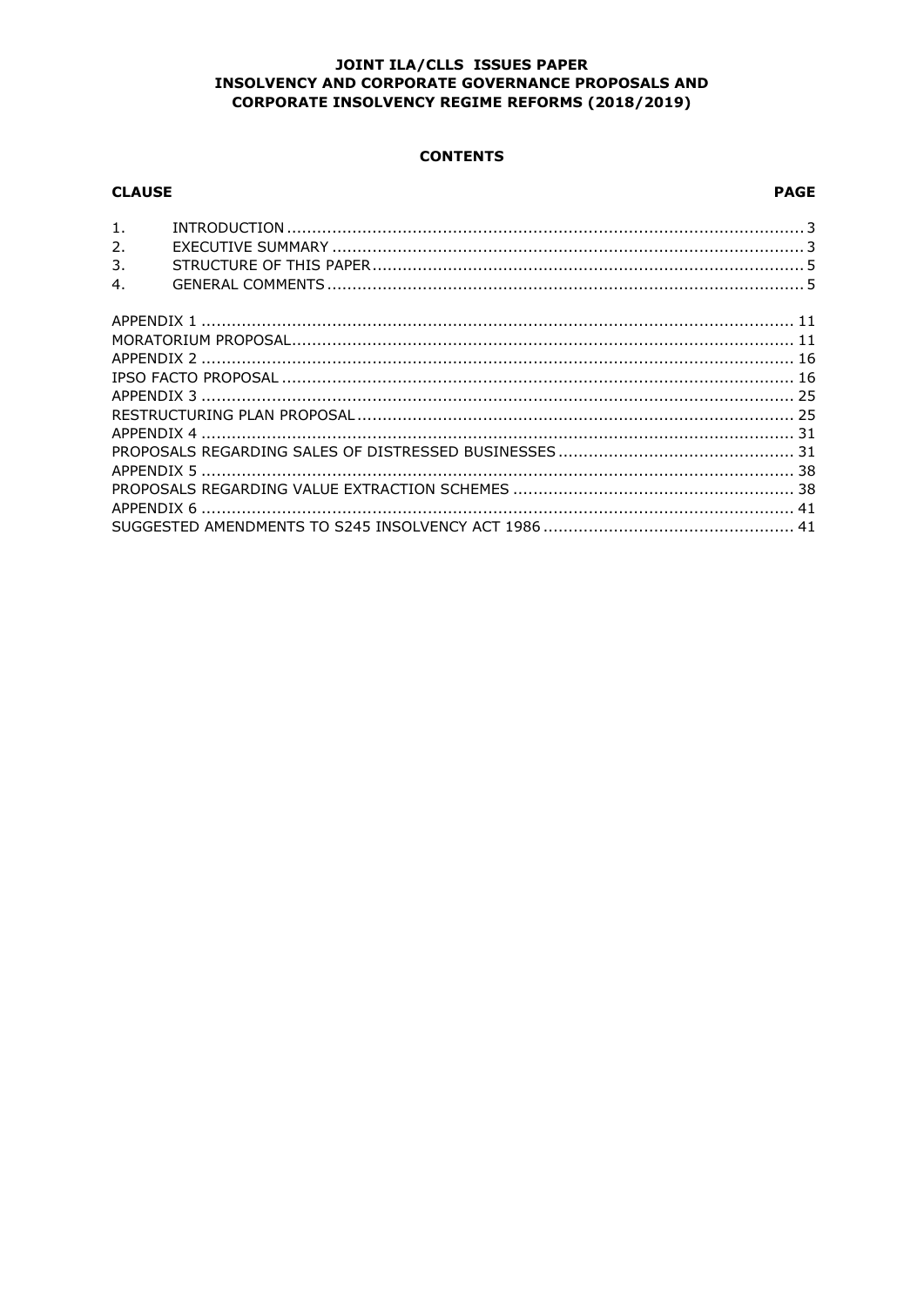### 1. **INTRODUCTION**

- 1.1 This document has been produced in the context of the Government Response to the Insolvency and Corporate Governance Consultation published on 26 August 2018 (the **Government Response**) following meetings between members of the Insolvency Service Policy Unit and members of the Insolvency Lawyers' Association Technical Committee and the CLLS Insolvency Law Sub-Committee in November/December 2018. It aims to flesh out issues surrounding the proposals but it does not necessarily represent the collective view of those organisations.
- 1.2 By way of background, the ILA provides a forum for approximately 500 full, associate, overseas and academic members who practise restructuring and insolvency law. The membership comprises a broad representation of regional and City solicitors, barristers, academics and overseas lawyers. The Technical Committee of the ILA (the **ILA Committee**) is responsible for identifying and reporting to members on key developments in case law and legislative reform in the insolvency and restructuring market place.
- 1.3 The CLLS represents approximately 17,000 City lawyers, through individual and corporate membership, including some of the largest international law firms in the world. These law firms advise a variety of clients from multinational companies and financial institutions to Government departments, often in relation to complex, multi-jurisdictional legal issues. The CLLS responds to a variety of consultations on issues of importance to its members through its 19 specialist committees. The CLLS Insolvency Law Committee, made up of solicitors who are expert in the field, has prepared the comments below in response to the Government Response in conjunction with the ILA Committee.

### 2. **EXECUTIVE SUMMARY**

2.1 This paper seeks to address both sections 2 to 3 of the Government Response, responding to the paper dated 20 March 2018 on Insolvency and Corporate Governance and section 5 of the Government Response, responding to the paper of May 2016 on the Review of the Corporate Insolvency Framework<sup>1</sup>. As a consequence, it is quite lengthy, reflecting the complexity of the issues, and so we have summarised our key responses below.

### *Moratorium*

- 2.2 We are now more convinced of the need for reform in the areas covered by section 5 of the Government Response because of changing finance structures and to ensure that the UK remains competitive in a post-Brexit world. However, any changes need to work in the context of the UK insolvency regime as a whole. For the reasons given in Appendix 1, we are not convinced that the moratorium, as currently contemplated, would do so. Instead, we suggest two alternatives for the moratorium which would retain its key aspects, including the focus on rescuing the company and the potential for the existing management team to continue running the company's day to day business while a rescue plan is developed. The alternatives set out below, both of which are intended to be relatively "light touch", would, however, increase the potential use of the new procedure while also addressing identified concerns:
	- (a) A new Schedule to the Insolvency Act 1986 which would only apply where an administrator was pursuing the corporate rescue purpose and which would allow the administrator to delegate certain of his / her functions to the directors; or
	- (b) A new stand-alone corporate rescue procedure based on administration but, again, with the management powers being left with the directors.

### *Ipso facto provisions*

i,

<sup>&</sup>lt;sup>1</sup> We have not dealt with sections 2 and 4 of the Government Response where there are fewer concerns but we refer to the ILA and CLLS Insolvency Sub-Committee responses to the March 2018 paper in this regard.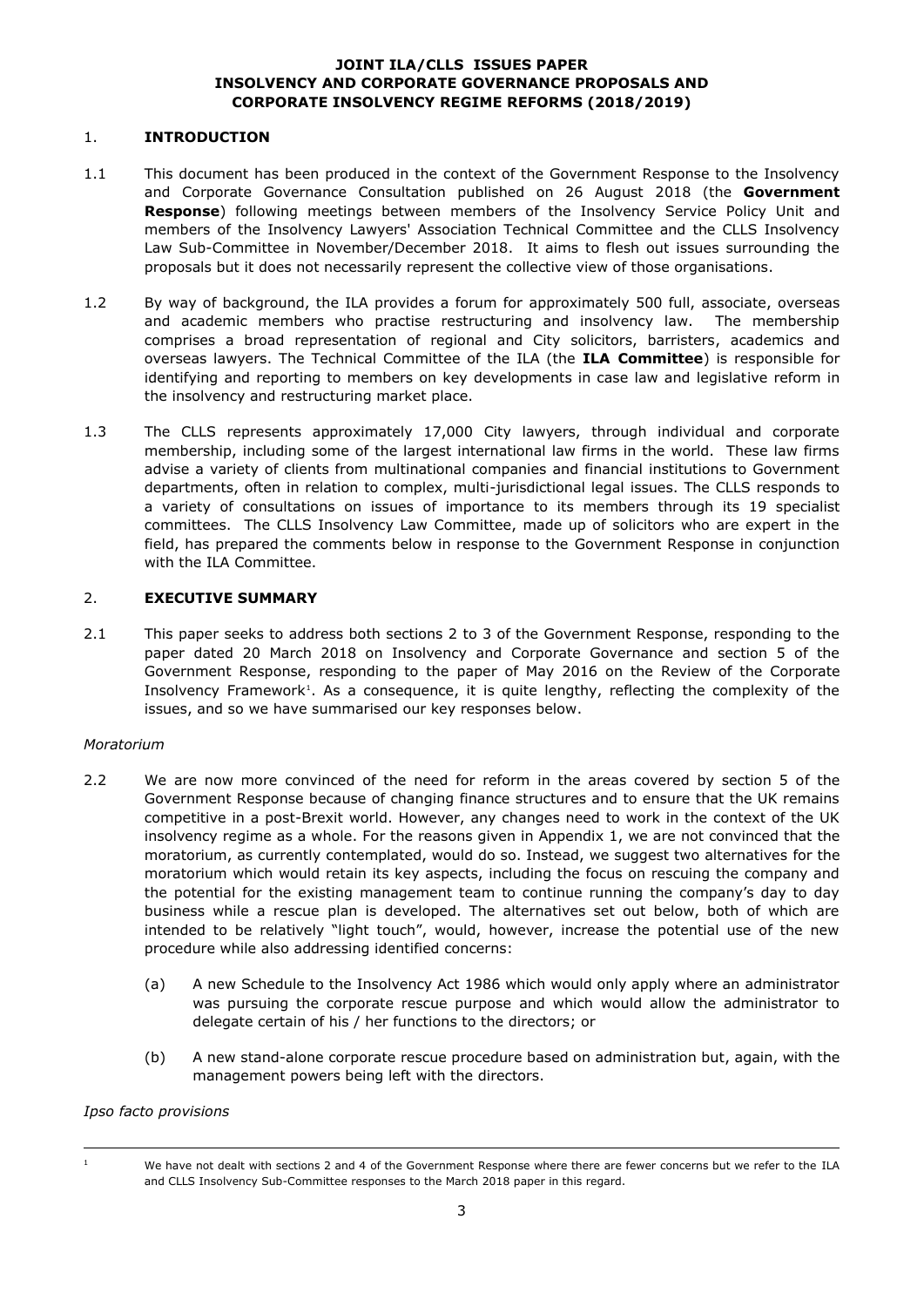- 2.3 The *ipso facto* proposals raise some difficult issues. Given the change of direction compared with the May 2016 paper, we are not sure that all of these have yet been fully thought through. We consider that, as a matter of policy (and given their interference with the important principle of freedom of contract), these provisions should be aimed at rescue proceedings. They should be inapplicable in a liquidation or distributing administration. We have real concerns with the provisions applying in a debtor-in-possession process (such as the proposed moratorium) controlled by a company's directors, although such concerns would be addressed if either of the moratorium alternatives outlined above were to be adopted.
- 2.4 We think there needs to be a clear trigger for removing rights of termination and a clear mechanism for the adoption and rejection of *ipso facto* affected contracts (see our suggestion in paragraph 4.5 of Appendix 2). Termination on the grounds of non-payment is especially problematic. There must be clear carve-outs to protect financial contracts and set-off though these will be difficult to define. Thought should also be given to any transitional provisions for existing contracts.

#### *Restructuring proposal*

2.5 In general terms, we support the proposals regarding the restructuring plan. The lack of a crossclass cram down mechanism in the existing scheme of arrangement is a draw-back (albeit one that we currently work around by using the scheme together with a pre-packaged administration to transfer the intermediate holding company to new shareholders where the existing shareholders are out of the money). We do have some questions, though, on the detail of the proposals as set out in Appendix 3.

#### *Sales of businesses in distress*

- 2.6 We are very concerned that the proposals in part 2 of the Government Response will place the holding company board in an inevitable and impossible position of direct conflict when considering a sale of a large distressed subsidiary or group of subsidiaries. We see such a conflict as the direct result of seeking to impose a new legal obligation on the board of a holding company to act in the best interests of its struggling subsidiary's stakeholders (i.e. the subsidiary's creditors), in addition to and alongside their statutory duty to act in favour of the holding company's stakeholders (i.e. its shareholders). We would instead propose that the holding company board be placed under a strict legal obligation to ensure that the board of the relevant stressed subsidiary has access to the funding and information necessary to enable it to obtain independent financial and legal advice.
- 2.7 This would guarantee that the subsidiary's directors were in a position to make the decisions already required of them under the existing legal framework. They would be able to do so on a fully informed basis without undue influence from either the holding company or the proposed purchaser. These obligations of the holding company board should strengthen the ability of the subsidiary's directors to comply with their existing obligations and reduce the perceived risk of such directors attempting to evade liability by "shutting their eyes" to the transaction or deliberately avoiding asking relevant questions.

#### *Value extraction schemes*

- 2.8 We are in favour of the measures proposed in section 3 of the Government Response as regards extortionate credit transactions and preferences. We consider those measures justifiable in relation to the general application of ss239 and 244 Insolvency Act 1986 (**IA 1986**) in addition to their potential application to value extraction schemes. We do not think that such measures need necessarily have any adverse effect on the provision of finance for distressed companies (which cannot be justified by the need to protect existing creditors from abusive transactions).
- 2.9 While considering ss.239 and 244 IA 1986, we would also encourage the Insolvency Service to consider a small amendment to s245 IA 1986 which would fix a defect and encourage the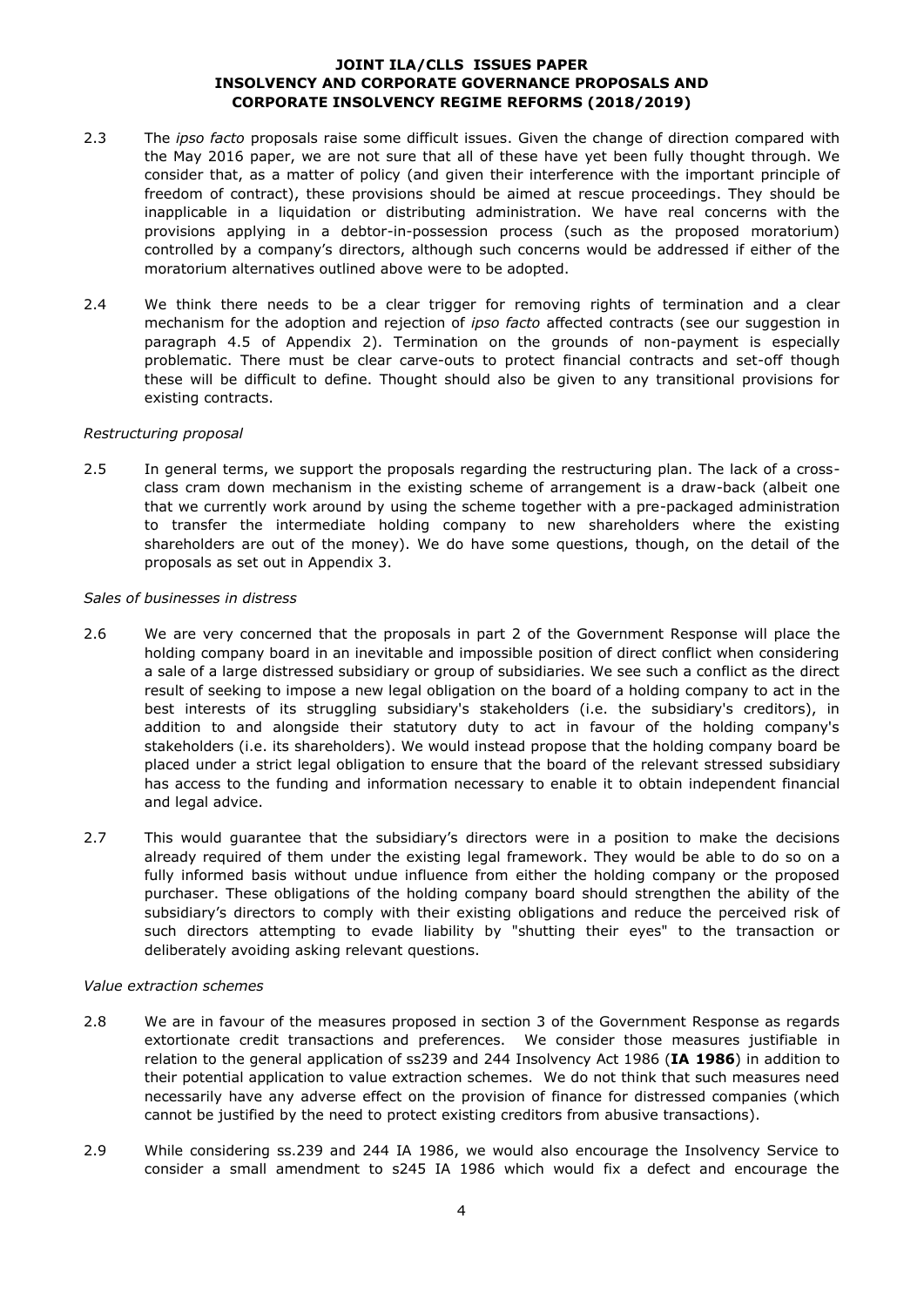provision of finance to companies. The proposed change (which is outlined in Appendix 6) would protect floating charges given within a short period of the loan those charges were to secure.

### 3. **STRUCTURE OF THIS PAPER**

- 3.1 We begin by providing our general comments (section 4) on the case for reform based on current and predicted changes in the finance market and monetary policy, and the implications of this for both the detailed working out of the individual reforms and the ways in which they could be implemented.
- 3.2 We then provide our comments on the actual proposals in the Government's Response as follows:
	- (a) the moratorium proposal in the Government's Response (Appendix 1)
	- (b) the *ipso facto* proposals (Appendix 2);
	- (c) the restructuring plan proposal (Appendix 3);
	- (d) proposals regarding sales of distressed businesses (Appendix 4);
	- (e) proposals regarding value extraction schemes (Appendix 5); and
	- (f) suggested amendments to s245 Insolvency Act 1986 (Appendix 6).

#### 4. **GENERAL COMMENTS**

#### 4.1 **The Case for Reform**

- (a) Whilst we understand the political imperatives of:
	- (i) the World Bank "Doing Business" Report; and
	- (ii) compliance with the draft European Directive on Preventative Restructuring Frameworks,

in our view, the case for reform is not primarily made out by either of these initiatives. We consider, instead, that reform should be driven by the implications of changes in the finance market, and by the potential for, and impact of, changes in monetary policy.

(b) Based on this case for reform, we put forward two alternative ways forward (in place of the moratorium) that are designed to meet the identified needs, and are in line with the policies outlined in the Government's Proposals. This would sit side by side with a modified *ipso facto* regime (discussed in Appendix 2) and the restructuring plan (discussed in Appendix 3).

### 4.2 **Changes in the Finance Market**

- (a) British companies have historically been heavily reliant on loan debt as a source of external finance, and large banks have historically acted as the providers of loan financing. Until comparatively recently, restructuring a large, distressed company was a largely an out-ofcourt affair. Loan finance was typically provided by banks from a relatively narrow banking sector. This meant that if a company faced financial difficulty it would negotiate time to pay, reduced interest payments etc with its bank or banks implemented by contract. After the 1970s, this was facilitated by what we might call the accepted rules of the game set out in the London Approach.
- (b) In recent times, it has become more difficult to restructure loans out of court for a whole host of reasons: globalisation and a wider banking sector; loan trading; the rise of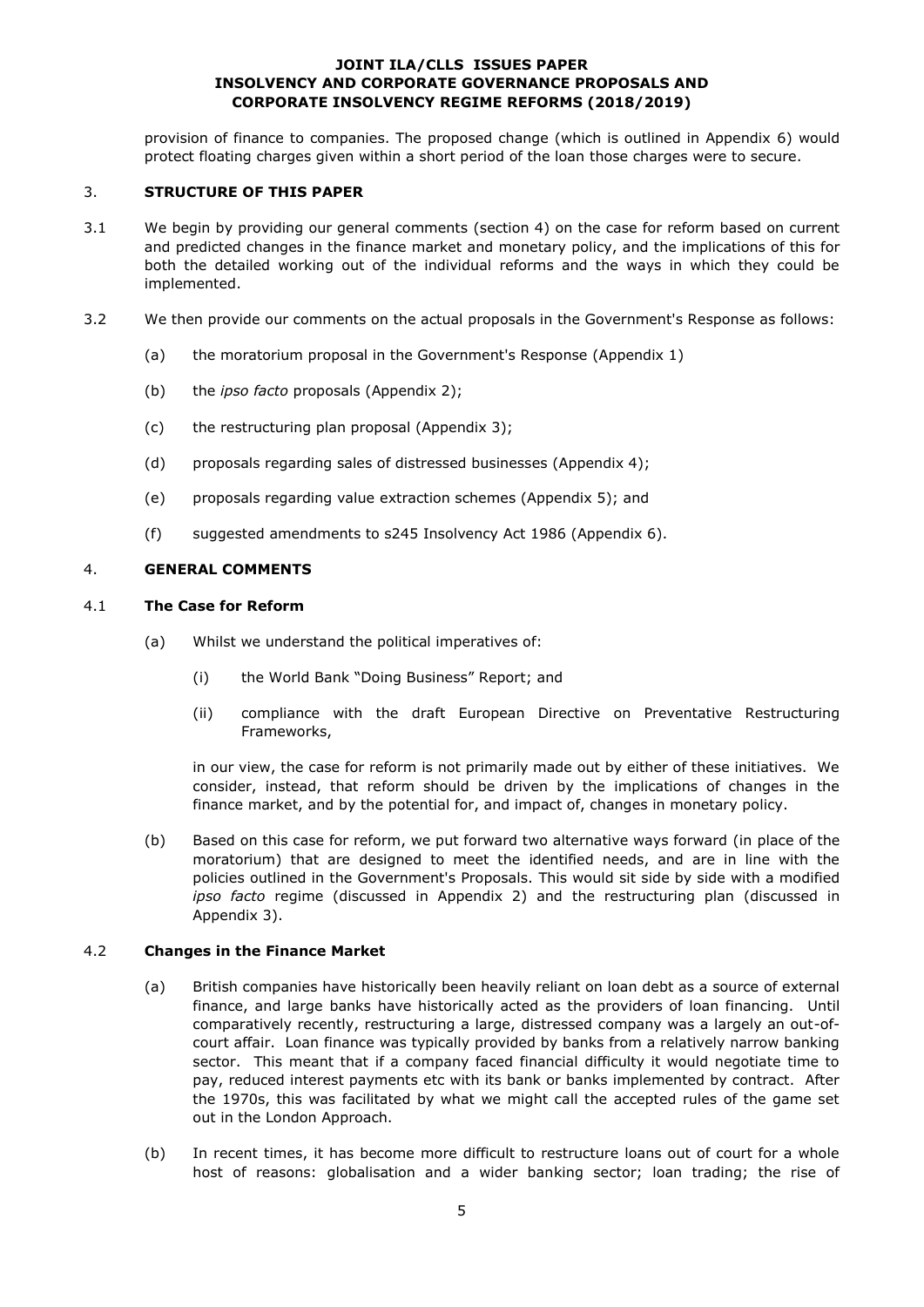distressed debt traders; different types of investor etc. The result has been that some sort of legal procedure has been needed more frequently to achieve a restructuring of large, leveraged companies since the financial crisis.

- (c) However, these leveraged loans to larger corporates have been based on Loan Market Association documentation, and have typically contained a carefully negotiated suite of financial maintenance covenants. Financial maintenance covenants test, on an ongoing basis or periodically, a financial threshold or ratio by reference to the borrower's most recent set of accounts (such as the ratio of debt to earnings). If the covenant is breached when it is tested, the lenders have the same rights they would have on a payment default, including the right to stop further drawings (of a revolving facility), or to accelerate (or demand immediate repayment of) the loan. Most of the leveraged deals which have been restructured since the financial crisis have contained financial maintenance covenants which have acted as an early warning mechanism to force the parties to the table.
- (d) The borrower has ordinarily been a finance holding company of the group and the lenders and the borrower have typically been negotiating whilst the operating subsidiaries still have liquidity to meet operational expenses. This liquidity, coupled with the detailed contractual moratorium mechanisms in the intercreditor agreement between the parties, has meant that the scheme of arrangement procedure has worked well to implement the largely consensual deal agreed over a period of months against remaining hold-out creditors at the finance holding company level. This is notwithstanding: (a) that the scheme does not offer a moratorium (other than, occasionally, through the case management powers of the court or where the scheme is used itself to create moratorium protection); (b) the lack of socalled *ipso facto* protection in a scheme; and (c) the fact that the scheme procedure lacks any cross-class cram-down mechanism.
- (e) However, there has recently been an explosion in (i) high yield bonds; and (ii) covenant lite loans in leveraged financing in England and Wales. Because a high yield bond is held by a large number of bondholders who are not readily identifiable by the borrower, renegotiation costs on default are high. Hence, the high yield bond market has historically relied on incurrence covenants, rather than maintenance covenants. An incurrence covenant is only tested if the borrower takes certain actions, such as incurring further debt or granting security over its assets, so that absent such actions there is no ongoing formalised testing of financial condition.
- (f) For complex reasons, the loan market has also recently adopted incurrence covenants, rather than maintenance covenants, in so-called covenant lite loans. Thus many recent leveraged loans lack the early warning mechanism of the maintenance financial covenant which has forced borrowers to the table since the crisis.
- (g) Our concern is that this may mean that a borrower and its lenders come to the table much later, when the group is facing a much more severe liquidity crisis. At best, a purely financial restructuring of the finance holding company may still be possible, but the level of equitisation will be much deeper and the deal will in consequence be harder to strike. At worst, the financial distress will have spread to the group's operations as the liquidity crisis has been able to deepen before the lender and the borrower come to the table. The result is that operating subsidiaries and operating liabilities will also require restructuring. We are concerned that, while English law offers best-in-class tools to restructure the financial liabilities of a finance company, there are gaps in the toolbox for restructuring operating liabilities in an operating company.
- (h) While the discussion above has focussed largely on more complex financing structures, concerns surrounding the lack of tools with which to restructure operating companies are potentially even more relevant to SMEs which encounter financial difficulties, as, under existing legislation, such companies can find themselves facing an unsatisfactory choice between a business sale (often a pre-pack) and liquidation.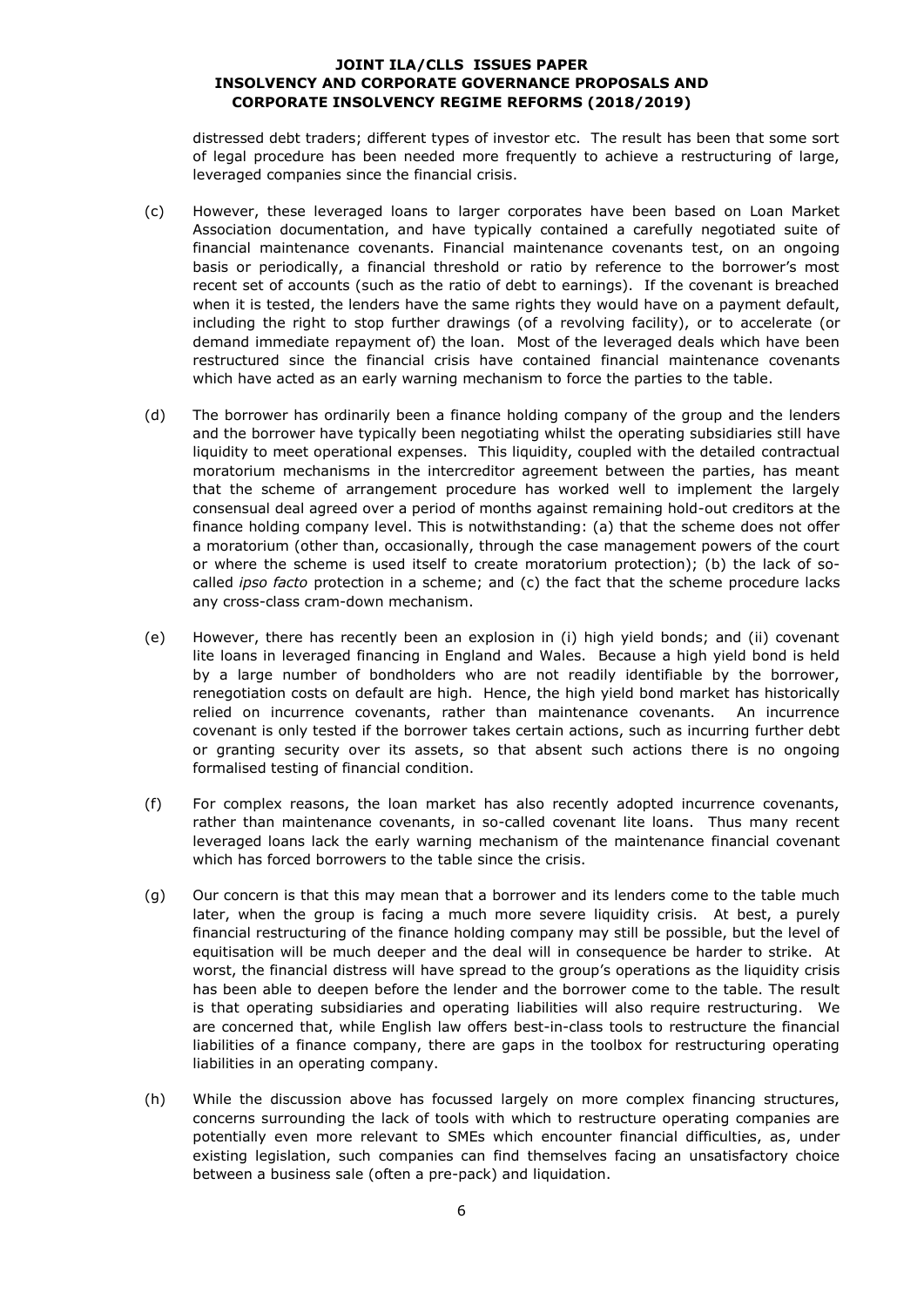(i) This is the first reason for our supporting the case for reform. As set out below, this gives rise to a number of policy concerns which do not arise, or do not arise to the same extent, when only the finance company and financial liabilities need addressing.

### 4.3 **Monetary Policy**

- (a) The second reason we support the case for reform is that potential changes in monetary policy could significantly impact on corporate restructuring. Since the financial crisis, quantitative easing and the low interest rate environment have led to significant liquidity, together with a well-documented 'search for yield'.
- (b) This has meant that:
	- (i) there has been a significant appetite for investors to refinance. This can mean that loans are in effect rolled over; and
	- (ii) debt has generally traded well during corporate restructuring negotiations. This means that those who do not support the restructuring can trade out, and those who wish to support it can trade in.
- (c) However, as quantitative easing is unwound, and if interest rates start to rise, we are conscious that the debt market generally, and the distressed debt market specifically, may become significantly less liquid.

### 4.4 **Implications**

- (a) Both of these concerns raise issues with:
	- (i) the availability of moratorium protection;
	- (ii) the strength of moratorium protection;
	- (iii) the ability to restructure operational, as well as financial, liabilities;
	- (iv) the ability to impose a plan on an entire dissenting class of creditors; and
	- (v) raising financing during the negotiations.
- (b) This is because:
	- (i) Even if the financial liabilities in the finance holding company are sufficient to absorb the loss, it is more likely that the restructuring plan will not offer sufficient consideration to all classes of finance creditor to facilitate a quasi-consensual deal capable of implementation through a scheme. This may result in senior secured lenders deciding that they have no choice but to go down a security enforcement route, even where this is comparatively value-destructive.
	- (ii) At the same time, if lenders who do not support a restructuring have been unable to trade out, it may become harder to bring them to the table to do a deal. In addition, the fact that lenders are seeking to trade out may prevent them from becoming involved in the restructuring process, if they do not want to receive confidential information which could restrict their ability to trade.
	- (iii) If an operating subsidiary is also facing a liquidity crisis, it may need moratorium protection to prevent non-financial creditors, who fall outside the intercreditor arrangements, from taking potentially value-destructive action against the company.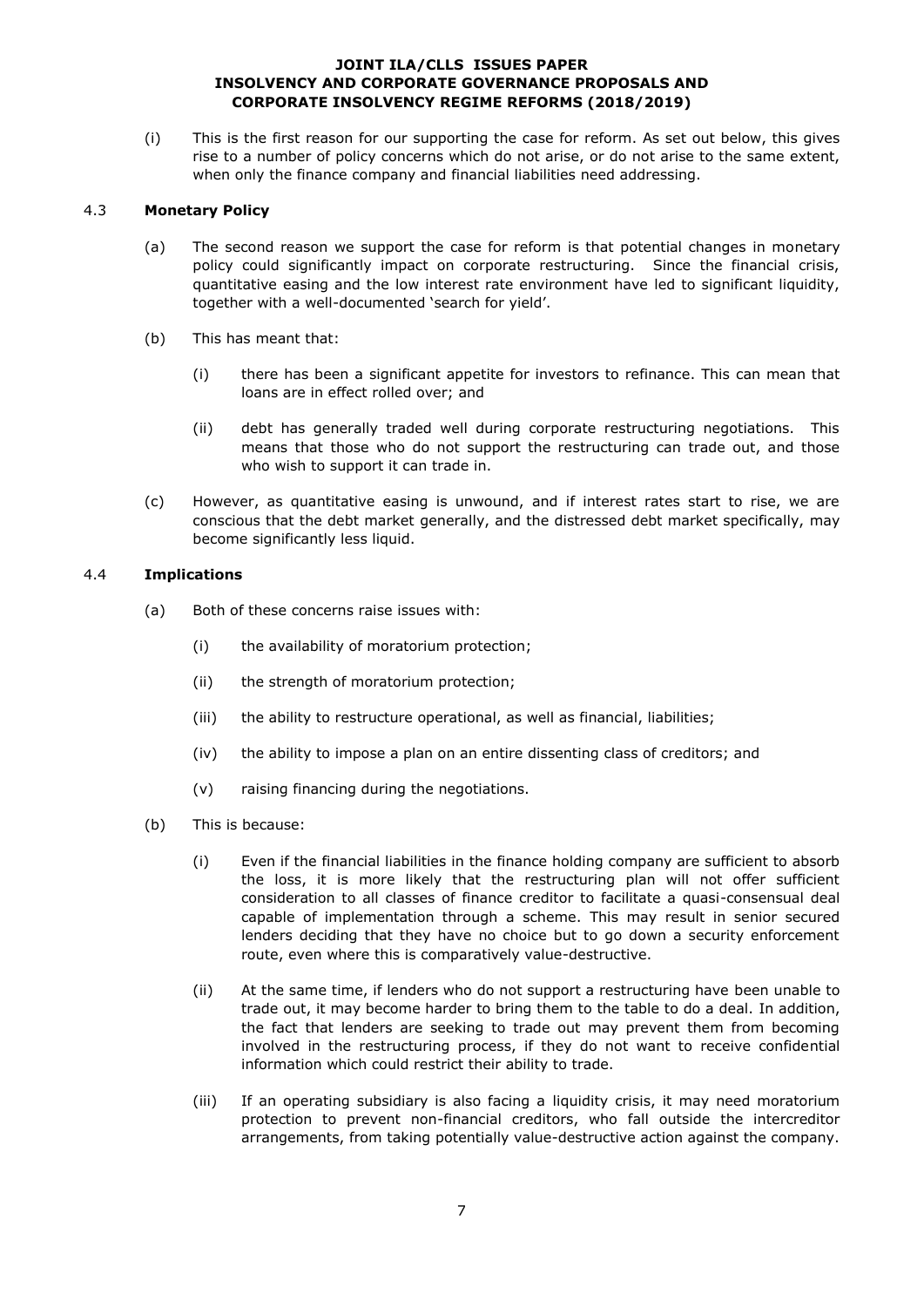- (iv) Seeking protection for an operating subsidiary could trigger a creditor's ability to terminate a contract for insolvency (so called *ipso facto* clauses) in England.
- (v) Finally, if the group is experiencing operational liquidity issues, it may become more common to need to raise finance *during* the negotiations.
- (c) Whilst we believe that the English scheme procedure is best in class to achieve a quasiconsensual restructuring of financial liabilities confined to a finance holding company, we are concerned that it lacks some of the tools needed to tackle a deep equitisation and/or a financial and operational restructuring. We comment on the proposed reforms against this background.
- (d) We recognise the advantages of implementing straightforward, free standing, amendments to England's corporate insolvency regime. Were the existing gaps in the procedures needed for financial restructuring, we would wholeheartedly agree with that approach. However, as we have already identified, our view is that the reforms are needed to deal with operational restructurings. This raises the following public policy concerns which do not arise, or arise to a lesser extent, in a financial restructuring:
	- (i) A trade creditor with debts outstanding to it at the commencement of a procedure may face serious cash flow challenges in continuing to supply during the procedure. This may mean that complex decisions need to be taken in developing the *ipso facto* ban around (i) which procedures should entitle the debtor company to impose the ban, given its potential consequences; (ii) whether to distinguish between creditors with sums outstanding to them before commencement and those who do not; and (iii) if this distinction is drawn, whether to facilitate payment of outstanding amounts to so-called "ransom" or critical suppliers during the procedure. The *ipso facto* ban assists in holding the business together while a restructuring is worked out, but more may be needed to restructure the operations of that business so that the company or its business can emerge from the restructuring procedure. In the US, the debtor-in-possession (in a Chapter 11 proceeding) has a set of tools enabling it to assume or terminate contracts in the course of that process. These tools do not dispense with the need to reach an agreement with the creditor, but they do shift bargaining power into the hands of the debtor. We are of the view that some of these tools may need to be added to the English corporate insolvency law toolbox, in addition to an *ipso facto* ban, particularly if there is a desire to increase the possibility of preserving operating companies as going concerns.
	- (ii) While issues of 'fairness' do, of course, arise in a financial restructuring, they are mitigated by the fact that the creditors are sophisticated financial creditors who had the full range of investment options open to them and who are party to detailed financial contracts which carefully allocate control rights in distress. These issues do not apply to many trade creditors, and there may be greater inequality of bargaining power between creditors in a mixed financial and operational restructuring. Indeed there will often be further subdivisions of creditors, such as between large and small trade creditors and between connected and unconnected parties. In the US this issue is dealt with by close court supervision. In the UK it has traditionally been dealt with by a division of labour between an actively engaged insolvency practitioner (for commercial issues) and the court (for legal questions), but other models are possible such as the CVA where there is a division of labour between management, the insolvency practitioner and the court. In our view, there must be some sort of 'honest broker' in a mixed operational and financial restructuring.
	- (iii) We are of the view that a simple approach to valuation questions in cross-class cram down is defensible in a financial restructuring, provided the approach is clear to the creditors *ex ante* and the creditors had the chance to allocate control rights appropriately in the financial contracts. However, we consider that much more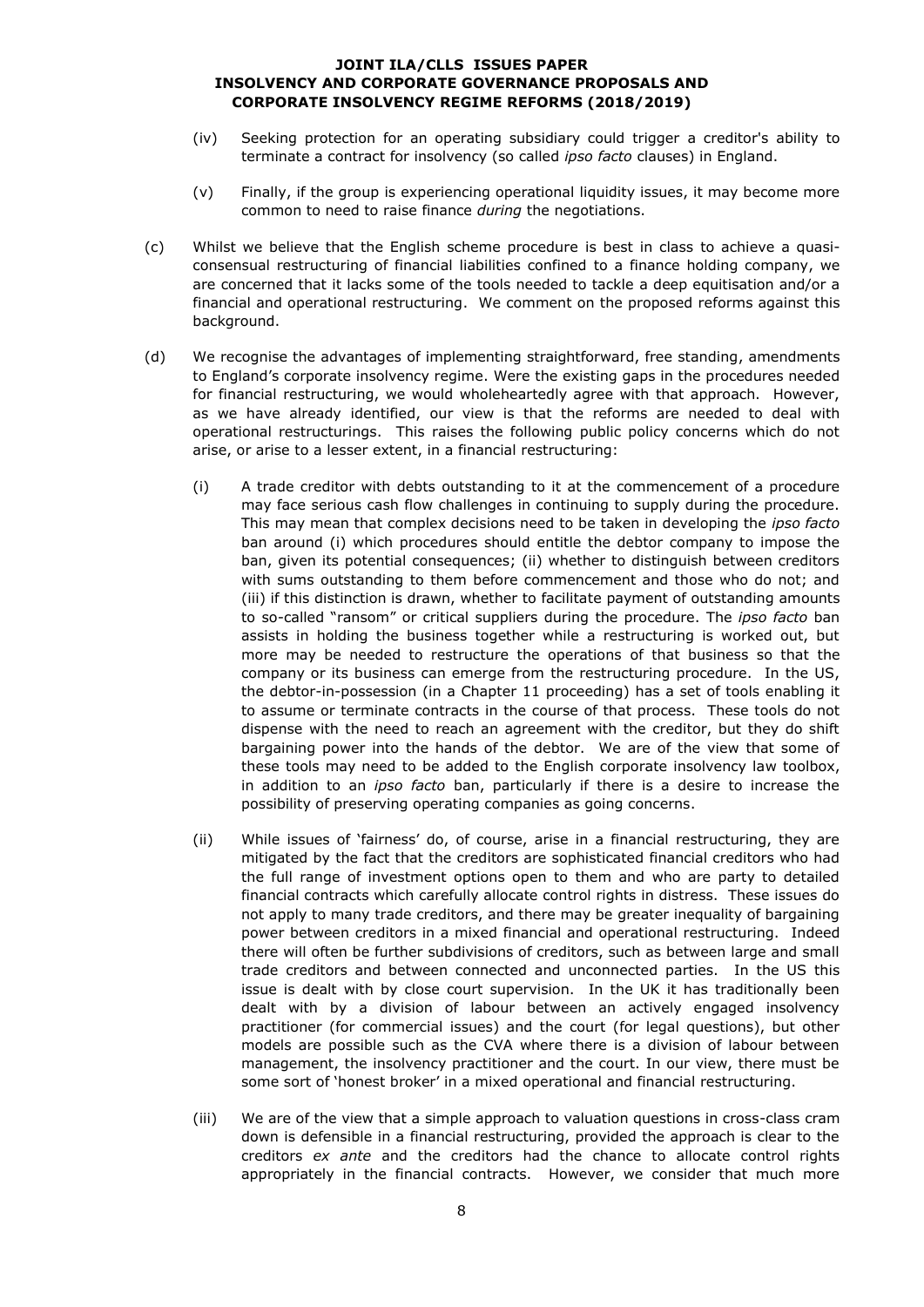difficult issues of 'fairness' may arise in valuation in a mixed financial and operational restructuring, and the court may need more active guidance to navigate the issues. This also applies to deviation from the absolute priority rule (**APR**), which is more likely to be required in a mixed financial and operational restructuring. Accordingly, we are concerned that a very light touch procedure for cross-class cram down may not be appropriate in a mixed financial and operational restructuring context.

### <span id="page-8-0"></span>4.5 **The Way Forward**

- (a) We are, therefore, of the view that any new tools need to be carefully embedded in a properly worked-out and structured procedure, which carries the confidence of the participants who will use it. At the same time, we understand, and are sympathetic to, the wish not to make changes or amendments to tried and tested procedures. We would therefore like to suggest two possible ways forward which have similar objectives and which would overlap in many respects, as:
	- (i) each is focussed on the survival of the company as a going concern. Neither would therefore be available where the aim was to rescue a company's business, rather than the company itself;
	- (ii) in order to address concerns about management-displacement, both ways forward would see the reversal of the existing legislative scheme, so that powers would stay with the directors except to the extent that the insolvency officeholder determined otherwise. This should reduce costs and allow management to continue running the company, under the supervision of an insolvency officeholder, while a restructuring plan is developed; and
	- (iii) in order to assist the rescue process, both ways forward would see the moratorium and the *ipso facto* ban being engaged (with further thought given to the detailed operation of the *ipso facto* ban). Both would then provide a new set of tools allowing an insolvency officeholder to adopt or terminate contracts, moving bargaining power towards the debtor to facilitate new bargains so that the company can successfully emerge from the insolvency procedure and trade on.
- (b) The first way forward would be to add a new Schedule to the Insolvency Act 1986 which would only apply where an administrator was pursuing the corporate rescue purpose set out in Sch B1 para 3(1)(a), whether contractually, by proposing a scheme of arrangement, by proposing a restructuring plan or by proposing a company voluntary arrangement. The new Schedule would provide that the *ipso facto* ban could be engaged in these circumstances (with further thought given to the detailed operation of the ban). It would provide a new set of tools allowing an administrator to adopt or terminate contracts, moving bargaining power towards the debtor to facilitate new arrangements so that the debtor can successfully emerge from administration and trade on.
- (c) In order to address the concern that administration is management-displacing, the existing legislative scheme would be reversed, so that powers would stay with the directors except to the extent that the administrator determined otherwise. This could be done via the existing provisions in the current para 64, Sch B1 IA 1986. Paragraph 64 allows, in effect, an administrator to delegate his or her powers of management to a company's directors. However, it does not provide guidance as to the circumstances in which this might occur. We suggest that if this approach is adopted that any guidance given is not prescriptive but is some express statement that the administrator might delegate management powers in whole or in part where here or she considers that doing so would be likely to further achievement of the rescue objective. We advocate against prescriptive guidance since experience shows that one of the attractions of the English restructuring and insolvency process to stakeholders is its inherent flexibility. That flexibility stands in contrast to the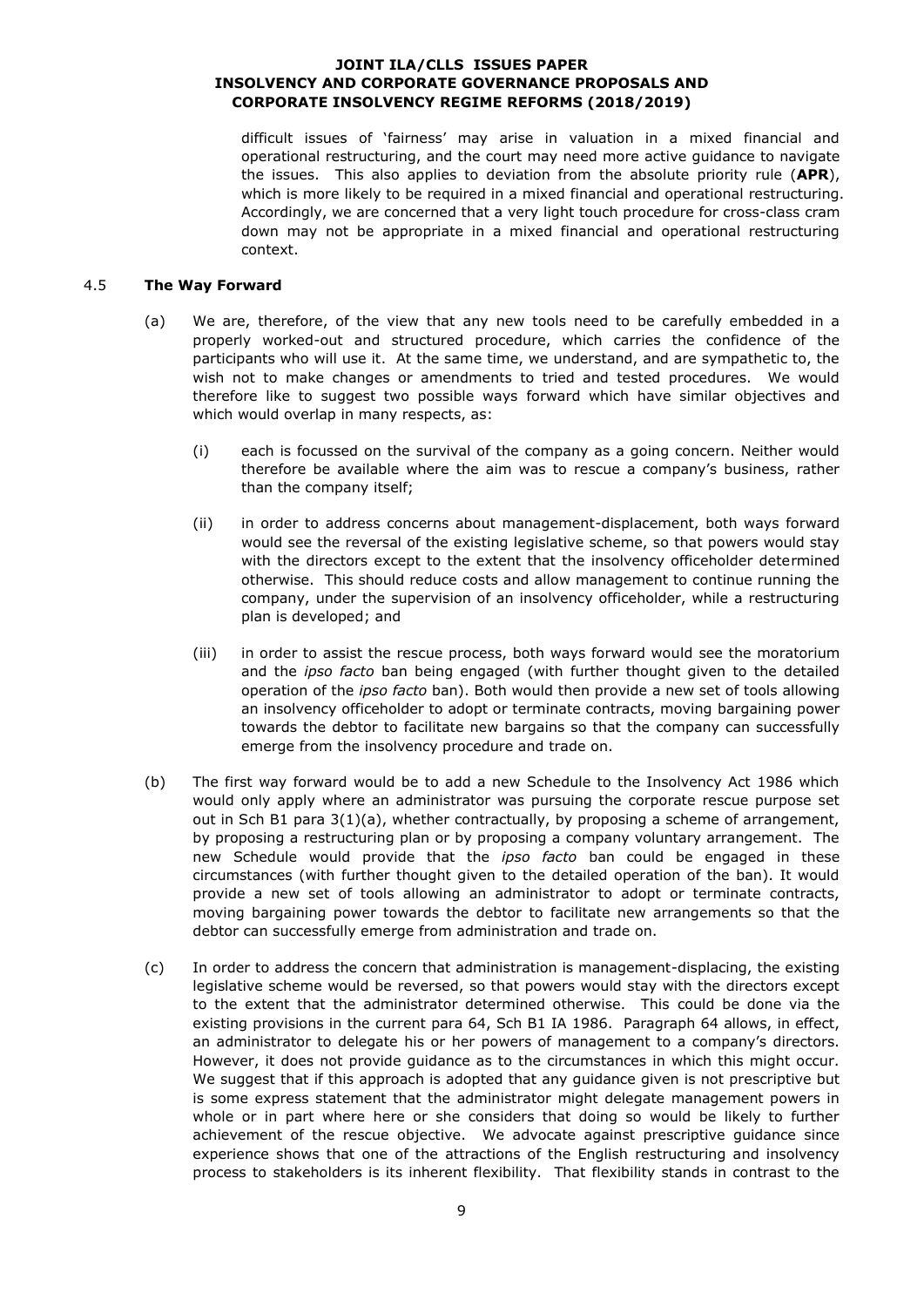more interventionist approach taken by the courts in a Chapter 11 reorganisationworking out. The restructuring plan proposal would be available as a free-standing procedure, for purely financial restructurings where a deeper debt write-down was required. However, if the restructuring plan was being used on a stand-alone basis, moratorium protection would be left to the finance documents, and there would be no *ipso facto* ban.

- (d) The alternative way forward would be to create a new, stand-alone corporate rescue procedure, which could be called the 'Moratorium' but might better be labelled 'Company Rescue'. The only exits from this procedure would be a contractual restructuring of the company's debts or via a scheme, CVA or a restructuring plan which resulted in the survival of the company. Pre-pack sales would not be an option. If it became clear that such an exit was no longer feasible, the procedure would end and the company would be put into administration or liquidation instead.
	- (i) One of the major arguments in favour of this approach is that of simplicity a company would either go into (i) a corporate rescue regime, the purpose of which was to save the company, (ii) what has become primarily a business sale regime (administration) or (iii) a liquidation procedure. If the company went into "Moratorium/Company Rescue", suppliers, customers, employees, other stakeholders and the press should all know that the outcome currently being worked on was the survival of the company.
	- (ii) This procedure would require an insolvency practitioner or similar officer, the "monitor", who could propose a restructuring plan, having developed it in consultation with the company's management team. As with the previous option, powers would be left with the directors except to the extent that the monitor determined otherwise. Moratorium protection would be engaged, and an *ipso facto* ban provided for. However, other powers which an administrator currently has, and which we consider a monitor would need, such as the power to pay critical suppliers for pre-filing liabilities, would be built into the procedure.
	- (iii) In essence, the monitor would have many of the same powers and duties as an administrator (they should, for example, be subject to equivalents to actions under Paras 74 and 75 of Schedule B1). In addition, case law relating to administrators should, where relevant, apply equally to the monitor. There would, however, be obvious technical challenges in implementing this.
- (e) The route suggested in paragraphs (b)-(c) maintains the *status quo* but provides an administrator with the tools which are needed for a corporate restructuring when pursuing the company rescue purpose in Sch B1 para  $3(1)(a)$  of the Insolvency Act 1986 with a view to making administration fit for purpose not only as a business rescue tool but also as a corporate rescue tool. The route suggested in paragraph (d) accepts that in practice administration is no longer equated with the survival of the company, as it is generally only used for the purposes provided for in Sch B1 para  $3(1)(b)$  and  $3(1)(c)$  (selling the business and assets, or assets) and that the purpose in para  $3(1)(a)$  should now be pursued through a separate procedure. We would be very happy to discuss the pros and cons of each approach with you, if that were helpful.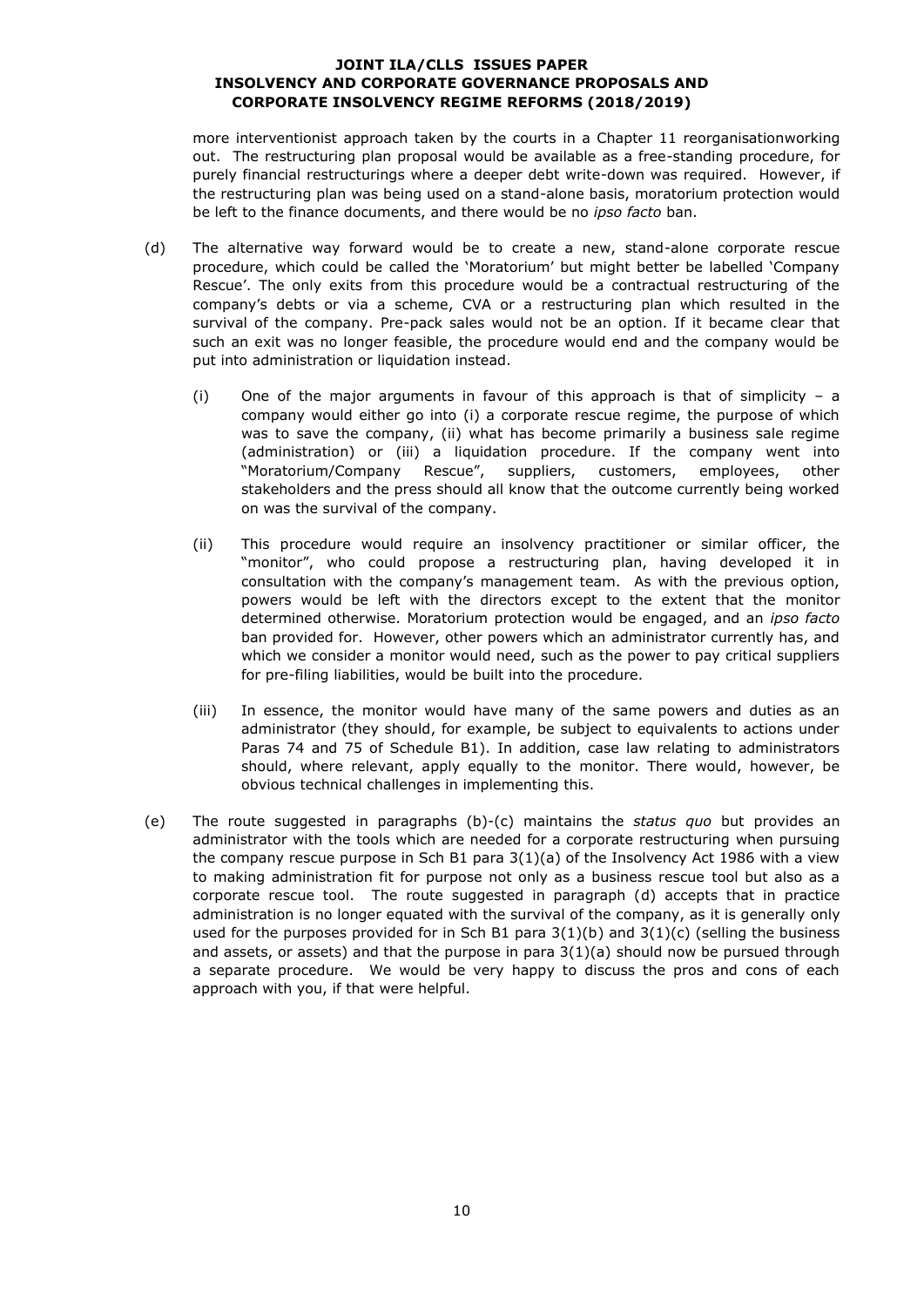### **APPENDIX 1**

#### **MORATORIUM PROPOSAL**

### 1. **GOVERNMENT RESPONSE - SUMMARY**

### 1.1 **Entry requirements**

- (a) The entry into the new moratorium will be triggered by filing papers at court, similar to those for an out of court appointment of an administrator. The monitor will need to file his/her consent to act and confirm that they have assessed the eligibility tests and qualifying conditions and are satisfied that these have been met.
- (b) The Government believes that the test for entry into a moratorium should exclude companies that are insolvent. The test on financial state should be one of prospective insolvency, i.e. based on the requirement that a company will become insolvent if action is not taken. It is intended that this prevents the process being abused by healthy companies with minor short-term cash flow issues.
- (c) The test for whether the moratorium can be entered into is that rescue is more likely than not. It will be for the proposed monitor to assess whether or not a company meets this condition.

# 1.2 **Who is eligible**

- (a) A company must have sufficient funds to carry on its business during a moratorium, meeting current obligations as and when they fall due as well as any new obligations that are incurred in the moratorium. It will be for the proposed monitor to assess whether or not this condition is met.
- (b) The Government's intention is to exclude companies falling within the scope of the exceptions listed in paras 4A to 4J of Schedule A1 to the Insolvency Act 1986. The Government has also considered the issue of the Financial Collateral Arrangement Regulations and agrees that companies within the scope of these regulations should not be eligible for a moratorium.

### 1.3 **Duration and anticipated outcome**

- (a) The moratorium will last for an initial period of 28 days, which may be extended. This allows a company reasonable time to explore possible rescue options.
- (b) The initial 28-day moratorium can be extended up to a further 28 days by the company, but the monitor must confirm that the qualifying conditions continue to be met. The monitor would then be required to notify creditors of the extension.
- (c) It will be possible to extend the moratorium beyond 56 days, but the Government appreciates that suspending creditors' rights beyond 56 days should only take place where there remains a good prospect of achieving a better outcome for creditors than might otherwise be possible. Such extensions must therefore be approved by creditors, both secured and unsecured. The required threshold for approval will be more than 50 per cent of secured creditors by value and more than 50 per cent of unsecured creditors by value. The Government also intends to allow the company to apply to court to extend a moratorium (much in the same way as it may extend the period of an administration) if there are situations where seeking consent for an extension from creditors is impracticable.
- (d) Where a monitor concludes that a company no longer meets the qualifying conditions, he or she will immediately seek the termination of the moratorium.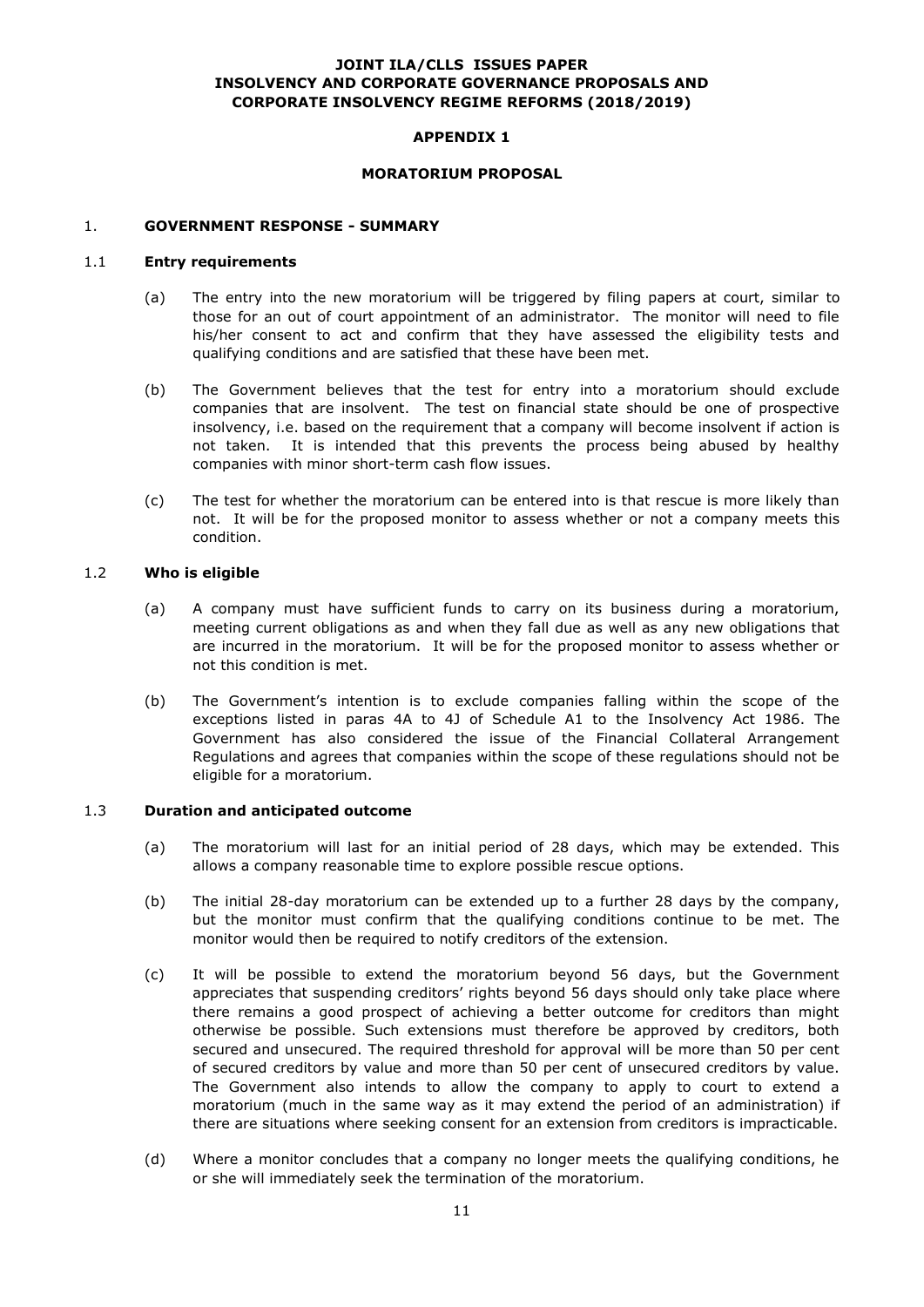(e) It is expected that a typical outcome from a moratorium is that a company agrees a consensual restructuring with its creditors or it enters an insolvency procedure (either a rescue procedure or a liquidation procedure).

### 1.4 **Challenge to the moratorium**

The Government intends to allow creditors to challenge the moratorium at any time during the process. There is a well-established body of case law where creditors have applied to court to have an administration moratorium lifted and the Government will take a similar legislative approach. However, unlike administration, the monitor will not be able to consent to actions that contravene the effect of the moratorium – the company has to consent or else the creditor has to seek permission from the court.

#### 1.5 **Moratorium monitor**

- (a) Only an insolvency practitioner can act as a monitor. The company's directors remain in control of the company's operations during the moratorium, and consequently the role of the monitor will be limited in scope to functions necessary to support the integrity of the moratorium process and to ensure that creditor interests are protected.
- (b) As an additional safeguard for suppliers and creditors, the monitor will be required to sanction any sale or other disposal of assets outside the normal course of business during the moratorium.
- (c) There is no prohibition on insolvency practitioners providing additional services to a company in a moratorium, such as restructuring advice or consultancy services.
- (d) The monitor will be an officer of the court.
- (e) There will be a prohibition on the monitor taking an insolvency appointment within 12 months, but this will only apply in the case of administration and liquidation of the company to which he or she was appointed as monitor. The monitor will be permitted to take a subsequent appointment as a supervisor in a CVA of the company concerned.

### 1.6 **Following termination of a moratorium**

(a) Following termination, creditors will again have full rights to enforce their debts. Monitors will have immunity from claims stemming from erroneous termination, providing that they acted in good faith.

### 2. **ADDITIONAL INSOLVENCY SERVICE QUESTIONS**

During the various meetings with the ILA Committee and the CLLS Insolvency Sub-Committee, the Insolvency Service asked the following questions:

- (a) What is wrong with Schedule A1? The Schedule A1 small company moratorium ahead of a CVA has been little-used since it was inserted into the Insolvency Act 1986 in 2000. We have been told that this is due to issues in the legislation itself- we are interested to explore this further (with reference to the specific paragraphs in Schedule A1 (or Rules in IR16) that present these problems).
- (b) Government does not want creditors' position to worsen in a moratorium and the response states that the company must be able to meet its ongoing (i.e. in the moratorium) obligations when they fall due (para 5.33, p48). We do not want there to be confusion on what 'falling due' means (particularly if this could lead to companies managing entry into the process specifically to avoid a debt 'falling due' within it) and wonder if wording like para 7(1)(e)(ii) Sch A1 might be a helpful form of drafting to avoid such issues (though we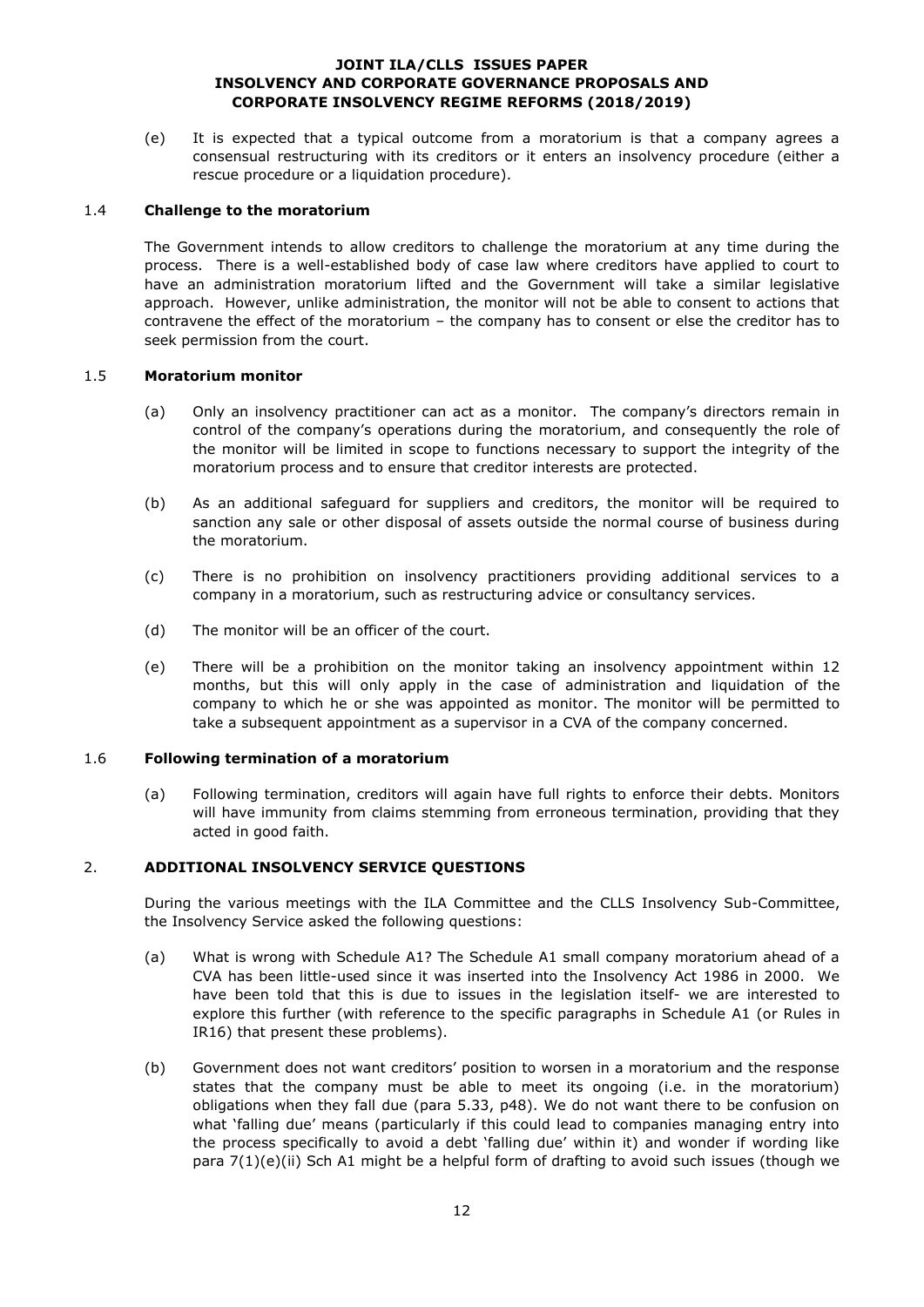are obviously interested to know if this was one of the issues practitioners had with Sch A1) and would welcome views.

(c) The August response (para 5.55, p52) stated that creditors/court should be able to extend a moratorium beyond 56 days. We would be interested in views on any maximum length that this extension could be for (we note that the European Commission's draft directive on preventive restructuring frameworks is proposing a 12-month maximum length).

### 3. **OUR OBSERVATIONS**

### 3.1 **Summary**

- (a) We have been unable to answer all of the Insolvency Service's questions in a meaningful manner, because we have reservations concerning the general principles under which the new moratorium proposal are intended to operate. We highlight the following, specific areas of concern:
	- (i) Generally: what is the purpose of this proposed moratorium, in the context of the existing restructuring and insolvency framework established by existing legislation and market practice?
	- (ii) Specifically: which companies would want to use the new moratorium process, given that it is intended to apply to companies which are:
		- not then insolvent (or perhaps not even likely to be become insolvent); and
		- which have the liquidity to pay their debts for the proposed moratorium period, as they fall due.
- (b) Put another way, if a company is not yet insolvent and has sufficient liquidity to pay its debts as they fall due for the next 28 days (or, perhaps, 56 days) then what purpose is the moratorium intended to serve and which companies would want to take advantage of it? A moratorium is generally considered as a 'breathing space' that prevents creditor enforcement for a period of time whilst a wider plan (or realisation process) is proposed and/or implemented. If the company is 'solvent' and is prospectively capable of paying its debts as they fall due, then which creditors are realistically in a position to enforce their debts, which the moratorium would be seeking to address? This is a key point, as, unless there is immediate creditor pressure, a well advised director is unlikely to enter into the moratorium process, given the potential impact on customer, supplier and credit insurer sentiment of admitting that the company will become insolvent unless it can be rescued.
- (c) Against that context, we comment on the following:
	- (i) the **financial test for entry** into the new moratorium process;
	- (ii) the **requirement for a company to be able to pay its debts**, **as they fall due, during the moratorium period** and what this might mean in practice; and
	- (iii) the **role of the monitor**.

### 3.2 **The financial test for entry**

- (a) We believe that the financial test for entry requires careful consideration for the following reasons:
	- (i) it needs to be **easily understandable**, so that users of the process (and their advisers) can clearly understand whether the process is available; if it is not clear-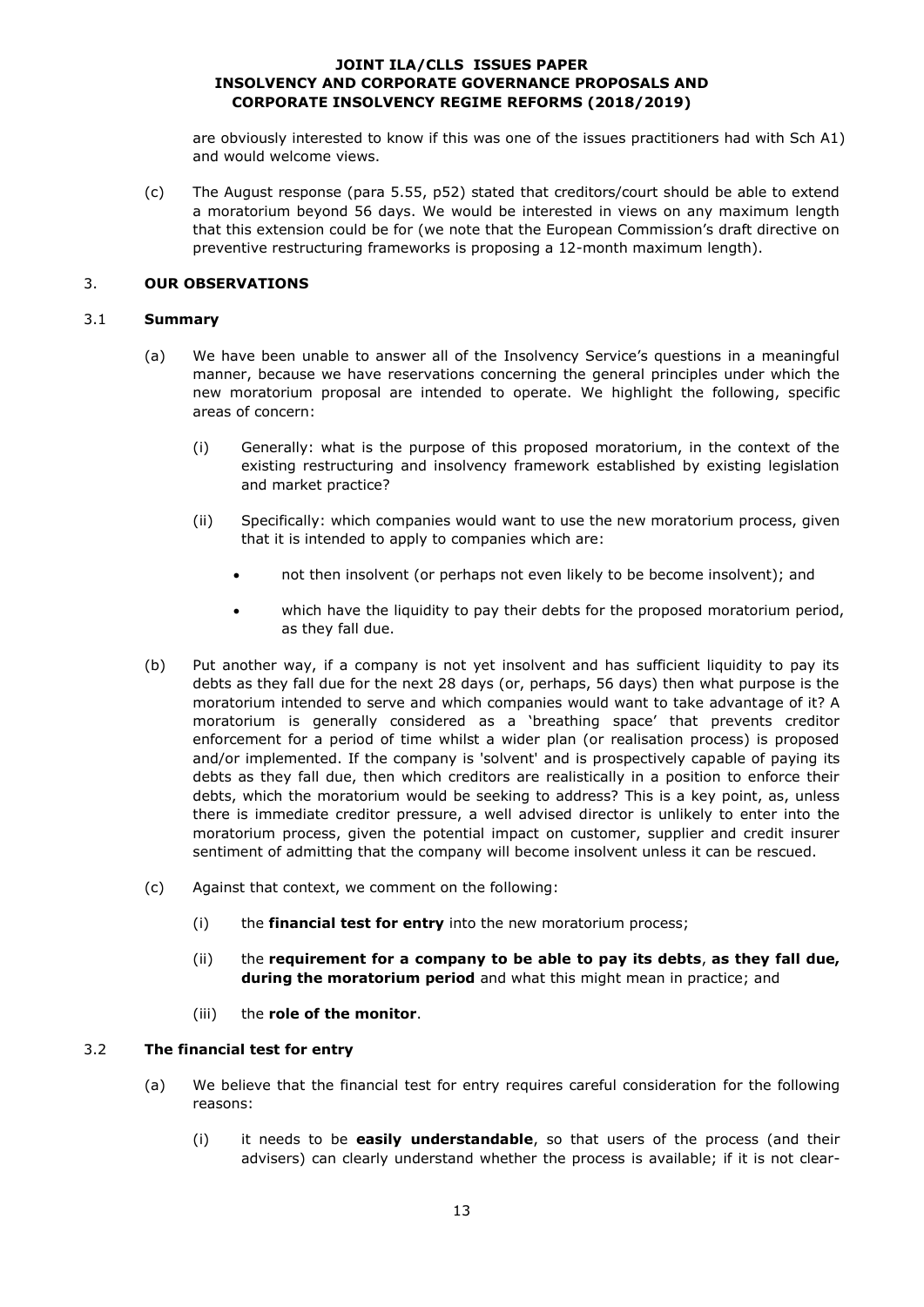cut, then significant time and effort will be spent analysing the entry test and any uncertainty will give rise to litigation and expense, which could be avoided; and

- (ii) **if eligibility is too 'early' in the decline process then the moratorium will be of no use** (see above) and if it is on the cusp of insolvency then it would be similar to the administration test ("..is or is likely to become unable to pay its debts").
- (b) On the first point, we flag that the test of "unable to pay its debts" is a difficult one to interpret, in light of recent case law. It might be relatively easy to determine when a company "is or is likely to become unable to pay its debts"?, but proving the opposite, for a company in decline, might be difficult. This is because the forward-looking nature of the test (see the *Eurosail* and *Cheyne Finance* line of cases) makes it difficult to establish over what period the test might apply.
- (c) Other potential formulations, for discussion, might be a variant of the wrongful trading test (for example, a company is in financial decline, but which has a reasonable prospect of avoiding an insolvency process, if the moratorium were used). Alternatively a test along the lines of that set out in the EU draft directive could be considered: " 'likelihood of insolvency' means a situation in which the debtor is not insolvent under national law but in which there is a real and serious threat to the debtor's future ability to pay its debts as they fall due."
- (d) That said, we consider that the second question is the starting point namely, what is the purpose of the process? It is necessary to start with what is intended to be achieved – and the scenarios in which this process is intended to apply – rather than working back from the test to establish the process.
- (e) The policy issue, therefore, is what existing 'gap' is this intended to plug, or indeed what 'improvement' is this intended to make? We accept the general principle – often repeated for good reason in the restructuring community – that earlier intervention often achieves better results. However, we question here what the moratorium is intended to achieve, where the company is not then unable to pay its debts. (See in particular section [4.5](#page-8-0) of the Introduction to this for suggested alternatives to the proposed Moratorium which should have a greater practical impact.)
- (f) We are aware of the Government's desire to implement a moratorium process at least in part in order to enhance World Bank rankings. However, we are concerned that any new moratorium process should not be designed purely for that purpose: it must also be right for the UK's insolvency regime, and not inadvertently damage lending and capital markets. Any new moratorium process must both fill a need that exists in our current restructuring and insolvency regime, and dove-tail with existing procedures.

# 3.3 **The requirement for the company to be able to pay its debts during the moratorium period**

- (a) As identified by the Insolvency Service's requests, as well as begging the question of what the moratorium is intended to achieve, this gives rise to potentially illogical outcomes. For instance:
	- $(i)$  if a large debt falls due just before the moratorium commences, could a company 'time' its entry so that debt became subject to the moratorium and remained unpaid (assuming for these purposes that a large unpaid debt which became due ust prior to the moratorium did not preclude the company from entering the moratorium – see comments on entry test above)?

-

 $2$  i.e. it is then insolvent or imminently to become so.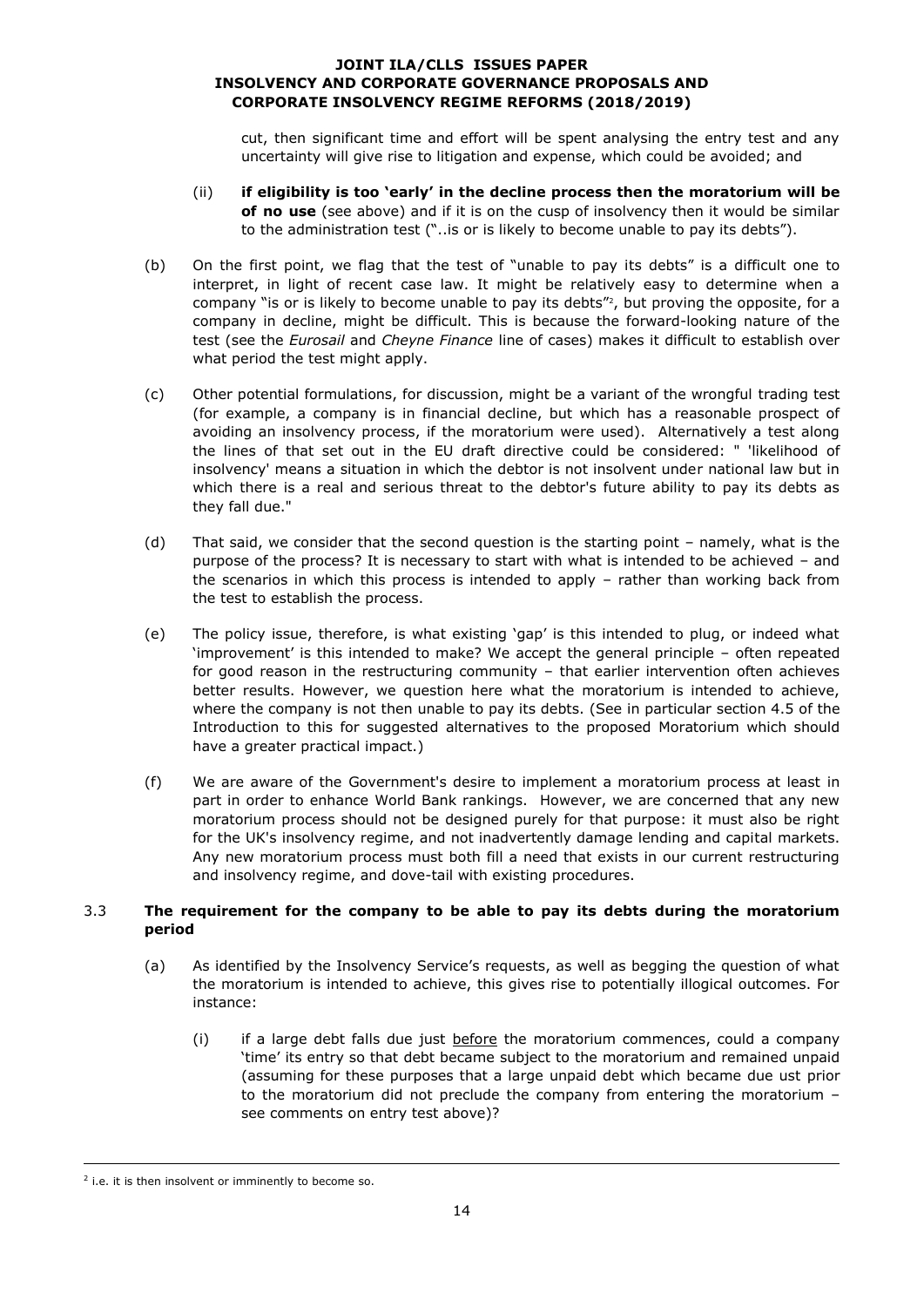- (ii) conversely, creditors with large debts falling due for payment during the process might be entitled to receive their payment, in full, but where the services they have provided fall partly outside the moratorium period (or, potentially, wholly outside the moratorium period if the invoice relates solely to a pre-moratorium supply), they might not.
- (b) This issue has, to some extent, already been grappled with by the courts in the context of whether rent is payable as an administration expense (see the *Goldacre* and *Game* line of cases). The first instance cases reached differing conclusions (and led, anecdotally, to different approaches to the issue being taken by tenants, insolvency practitioners and landlords), until the Court of Appeal determined that the apportionment approach was the correct one.
- (c) It is submitted that, if the intention behind this aspect of the moratorium process is to ensure that creditors are paid for their post-moratorium supplies, then a similar approach could be taken here. That would address 'ordinary' (or time-based) supplies, but careful thought would also need to be given to 'financial' liabilities.

### 3.4 **Role of the monitor**

- (a) One of the main criticisms of the Schedule A1 process is that the obligations imposed on the nominee are too imprecise, wide-ranging and potentially burdensome. We fear that the same might apply here, and it is critical that the monitor's role (and liability) is clearly defined. It is important to avoid creating a role that would leave the monitor in office, but not in power, since this would not maintain an adequate debtor / creditor balance. In addition, such an outcome, combined with the consequent reputational risk, would probably deter many insolvency practitioners from taking on the role.
- (b) Finally, we note that a monitor would be precluded from accepting a subsequent appointment as administrator or liquidator to a company where he or she had acted as monitor (although it has been suggested by the Insolvency Service during our meetings that someone else from the monitor's firm might be able to take that appointment). The monitor role might therefore be one which duly qualified insolvency practitioners may be unwilling to accept, particularly given the other concerns outlined above. We understand the conflict (and, importantly, perception of conflict) issue, but that has to be balanced against having a regime that is fit for purpose in its chosen market.
- (c) There might also be a risk that monitors (who are not precluded from providing restructuring advice during the moratorium), might, for their own purpose, be biased towards a CVA or a scheme, rather than administration or liquidation, because in the case of the former, the monitor is not precluded from continuing to act.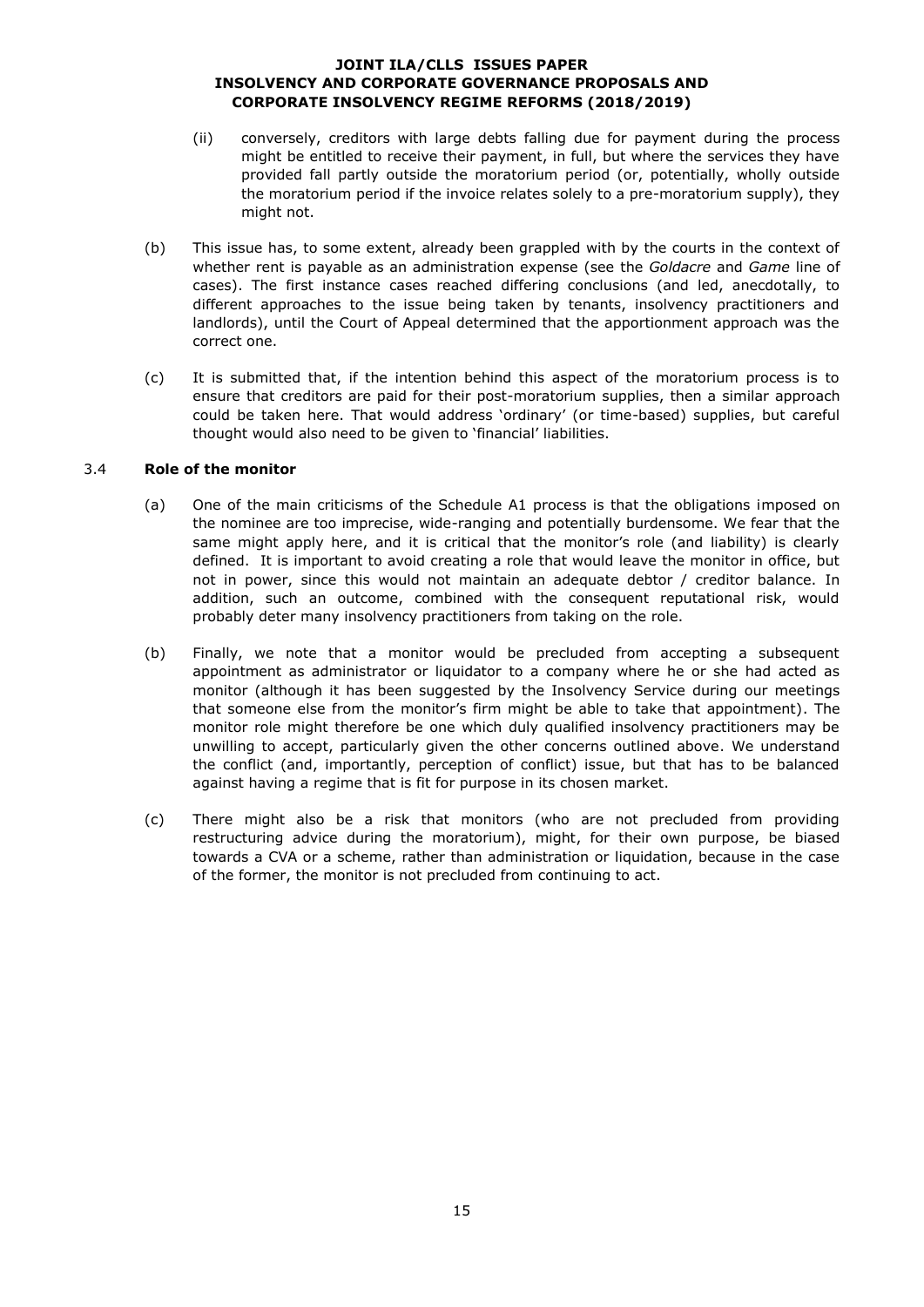### **APPENDIX 2**

#### **IPSO FACTO PROPOSAL**

#### 1. **GOVERNMENT RESPONSE – SUMMARY**

- 1.1 In the previous 2016 proposal, the idea was to designate certain suppliers as essential and to apply the *ipso facto* ban to those suppliers. The Government Response departs from this original concept, on the grounds that the essential supplier proposal proved too problematic in terms of cost, speed, fairness and impact on SME suppliers (as well as the difficulties in defining essential suppliers).
- 1.2 Instead, the Government announced plans to "**legislate to prohibit the enforcement of 'termination clauses**' **by a supplier in contracts for the supply of goods and services where the clause allows a contract to be terminated on the ground that one of the parties to the contract has entered formal insolvency**" [5.97].
- 1.3 The response provides that "suppliers will retain the ability to terminate contracts on any other ground permitted by the contract. These would include … any other ground that gave rise to termination, **save for those connected with the debtor company's financial position**, or the fact it had entered a moratorium, restructuring plan or insolvency procedure" [5.99]. This implies that *ipso facto* clauses linked to the debtor's financial position will be restricted, in addition to clauses triggered by formal restructuring or insolvency proceedings.
- 1.4 The response acknowledged that **certain types of financial products and services represent special cases** and therefore accepted that there are grounds for exempting such products and services (but with no further details) [5.102].
- 1.5 **Licences, such as for use of software or patents, will be covered** by the *ipso facto* provisions, but not licences issued by public authorities [5.104].
- 1.6 **Hardship: as a safeguard of last resort**, in rare cases where a supplier will be in a position that it is significantly adversely affected by not being able to rely on a contractual termination clause, it will be allowed to exercise such a right (on application to court) on the grounds of **undue financial hardship**.
- 1.7 **Personal guarantees** should **not** be required where a supplier continues supplies, due to not being able to rely on insolvency-related termination clauses.

### 2. **EXISTING REGIME (s233 and s233A IA 1986)**

- 2.1 The existing regime already contains an 'essential supplier' provision (s230 IA 1986) and one *ipso facto* provision (s233A IA 1986), albeit that s233A is one limited in its application to the supply of the same 'essential services' that are protected by the s230 obligation to supply.
- 2.2 S233 and 233A IA 1986 are currently designed to enable an administrator or liquidator to either continue to trade or, alternatively, wind-down the debtor's business by ensuring the continued supply of, and preventing the termination of, utilities and essential contracts such as IT suppliers and electronic payment providers. Unlike s233, s233A does not extend to companies in liquidation.
- 2.3 We understand, from the Insolvency Service's comments at our meetings, that the existing essential supplies regime is thought to be too cumbersome, with too much court involvement, and that there is a concern that it is not used enough. Accordingly, the *ipso facto* reforms are intended to build out (but not replace) the existing regime.
- 2.4 In our view, any new *ipso facto* provision of more general application should not simply sit alongside s233A. In the absence of some compelling reason based on the nature of the supplies in question, there should be just one *ipso facto* provision in the legislation. This is to promote the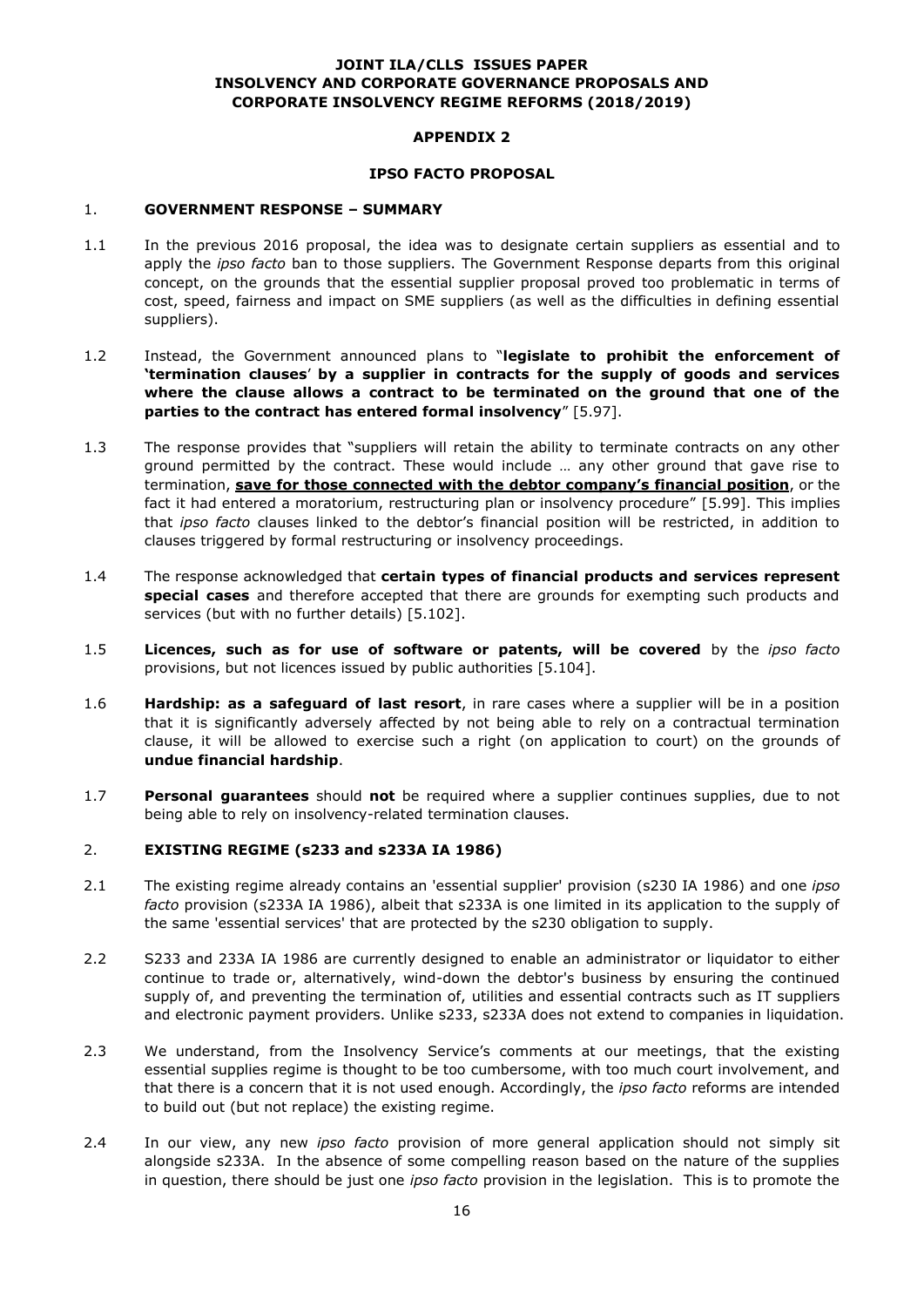coherence of the legislation and to avoid both any potential questions about which provision applies and unintended anomalies.

### 3. **ADDITIONAL INSOLVENCY SERVICE QUESTIONS**

- 3.1 In our meetings with the Insolvency Service, the following questions have been posed:
	- (a) The Government Response said that clauses that terminate supply on an insolvency event would be unenforceable. Should a clause for termination on grounds of non-payment still be allowed to take effect (para 5.99, p61 gives the Government's position on this point but we would welcome views)?
	- (b) Should an insolvency-related clause that does something other than termination be included/excluded (e.g. require higher payments when supplying the company should it become insolvent)?
	- (c) Para 5.100-5.101 of the Government Response state that exemptions from this provision will be needed in certain areas. We would be interested to hear your views as to what these areas should be.

# 4. **OUR OBSERVATIONS**

### 4.1 **Summary**

-

- (a) At the ILA meeting with the Insolvency Service, we understood that the policy objective behind this aspect of the proposed reforms is to improve:
	- (i) the UK's position in the World Bank's Doing Business rankings we note that the rankings evaluate (among other things) whether the insolvency framework allows the continuation of contracts supplying essential goods and services to the debtor<sup>3</sup>; and
	- (ii) the prospect of rescue of financially distressed companies.
- (b) To expand on this, we suggest that, in contrast to the existing s233/s233A IA 1986 regime, which is aimed at facilitating the insolvency process, the policy objective of a new *ipso facto* regime should be to preserve business critical contracts in a company rescue scenario.
- (c) It follows that any *ipso facto* tool should apply to only those procedures capable of delivering rescue, and only so long as a rescue is still viable.
- (d) We agree that a new *ipso facto* provision could be a useful tool for company rescue, particularly in an operational restructuring, if combined with a well-designed restructuring plan, a CVA, a rescue administration, or (possibly) a scheme of arrangement because it would have the effect of shifting bargaining power towards the debtor to help negotiate the continuity of business critical relationships in the period beyond the end of the rescue process. An *ipso facto* tool cannot, however, replace the need to come to a commercial agreement with critical suppliers post rescue (see also Introduction, paragraph [4.5\)](#page-8-0).
- (e) Although there are concerns about applying an *ipso facto* tool to a stand alone moratorium, in practice, there is little point building an *ipso facto* tool into the restructuring plan, a CVA or administration if it can be by-passed during a prior moratorium. However, the way in which the tool operates in respect of a moratorium, which will have fewer creditor protections and less oversight, and will be administered largely by directors who have little experience and expertise in restructuring processes (rather than officeholders who are officers of the court), will need to be carefully considered, and may need to be different

<sup>&</sup>lt;sup>3</sup> See page 56 of the World Bank's 2019 Doing Business [profile](http://www.doingbusiness.org/content/dam/doingBusiness/country/u/united-kingdom/GBR.pdf) for the UK.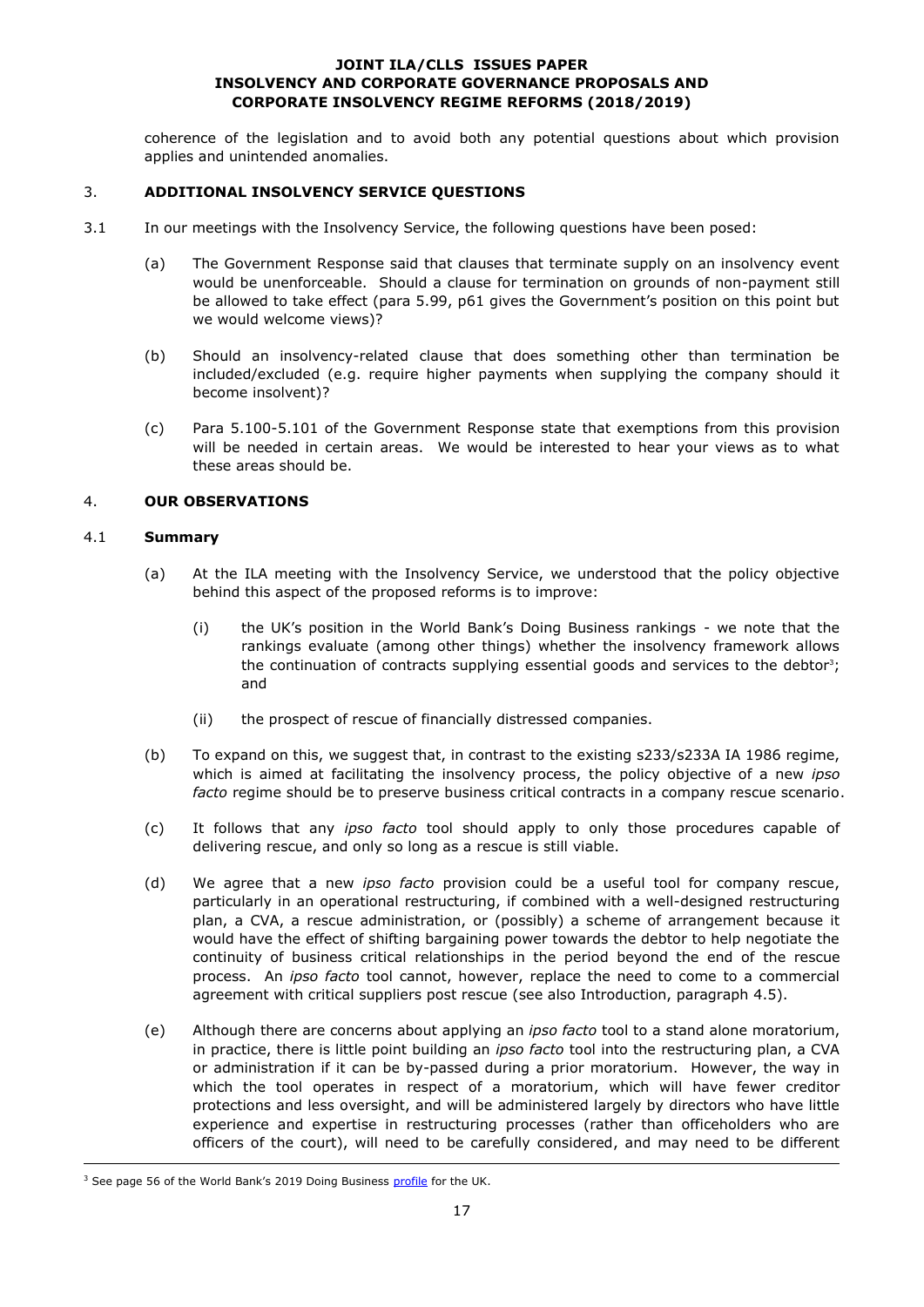than for the other more comprehensive procedures that lead directly to a rescue outcome. Such concerns would, however, be addressed if either of the two alternatives set out in paragraph 4.5 of the Introduction to this paper were to be adopted, as creditors would have the same protection that they would have had in an administration.

- (f) Careful consideration must also be given to the scope of the provision, and to necessary carve-outs.
- (g) In formulating these observations, we have drawn on the *ipso facto* regime that has existed for many years in the US Chapter 11 regime, and also from the very new Australian provisions that came into force last summer. Whilst there are elements of the US *ipso facto* tool that may be needed in a UK regime (touched on in the Introduction), the English restructuring and insolvency regime is very different to the heavily court-based US "debtor in possession" Chapter 11 process. Hence a different version of the *ipso facto* will be needed to ensure that it is consistent with the less interventionist United Kingdom regime. Our view is that the *ipso facto* tool in the UK should operate as a suspension of rights, rather than by terminating those rights completely, with adequate creditor protections to prevent the tool being used oppressively.

### 4.2 **To which contracts should the** *ipso facto* **reforms apply?**

- (a) **Governing law**: We understand the Insolvency Service's position is that the restriction should apply to relevant contracts irrespective of governing law, where the company is subject to a UK insolvency/restructuring procedure. This may not be 100% effective in cross-border situations, particularly where there is no automatic recognition of UK insolvency proceedings post Brexit.
- (b) **Goods and services**: We note the stated intention for the new restriction to apply only to contracts for the supply of goods and services. With the exception of a small number of very large 'just-in-time' supply chains, the majority of contracts for the supply of goods and services in the UK result from one-off orders, where an *ipso facto* tool will not be relevant because there will be minimal or no outstanding supply obligations to terminate (or to the extent that supply contracts are not already drafted in this way, they will be after the introduction of an *ipso facto* tool).
- (c) The response already mentions **licences** (including of intellectual property), which can often be critical to the survival of the company through a rescue or insolvency process. This is an area in an operational restructuring where the *ipso facto* tool is likely to be more beneficial, although this is also an area where any potential overlap with the existing S233A IA, should it remain in force, would be particularly problematic.
- (d) **Other counterparties**: We note the stated intention for the new restriction to apply only to suppliers. For the reasons related to those in sub-paragraph (b) above, and as in the US and Australia, it would be beneficial to extend the *ipso facto* tool to customer contracts and other counterparties (with adequate protections).

### 4.3 **To which insolvency/restructuring procedures should the new** *ipso facto* **provision apply?**

- (a) In light of its business rescue purpose, the *ipso facto* provision should only impact clauses triggered by formal insolvency or restructuring processes whose objective is rescue. This clearly includes company voluntary arrangements but, for the reasons given in the Introduction, we suggest not a stand-alone restructuring plan; we explore its application to other procedures below.
- (b) **Moratorium**: The Insolvency Service will recall from the ILA meeting that certain of us were concerned that the *ipso facto* restriction should not restrict termination based on a company's entry into the moratorium. However, views were divided on this. On the one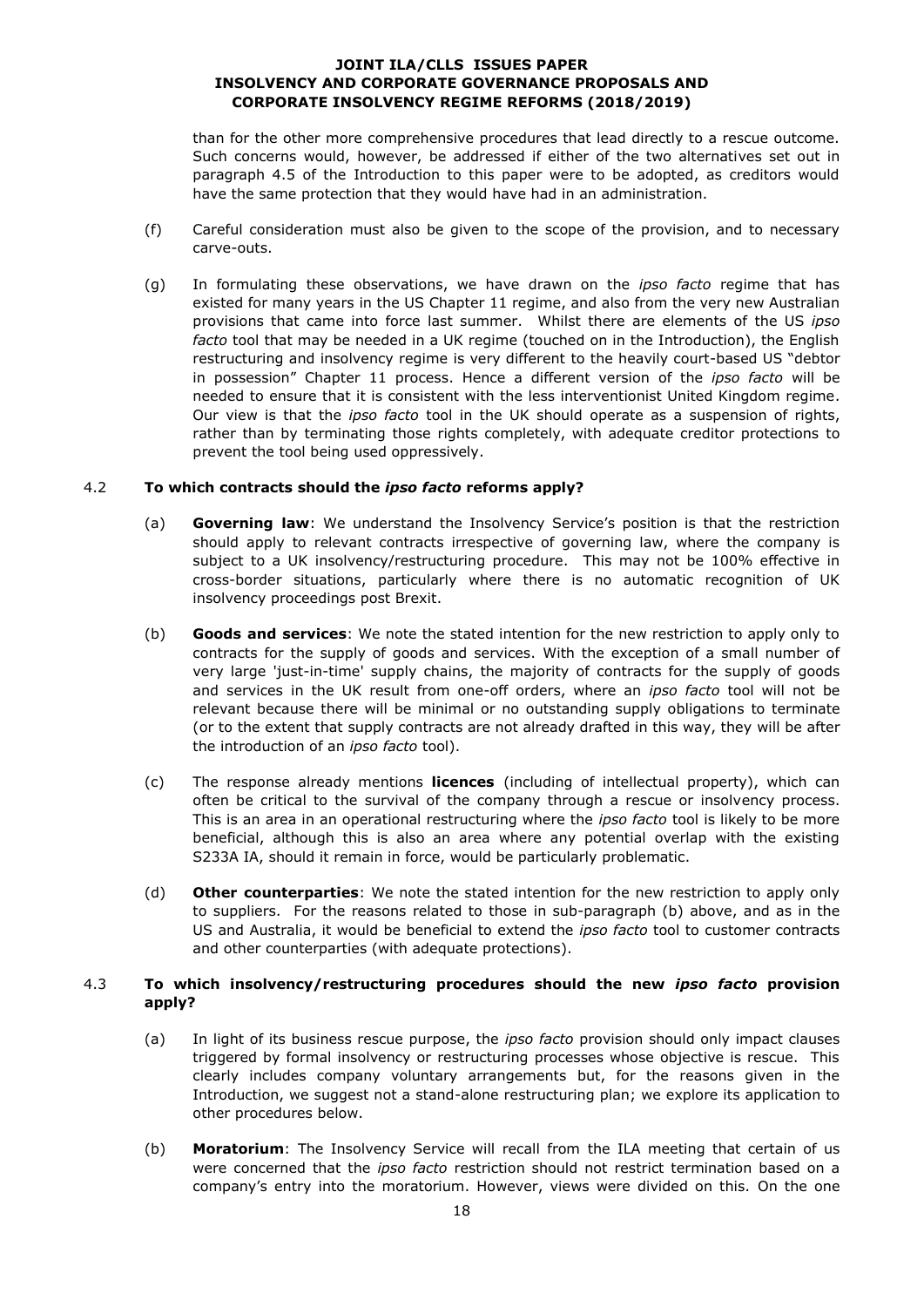hand, if the *ipso facto* tool is to be of any help in a subsequent restructuring plan or CVA (for example) it will be necessary to apply the tool to the preceding moratorium. On the other hand, the moratorium is stand alone, short, and very light touch in terms of office holder or court supervision. It may be difficult to adequately protect creditors, particularly in an operational rescue where many of the affected suppliers could struggle to fund a continued supply without being paid any arrears, and may not have the means to bring a challenge to court. The introduction of either of the two alternatives set out in paragraph 4.5 of the Introduction to this paper should, however, largely address these concerns.

- (c) **Liquidation**: The *ipso facto* tool should not apply to termination provisions triggered by liquidation, because liquidation almost always results in the business ceasing to trade immediately (i.e. there is no rescue). The exception to this could perhaps be a Carillionstyle liquidation, where it might be useful to have *ipso facto* protection. Perhaps the provision could provide for *ipso facto* protection to be available in liquidation only at the discretion of the court, rather than automatically.
- (d) **Administration**: A general *ipso facto* provision should only apply in administration while there is still a prospect of company rescue. Slightly different considerations apply if it is intended to apply a general *ipso facto* provision to business rescue rather than restrict it to company rescue, which are not explored here since the focus of the Government Response is company rescue.
- (e) **Schemes of arrangement / company voluntary arrangements**: The question of whether the ipso facto provisions should apply in the context of schemes or CVAs is more difficult. For the reasons given in the Introduction re the restructuring plan, where schemes are used to achieve a restructuring of financial indebtedness at the holdco level, the terms of the finance documents should provide the relevant protections. Also query whether a party should be required to continue to supply where it will not be paid for that supply under the proposed scheme or CVA. On the other hand, in a creditor schemes of arrangement in which the alternate comparator is insolvency proceedings, there is a greater argument for inclusion of the provisions.

### 4.4 **What precisely should be the restricted grounds of termination?**

- (a) Since the purpose of the provision is preserving business critical contracts during a rescue procedure, the prohibition should be limited to termination clauses triggered directly or indirectly by the rescue procedure itself or by proxy events for the commencement of proceedings. Care must be taken to frame the provision broadly enough to prevent evasion of the tool by drafting around it, but not to frame it so broadly as to allow the scope for abuse by unscrupulous debtors. A trigger based on the company's financial condition alone, not coupled with the existence of a rescue procedure, would be too broad, for example. A good precedent might be s 48Z(6)(b) of the Banking Act 2009
- (b) The *ipso facto* restriction could be framed along the lines of:

*'For the duration of [*define the period during which the *ipso facto* restriction should apply] a *contract cannot be terminated [or modified - discussed below] on the grounds of:*

*(a) the company's entry into administration [(or filing of a notice of intention to appoint an administrator)], filing for a moratorium or proposal of a company voluntary arrangement, restructuring plan or a creditors' scheme of arrangement (if the alternate comparator in the scheme of arrangement is insolvency proceedings); or*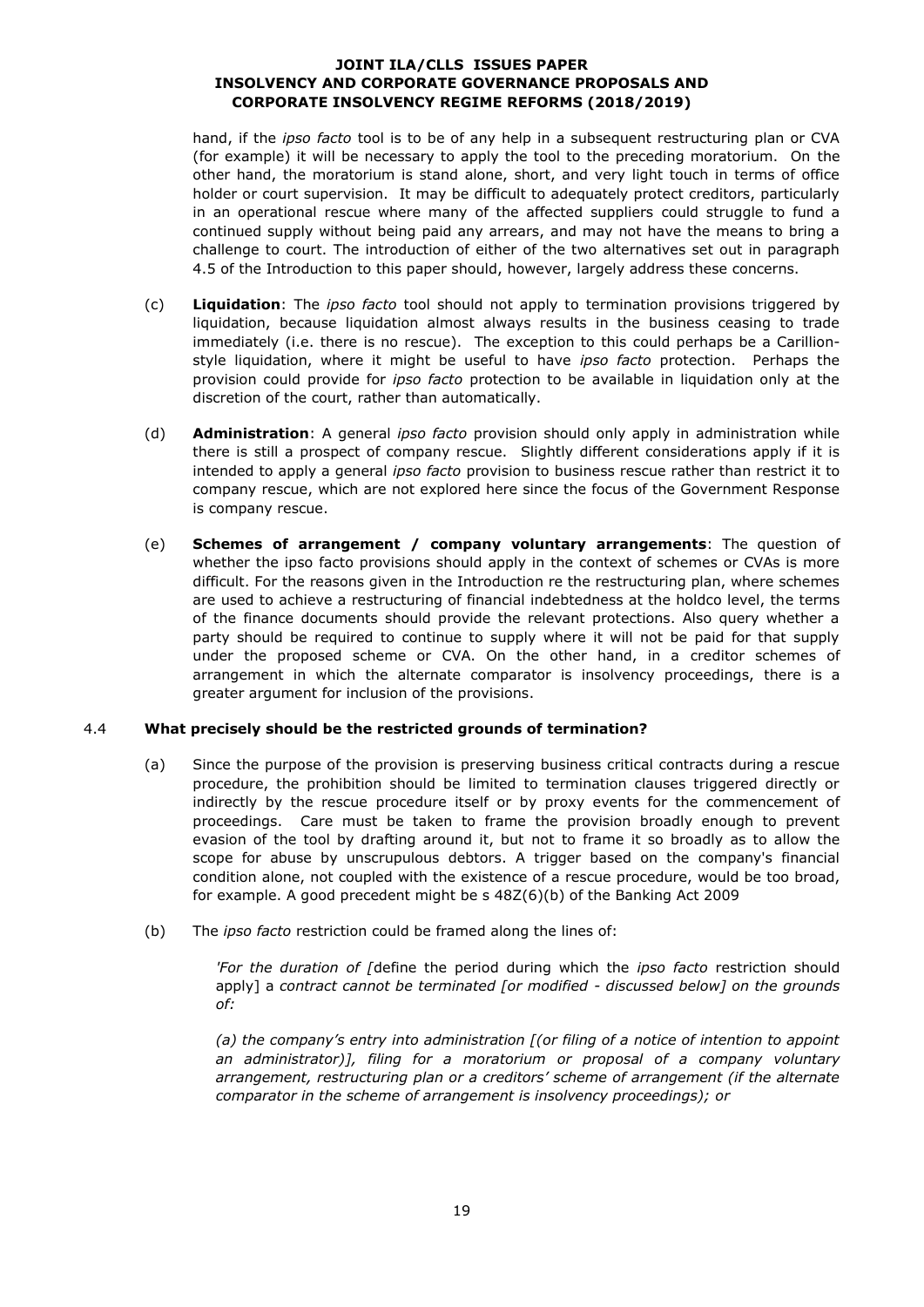*(b) the occurrence of any event directly linked to the proceeding or action referred to in paragraph (a)' 4 .*

(c) Consider also "direct or indirect" wording e.g. 'a contract cannot be terminated directly or indirectly on the ground that the company has entered administration / filed for a moratorium…" although it is less clear on its face than the Banking Act provisions cited above.

### 4.5 **Does there need to be a mechanism to facilitate adoption or rejection of** *ipso facto* **affected contracts?**

- (a) Chapter 11 has machinery dealing with assumption, rejection and termination of contracts. Under the US mechanism the debtor has an 'election window' (effectively until the chapter 11 plan is confirmed, which usually takes about three months but can be much quicker in the case of a "pre-packaged" plan) within which it can decide whether to assume or reject the contract. In practice, this is likely to be too long and heavy-handed to be workable in a UK context, with the currently envisaged procedures (particularly a moratorium). For a general *ipso facto* tool to work in the UK, we should consider whether we want to adopt a similar mechanism to the US one, or whether a more flexible approach would suit better.
- (b) We suggest that the Government models the new *ipso facto* tool on the current mechanism used for disclaimer. For contracts to which the *ipso facto* tool applies, termination rights should be suspended upon commencement of the relevant procedure. However, an affected counterparty would be permitted to serve, say, a 28 day notice, during which time the debtor has to decide whether to adopt the contract. If the debtor does not choose to adopt the contract within the relevant period, the right to terminate would revive. Revival of the termination right should not give rise to any prioritised expense claim or immediate right to payment. In other words, the operation of the notice would not have any *Lundy Granite* style implications.
- (c) Consequences of a decision to adopt the contract need to be carefully considered. For example it could give the supplier the right to be made whole for any arrears (as it does in the US). It is arguable that, in order to procure the creditor's agreement to continue to supply past the end of the rescue procedure (which is presumably critical to the company's future else why would it adopt the contract at all), a deal will, in any event, need to be done in respect of any arrears. On the other hand, giving such creditors the automatic right to historic arrears may provide suppliers with unfair leverage, potentially at the cost of floating charge holders. The reforms are intended to provide a debtor with a period of time within which to renegotiate and restructure its relationship with its creditors. If suppliers are entitled to demand payment of historic arrears as a condition of continuing to supply, this strategic advantage could potentially undermine the purpose of the proposed reforms.
- (d) The length of the 'election window' or notice period would need to fit all the procedures in which the *ipso facto* provisions would operate, including potentially the 28-day light touch moratorium, whilst at the same time, giving the company a sufficient time to work out which contracts are genuinely needed to facilitate its rescue plan.

### 4.6 **Should termination on grounds of non-payment be permitted?**

-

(a) **Non-payment for post-petition supplies**: we understand, following our meeting, that the Insolvency Service's position is that the supplier should be able to terminate the

The wording in (b) is based on section 48Z(6)(b) of the Banking Act 2009. An alternative would be the Australian language which switches off a trigger based on "a reason that, in substance, is contrary to this section" although there would be less clarity as to when this would apply,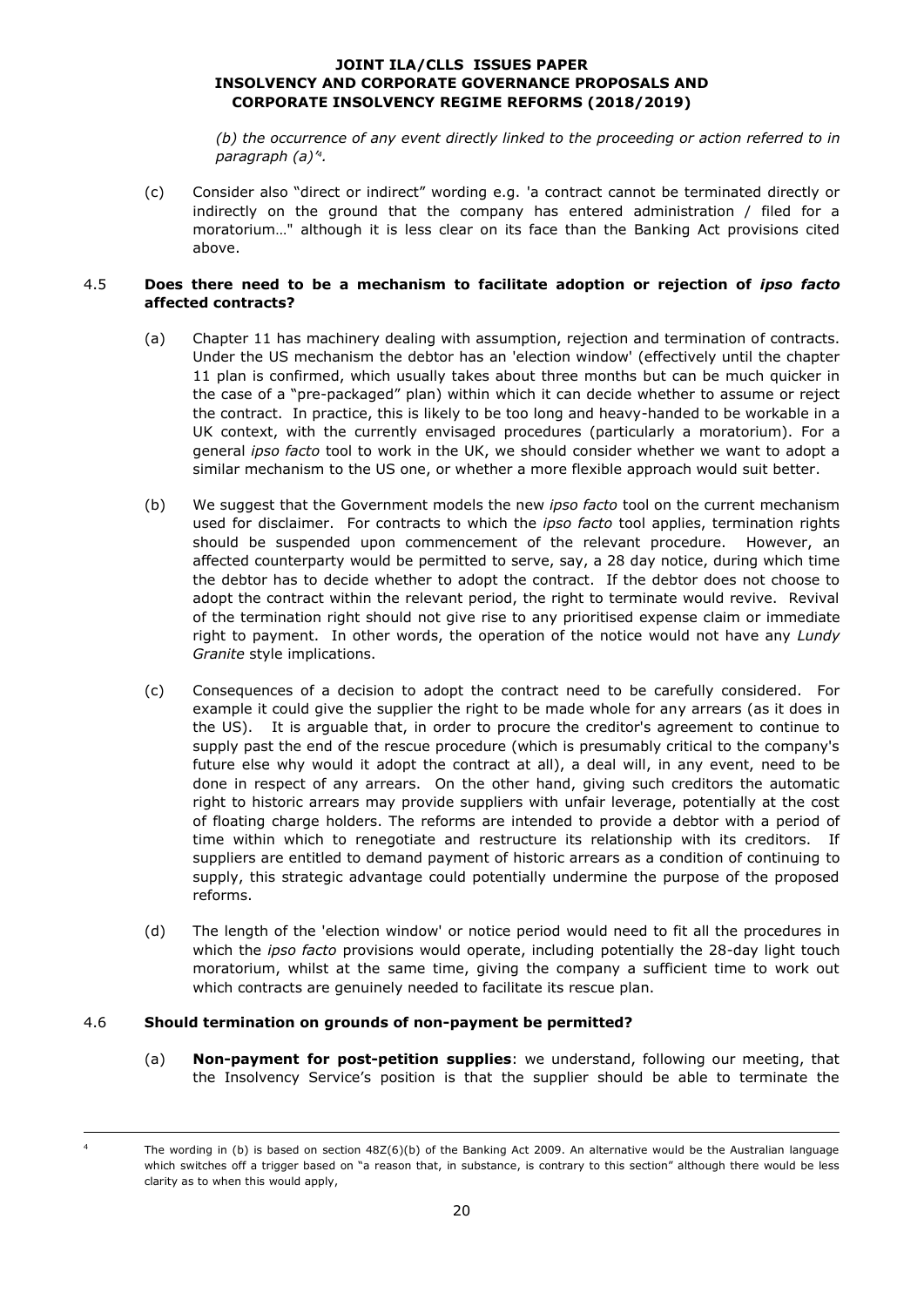contract in the event of non-payment for goods/services supplied following the insolvency trigger.

(b) **Non-payment of 'pre-filing' arrears**: This issue has generated much debate. Some felt strongly that if a contract is adopted, then the counterparty should be made whole, and as an expense of the relevant procedure. This would provide protection for trade creditors in an operational restructuring who may not have the means to continue to supply and yet also may not be in a position to launch a court application on hardship grounds. Others felt equally strongly that giving counterparties whose arrears are not paid the right to terminate their contract gives too much bargaining power to the creditors and may defeat the rescue purpose.

Relevantly:

- (i) Payment of certain pre-insolvency arrears already happens in administration where business critical suppliers demand (and receive) ransom payments as a condition of continuing to supply. We consider it important this practice be permitted to continue, both in administration and in other contexts.
- (ii) There may be some concerns about letting directors, in a debtor-in-possession process, decide to pay off all outstanding payment arrears without limitation, especially in the absence of much supervision from the court or an insolvency office holder. This would be less of a concern either of the two alternatives set out in paragraph 4.5 of the Introduction to this paper were to be adopted, as the insolvency officeholder could act as the "gatekeeper" for such decisions, with aggrieved parties having an ability to apply to court if the officeholder had acted inappropriately.
- (iii) Genuine payments of pre-filing arrears in respect of *ipso facto* elected contracts would need protection from clawback as an unlawful preference, if the company later were to enter into administration or liquidation.
- (iv) We could provide that if the debtor elects to adopt the contract, pre-insolvency arrears must be paid in full, with adequate assurance of future payments as a priority expense of the proceedings. Otherwise, if the debtor elects to reject the contract, the supplier should have the right to terminate the contract. Or the payment of arrears could be left to the negotiation about the post-rescue process relationship.
- (v) Alternatively, we could draw on the continuity of supply provisions in The Investment Bank Special Administration Regulations 2011. Regulation 14(3) provides that, where, before the commencement of special administration, a contractual right to terminate a supply has arisen but has not been exercised, then the commencement of special administration shall cause that right to lapse. The supply may only be terminated if another ground of termination arises:
	- (A) charges in respect of the supply (post-commencement of the special administration) remain unpaid for more than 28 days;
	- (B) the administrator consents to the termination; or
	- (C) with court permission, if the supplier can show that the continued provision of the supply causes financial hardship (see Regulation 14(2)(a)).

However, it should be acknowledged that, in the special administration regime for investment banks, this provision only applies to essential supplies; it is difficult to see the policy objective behind a wider application of this principle.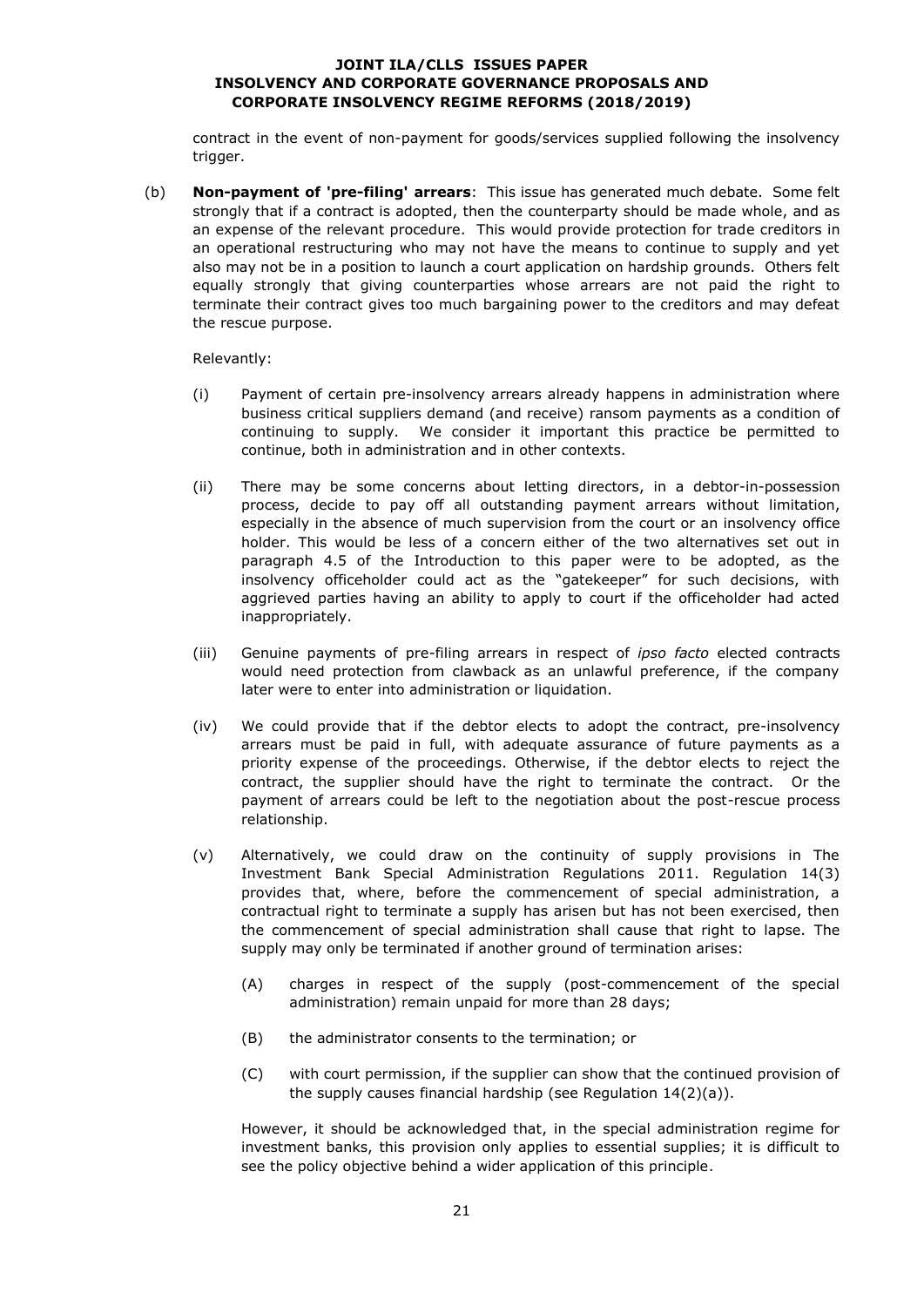### 4.7 **Should the** *ipso facto* **provision also prohibit contract modification as well as termination on grounds of an insolvency procedure?**

- (a) This is a policy question about the extent to which rescue principles should override freedom of contract principles.
- (b) We can see arguments for the *ipso facto* restriction to apply to provisions which, based on an insolvency/restructuring trigger:
	- (i) require significantly higher payments; or
	- (ii) impose more onerous terms on the company e.g. payment on delivery as opposed to standard terms.
- (c) Note that the US Chapter 11 regime generally prohibits the termination or modification of executory contracts and unexpired leases based on *ipso facto* clauses (11 U.S.C.§ 365).
- (d) Arguably, enforceability of such clauses penalises debtors and potentially damages the prospect of rescue. However, it is understandable that suppliers will want to avoid additional (and, almost invariably, unsecured) exposure to a company in difficulty.
- (e) Accordingly, on balance, we recommend that the new provisions should only restrict contract modifications that impose substantially higher payments or otherwise impose substantially more onerous terms on the company. Some increase in payments or shortening of credit periods would seem reasonable in the circumstances in some contracts, for example in finance contracts, which habitually contain default interest and payment acceleration terms in the event of default (but see also our recommendation to carve out finance contracts from the *ipso facto* provisions altogether, see [4.8\)](#page-21-0).
- (f) This is a difficult point to get right and will inevitably involve some sort of reasonableness test, or a test requiring an assessment of what is 'substantial' in this context. Care needs to be exercised to ensure that parties do not insert unrealistic provisions into agreements in order to 'game the system'. For example: requiring payment on delivery should not ordinarily be restricted - but imagine a clause in a supply contract which provides that, upon the customer's entry into restructuring/insolvency proceedings, the customer will be deemed to order 10 times the quantity of its previous order and must pay for the goods upon delivery. Such a clause would likely oblige the insolvent customer to immediately terminate the contract itself, to avoid oversupply/cash flow issues. This might be akin to an indirect *ipso facto* clause. Other areas of English law, such as the anti-deprivation principle and (what remains of) the law on penalty clauses, might provide some protection for debtors in this situation. However, this would put the onus on the financially distressed debtor to bring a case, as opposed to restricting the supplier from exercising the termination right in the first place.

### <span id="page-21-0"></span>4.8 **Carve outs/exemptions**

- (a) There should be a blanket carve out for **finance arrangements**. In practice, no rescue process will take place without the support of majority lenders and so nothing is lost by carving them out. To include them will cause great panic and resistance. We note, however, the difficulty in defining finance arrangements as was seen with the recent debates on the Business Contract Terms (Assignment of Receivables) Regulations 2018.
- (b) Great care must be taken with the carve-outs; for example defining what constitutes a finance arrangement may not be clear-cut. Consider the example raised at our meeting: is a large gas futures contract a supply contract or a finance arrangement?
- (c) When drawing inspiration on *ipso facto* carve-outs from other jurisdictions, it must be borne in mind that each regime operates as a whole. In particular, in the US, the *ipso facto*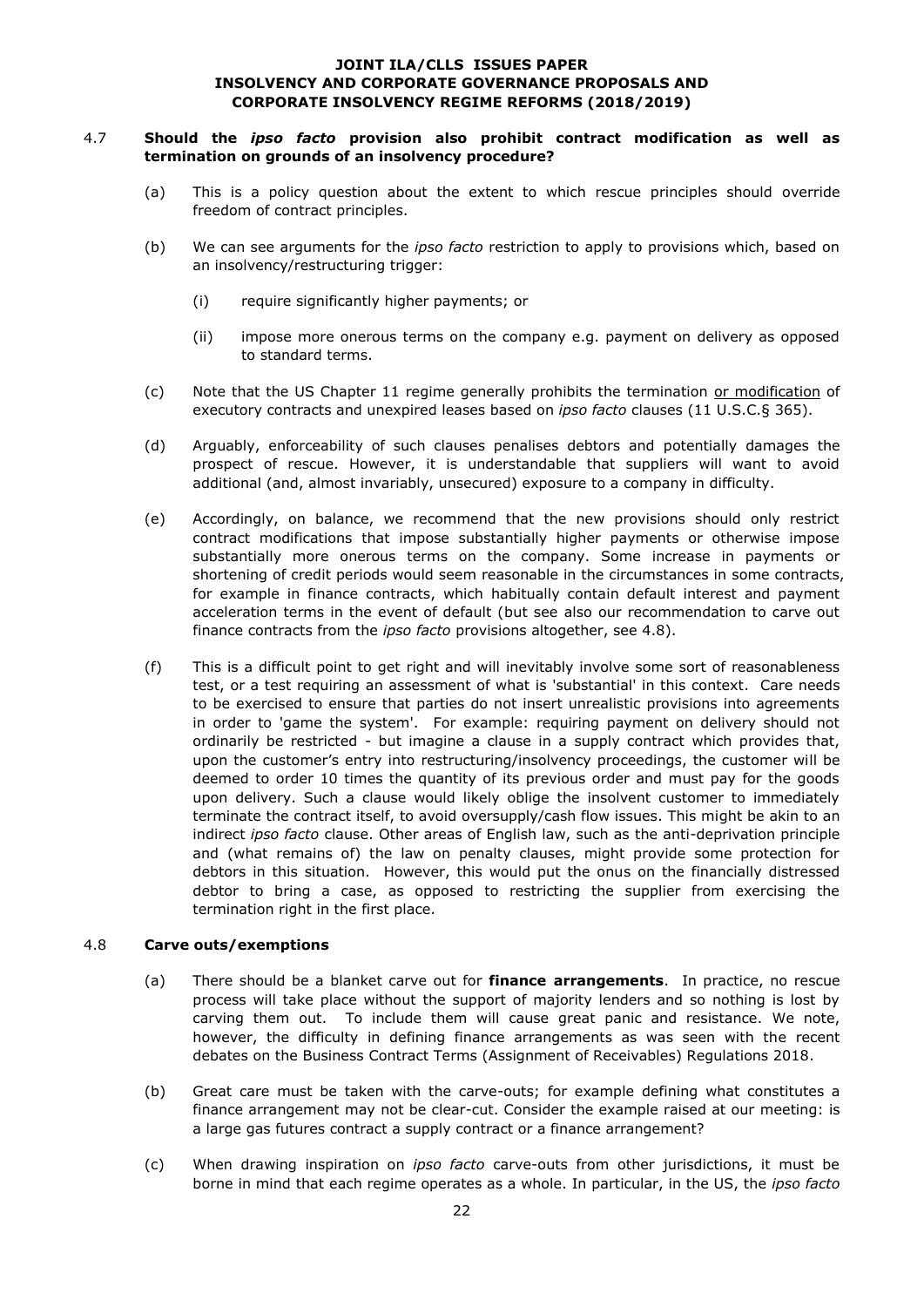regime operates alongside the automatic moratorium, which does extend to finance arrangements.

- (d) Other exemption candidates include **financial products and services such as close-out netting; rights of set-off; rights of termination under a standstill or forbearance agreement** notwithstanding these may all be very difficult to define accurately.
- (e) We also note the proposal to exclude **licences/permits/approvals issued by a government authority**. We understand, from our meeting, that the rationale for this is that licences are there to protect the public, and it was felt that there is less risk of the government holding a company to ransom. Nonetheless, we question whether this provision can really be justified.
	- (i) The fact that the Government should not hold a company to ransom does not mean that government licensing bodies will be supportive of rescue attempts. For example, historically HMRC has a record of not supporting CVAs.
	- (ii) Even if the Government does not hold the debtor to ransom, the fact that a licence may be terminable may cause cross-defaults in other contracts (which could bring the house of cards down).
	- (iii) The *ipso facto* proposals, if enacted, significantly impact commercial freedom of contract. If there is a public protection need to terminate a public licence in rescue circumstances, it will almost certainly be terminable upon other existing grounds, without the need to rely upon insolvency termination. And if the public interest is not threatened by the continuation of the licence in rescue proceedings, it is hard to see why a public licensing body should be exempt. Why should the government not accept similar constraints on its own freedom to terminate as those it wants to impose upon private counterparties? The government licence is likely to be more important than any other contract for goods or services: the business is unlikely to be able to function without it and there is no alternative "supply". Consequently, government licenses should be included in the scope of the *ipso facto* reforms, subject to a carve-out permitting an authority to terminate a licence where necessary on grounds of public protection.
- (f) **Property/leases:** introducing *ipso facto* ban to leases requires further consideration. It would interfere with long-established principles of forfeiture, and more recently established rules on payment of rent as an administration expense, for example. It is questionable whether an *ipso facto* prohibition is really necessary for leases, or whether it could destabilise the commercial property market. Further consideration would also need to be given to how the *ipso facto* prohibition on termination might apply in the context of a landlord CVA.

### 4.9 **Should the new** *ipso facto* **provisions apply to existing contracts, or only those entered into after it comes into force?**

- (a) We note that s233A applies only to contracts entered into following the effective date of the legislation (see s233A(10); effective from 1 October 2015). This means existing suppliers can still rely on contractual provisions which e.g. allow for higher payments triggered by entry into insolvency proceedings. Similarly, the recent *ipso facto* reforms in Australia only apply to contracts entered into from the effective date.
- (b) There are clearly advantages in having a new *ipso facto* tool extend to existing contracts, in order to ensure that those of the reforms given legislative force can take effect as soon as possible. Any distinction between contracts entered into before and after the effective date of the new legislation would: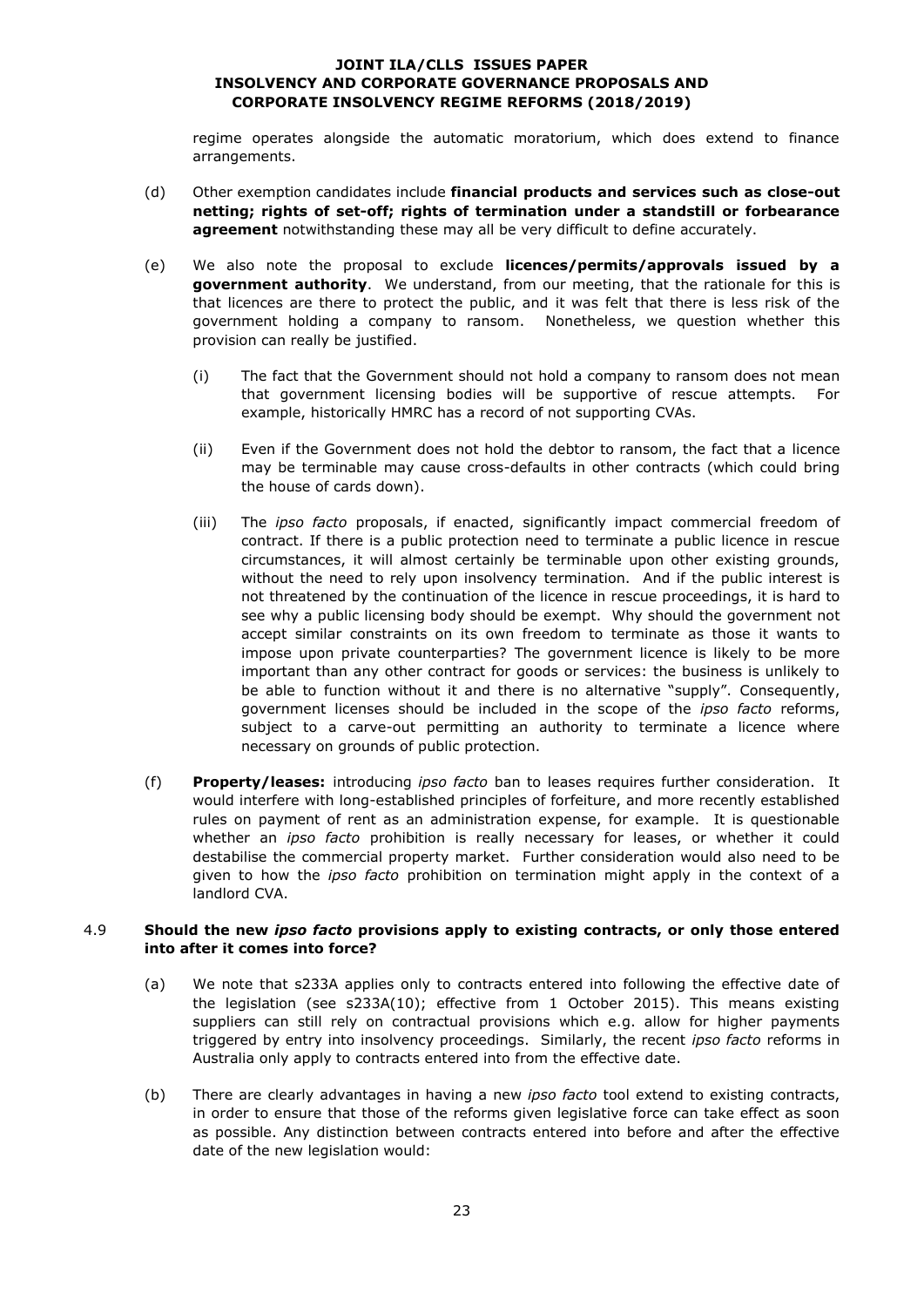- (i) lead to confusion (as IPs would have to determine, quickly, to which of the company's contracts the *ipso facto* provisions apply);
- (ii) create uncertainty, especially as to whether a substantial variation to an existing contract (perhaps with the goal of avoiding being caught by the new regime) should be deemed to be a new contract; and
- (iii) given the longstanding nature of some supply contracts, mean that the benefit of the legislation could take many years to take effect.
- (c) However a compromise position could be to use a transition period: for example to allow variations of existing contracts not to be caught by the *ipso facto* restriction, but for this "grandfathering" exception to be time-limited e.g. to 2023. A similar transition was used for the introduction of the recent Australian reforms.
- (d) This proposal has the benefit of protecting existing contracts (and minimising public law issues which might otherwise arise), whilst ensuring the new regime is effective within a reasonable time.
- (e) This would mean that from, say, 1 January 2023:
	- (i) parties to contracts entered into before the effective date of the reforms and which had not been amended in the interim would still be able to rely on *ipso facto* clauses;
	- (ii) parties to contracts entered into before the effective date of the reforms and which had been amended in the interim would no longer be able to rely on *ipso facto* clauses; and
	- (iii) parties to contracts entered into on or after the effective date of the reforms would, of course, not be able to rely on *ipso facto* clauses.
- (f) For these purposes, "amended" would have to be drafted widely to include e.g. novated, assigned, varied etc.

### 4.10 **Practical issues**

- (a) The *ipso facto* proposal needs to take into account practical limitations. For example a restriction on enforcement of *ipso facto* clauses is unlikely to be effective in forcing an unwilling SME supplier of goods to continue to supply. Despite being under a legal duty to do so, smokescreens could relatively easily be employed to delay or avoid delivery, without actually outright refusing. In a 28 day moratorium, the debtor company is unlikely to have much redress.
- (b) However, this need not be problematic since the main purpose of the *ipso facto* provision is to preserve the contract in order to rescue the business. If the reluctant supplier can be brought back on side for when the company emerges from rescue with the contract intact, then the provisions will have served their purpose.
- (c) There are concerns about the ability of ordinary directors in a debtor-in-possession process to be able to administer the *ipso facto* tool properly and fairly, including whether and when to pay arrears (as a ransom payment, or potentially as a result of a decision to adopt a contract), in the absence of much supervision from the court or an insolvency practitioner. This is one of the reasons we have suggested in the Introduction that deeper operational restructurings require greater oversight by an insolvency office-holder.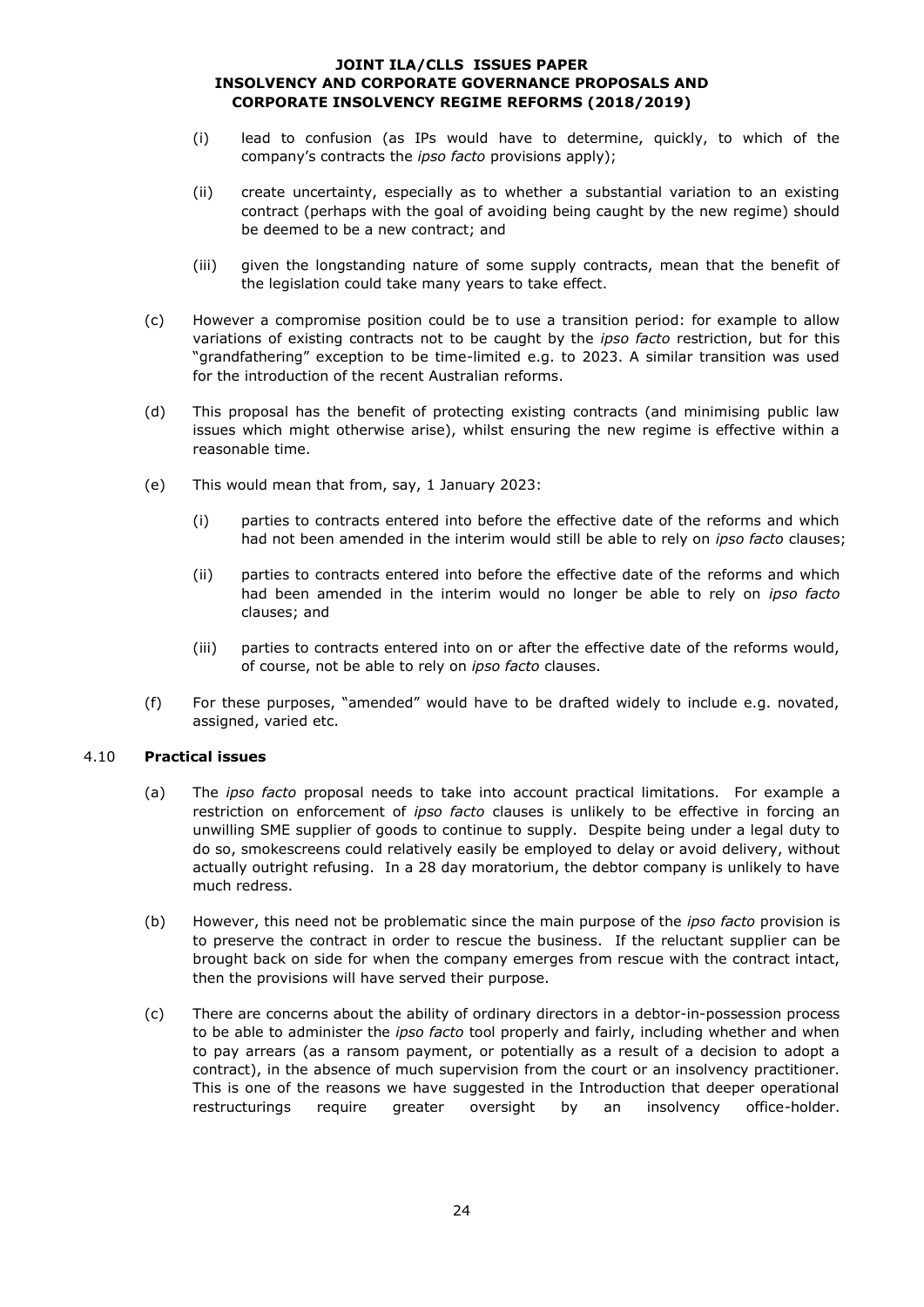### **APPENDIX 3**

#### **RESTRUCTURING PLAN PROPOSAL**

#### 1. **GOVERNMENT RESPONSE – SUMMARY**

The Government proposed introducing a new restructuring plan that would allow a company to bind all creditors, including junior classes of creditors even if those creditors voted against the plan, through the use of a cross-class cram down provision. Such a cram down could be imposed provided dissenting classes of creditors were no worse off than they would be in liquidation. The classes of creditors would be proposed by the distressed company on a case by case basis. For a class to vote in favour, 75 per cent of a class by value, and more than 50 per cent of the total value of unconnected creditors (within the class), would have to agree to the plan.

#### 1.1 **Eligibility**

There will be no financial entry criteria – although some companies will be excluded from filing for a restructuring plan, mirroring the type of companies currently excluded from eligibility for the small company CVA moratorium, namely those involved in specific financial market transactions, and any similar undertakings.

#### 1.2 **Process**

- (a) The process will closely resemble that for schemes of arrangement under the Companies Act 2006 (**CA 2006**). A restructuring plan proposal will be sent to creditors and shareholders and filed at court – the Government has "something like the explanatory statement used in schemes" in mind as a means of assisting creditors and shareholders in reaching an informed view of the merits and demerits of the proposal. The Government believes that it is unlikely that anyone other than the debtor will be in a position to file a plan, at least in the first instance. Creditors and shareholders will, however, have the ability to submit a counter-proposal if they disagree with the directors' proposal. There will be minimal prescription of what type of proposal may be made. This can include a debt-forequity, debt write-down or debt postponement as well as other matters such as a change in the management team or selling off loss-making parts of the company.
- (b) At a first hearing the court will examine the classes of creditors and shareholders as defined by the company. Creditors and shareholders may challenge class formation if they think the company's classes do not accurately reflect the rights and interests of the different classes to which the proposal is expressed to apply.
- (c) If satisfied, the court will confirm that a vote on the proposal may be conducted on a specified date before a second court hearing if required. Subject to the requisite voting thresholds being met and the rules for imposing a cross-class cram down being complied with, the court will then schedule a second hearing at which it will consider if the necessary requirements have been met and will make a decision whether or not to confirm the restructuring plan and make it binding on affected creditors and shareholders.
- (d) A company could choose to appoint a "supervisor" to oversee the restructuring plan, but such an appointment will not be mandatory. Additionally, no specific qualification requirement is prescribed for the supervisor's role.

#### 1.3 **Term and effect**

(a) There is no maximum period within which the restructuring plan needs to be implemented. An initial 12 month time period has not been taken forward.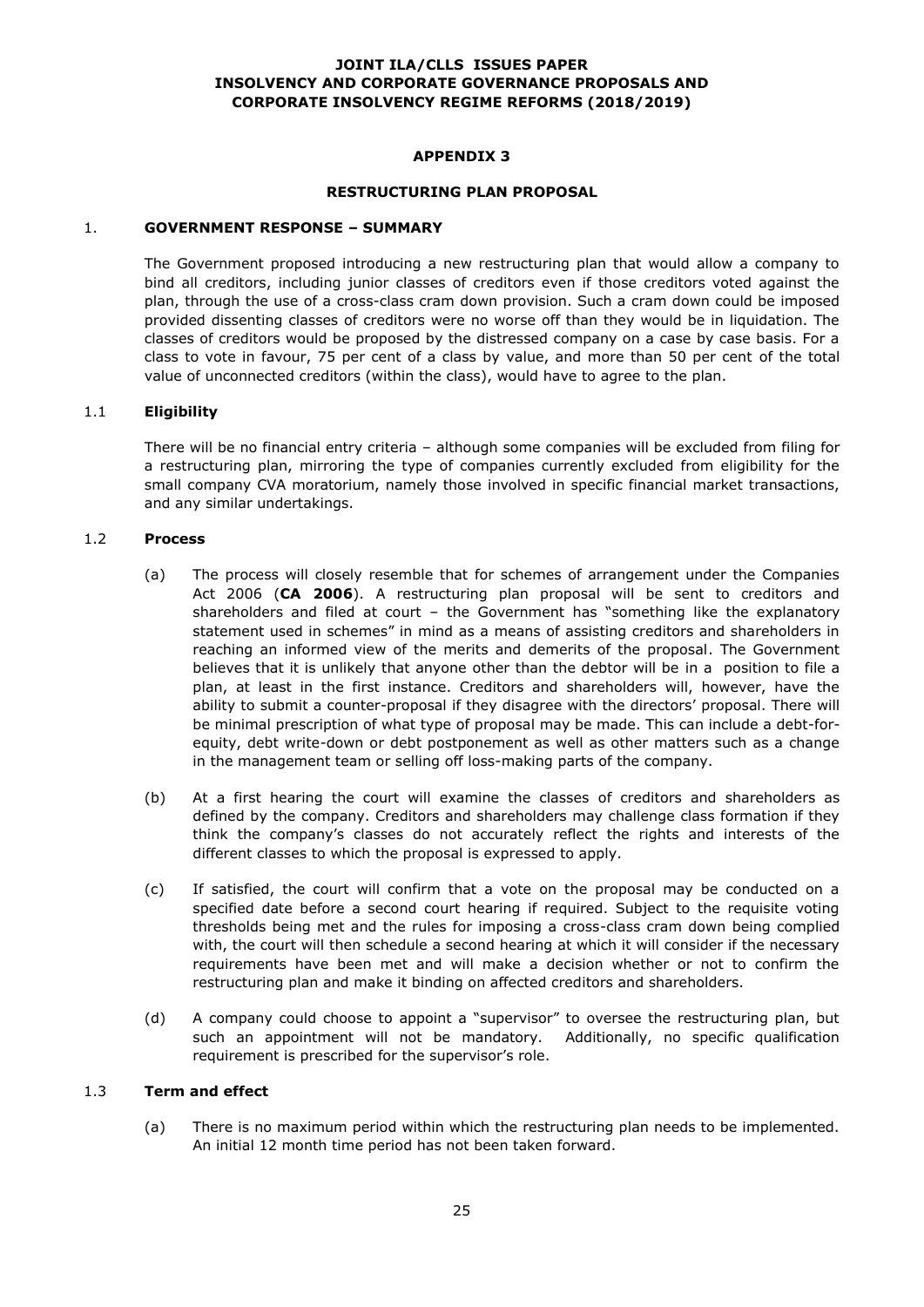(b) A restructuring plan confirmed by the court will be binding on all affected parties. Parties' rights following confirmation of a restructuring plan will be as provided for in the plan. Any previous rights will be extinguished by the plan being confirmed by the court.

### 1.4 **The role of the court**

(a) The restructuring plan will draw on case law established through the scheme of arrangement process. There will be an express right of appeal.

# 1.5 **Voting**

(f) In order for the plan to be approved, 75 per cent in value (measured by value of gross debt) of the creditors within each class (who vote) will need to vote in favour of the plan. No majority by number test will be introduced. However, the Government Response states that this 75 per cent in value threshold will be supplemented by a requirement that more than half of the total value of unconnected creditors vote will need to vote in support. Subsequently, in meetings with the ILA and CLLS, the Insolvency Service suggested that this 'unconnected creditor' test was wrongly summarised in the Government Response and was intended, instead, to reflect the same test as the current CVA 'unconnected creditor' test, namely that the plan will not be approved if more than half of the total value of unconnected creditors in each class vote against it.

### 1.6 **Cross-class cram down**

- (a) The restructuring plan process will allow for cross-class cram down. A dissenting class of creditors must ordinarily be satisfied in full before a more junior class may receive any distribution or keep any interest under the restructuring plan (the absolute priority rule).
- (b) However, in order to permit flexibility, the court will be able to confirm a restructuring plan even if it does not comply with the absolute priority rule where non-compliance is: (i) necessary to achieve the aims of the restructuring; and (ii) just and equitable in the circumstances.
- (c) The court may only approve a cross-class cram down plan if at least one class of impaired creditors (that is, creditors who will not receive payment in full under the restructuring plan) has voted in favour of the plan.
- (d) In order to assess whether the absolute priority rule is met, the Government has suggested that the test for valuation should be what the next best alternative for creditors is if the restructuring plan was not to be agreed.

# 2. **ADDITIONAL INSOLVENCY SERVICE QUESTIONS**

- 2.1 In the meetings between the Insolvency Service, the ILA Committee and the CLLS Insolvency Sub-Committee, the following questions were raised by the Insolvency Service:
	- (a) As with a scheme of arrangement, the new restructuring plan will require creditors to be placed into classes for voting purposes. Should classes be based on commonality of rights or commonality of rights AND treatment?
	- (b) Should a restructuring plan extinguish creditors' pre-plan rights forever, including where the plan is not fully implemented?
	- (c) Cross-class cram down the response (5.167, p73) outlined the Government's plan that an impaired class of creditors must vote in favour of a plan where cross-class cram down is applied. Is this the right protection? Is there a danger of 'artificial impairment' in these circumstances? Do we need to stipulate a non-impaired class has to vote in favour as well.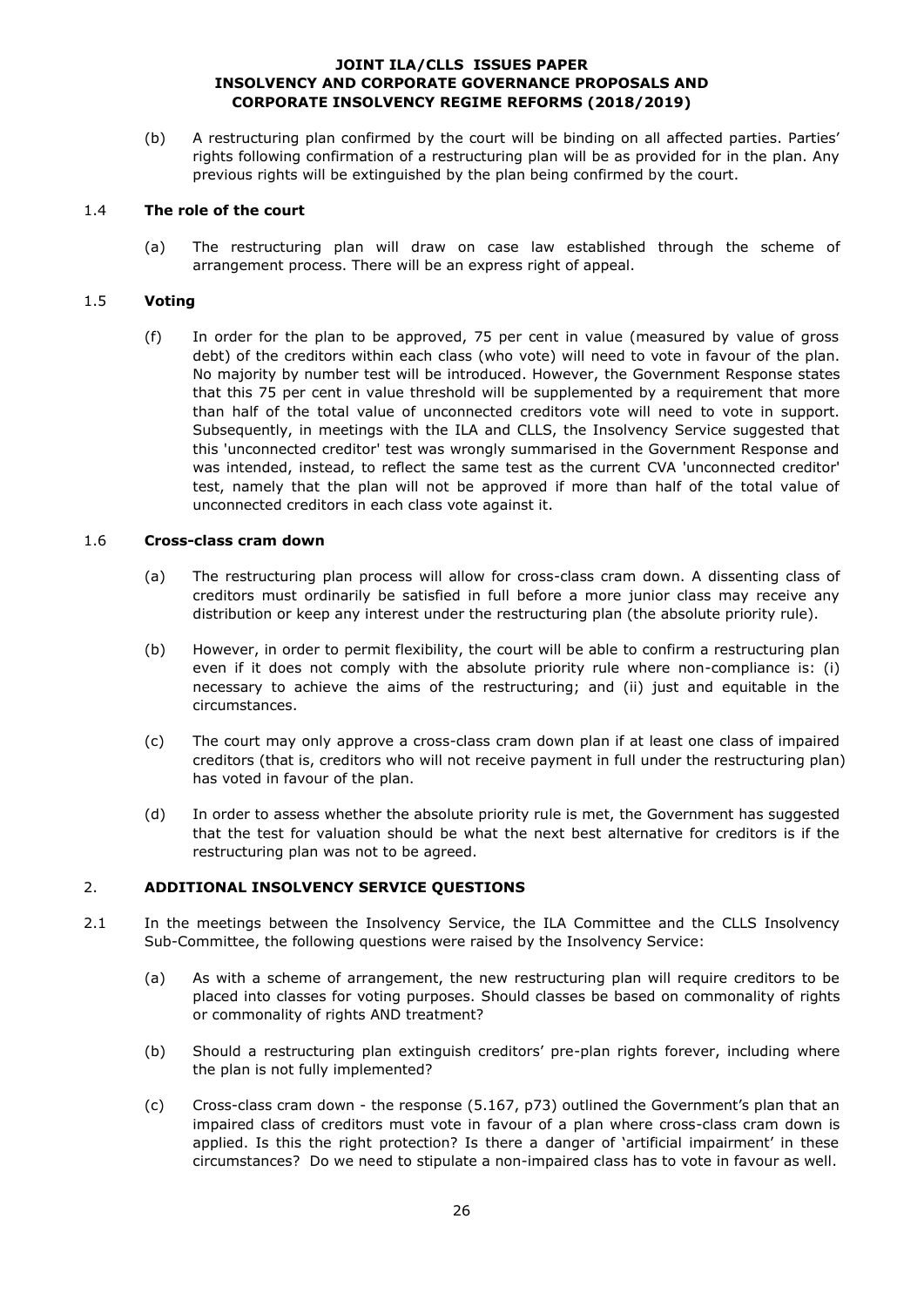### 3. **OUR OBSERVATIONS**

### 3.1 **Summary**

- (a) In general, we support these proposals. The lack of a cross-class cram down mechanism in the existing scheme of arrangement is a draw-back (albeit one that we currently work around by using the scheme together with a pre-packaged administration to transfer the intermediate holding company to new shareholders where the existing shareholders are out of the money). We do have some questions, though, on the detail of the proposals as set out below.
- (b) We suspect that, in practice, this tool will be used by larger companies (because of the costs involved) in order to facilitate debt restructurings; at the moment such debt restructurings are done using the tried and tested enforcement / intercreditor release route but it is possible this may change for the reasons given in section 4 of the Introduction. We consider that some of the proposals below (e.g. removing the counter-proposal option and providing additional guidance on "impairment") would help reduce the areas of uncertainty which may encourage creditors to use the new procedure.

# 3.2 **Jurisdiction**

The August response states that the Government will continue to consider the issue of jurisdiction in the context of the UK's departure from the European Union (paragraph 5.113). We favour the wide "sufficient connection" test but note should be taken that as negotiations in relation to the European Insolvency Regulation post Brexit evolve, an eye needs to be kept on this. Revisions may be necessary as more Brexit detail emerges.

#### 3.3 **Process**

- (a) It is suggested that creditors and shareholders will have the power to submit a counterproposal if they disagree with the company's proposal. While this provision echoes that found in Section 896 of the CA 2006, it is unclear what would happen if different creditors each put forward separate proposals of their own (with some creditors refusing to consider either proposal at this stage, in order to allow them to continue trading their debt). While the initial answer may be that this would be a matter for the court's discretion, how would the court address a position where the company had put forward a proposal, only for two creditors with very different interests to put forward separate counter-proposals, with each stating that their proposal had widespread support? Further guidance on this point may be necessary.
- (b) The current proposal does not have much detail on what a counterproposal by creditors or shareholders would have to look like.
- (c) We see the danger that creditors or shareholders use the ability to put forward a counterproposal to create noise / derail any sensible restructuring. Paragraph 5.136 of the Government response correctly recognises that the company, its directors or a statutory office holder are likely in practice to be best placed to put forward a restructuring plan. Hence, we consider that it would be simpler for the legislation to mirror s896 of the CA 2006 by merely stating that a restructuring plan could be put forward by any of the company, a creditor or member or a liquidator or administrator. The effect of doing so would be to place all these parties under the same obligations in formulation a proposal.

### 3.4 **Term and effect**

We believe that (in response to the question in paragraph (b) of paragraph 2.1 above) if a restructuring plan is not fully implemented, the plan itself should expressly set out the consequences of such partial implementation.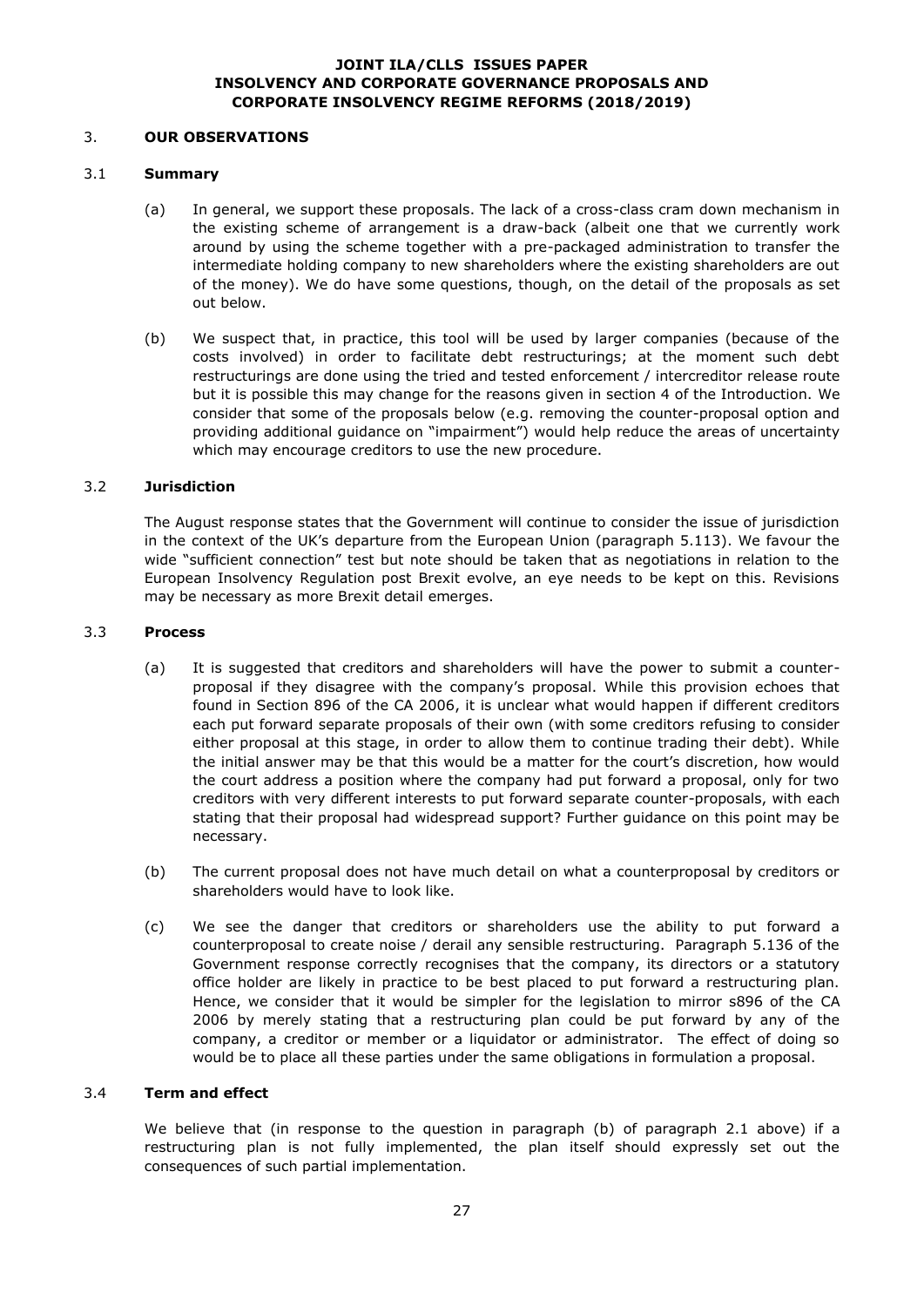#### 3.5 **Voting - thresholds**

- (a) We would like more clarity on the voting thresholds. We understand that the first test requires 75% of creditors in each class present (or by proxy) and voting to vote in favour of the plan. Therefore, a creditor who does not vote at the meeting (in person or by proxy) is excluded for this test.
- (b) We understand that the connected parties sub-test is intended to be the one applied to company voluntary arrangements – and not as phrased in the Government Response. As there is confusion on the right test, we set out the test that applies to CVAs here in full:

Rule 15.34(4): "In a proposed CVA a decision is not made if more than half of the total value of the unconnected creditors vote against it."

Rule  $15.34(5)(c)$ : For the purposes of paragraph  $(4)$ : "the total value of the unconnected creditors is the total value of those unconnected creditors whose claims have been admitted for voting."

- (c) This leaves two questions:
	- (i) Is this sub-test applied per class or does it apply to all unconnected creditors of the company? A CVA of course does not have classes, so the question does not arise in a CVA. In order for the restructuring plan to be usable the "connected party" test will need to be applied on a per class basis. This would mean phrasing the test as follows: "In a proposed restructuring plan, a decision is not made if more than half of the total value of unconnected creditors in a class vote against it."
	- (ii) Is the "connected party" sub-test to be applied by reference to creditors who vote at the meeting (in person or by proxy)? If the CVA "connected party" test is adopted, then this is not the case, as the CVA test has as its denominator those unconnected creditors who have been admitted for voting – not simply those who actually vote. This would create an odd dynamic whereby the first test (75% of creditors in favour) is measured by those creditors who actually vote (in person or by proxy) whereas the sub-test has the wider denominator of those unconnected creditors who are admitted to voting, irrespective of whether or not they actually do so.
- (d) On the whole, we would be in favour of not having the connected party subtest at all for the following reasons:
	- (i) The test is not the easiest to calculate and the legislation with its double negative language wording is quite confused. Note also the comments above on the existing CVA test, and what the denominator would (and should) be.
	- (ii) The restructuring plan is different to the CVA: only creditors whose rights are actually affected will vote on it. In a CVA, by contrast, all unsecured creditors can vote, regardless of whether they are affected by the terms of the CVA.
	- (iii) The restructuring plan is different from a CVA as it will always involve the court. This is unlike a CVA where there the only direct involvement arises on a challenge. In a restructuring plan, by contrast, the court can deal with the issue of whether unconnected or minority groups were oppressed as part of the "normal" court process and without the need for a specific challenge to be brought to the court.
	- (iv) Separation of creditors into different classes for the restructuring plan provides a form of protection for minority creditors albeit in a different way to the connected party test.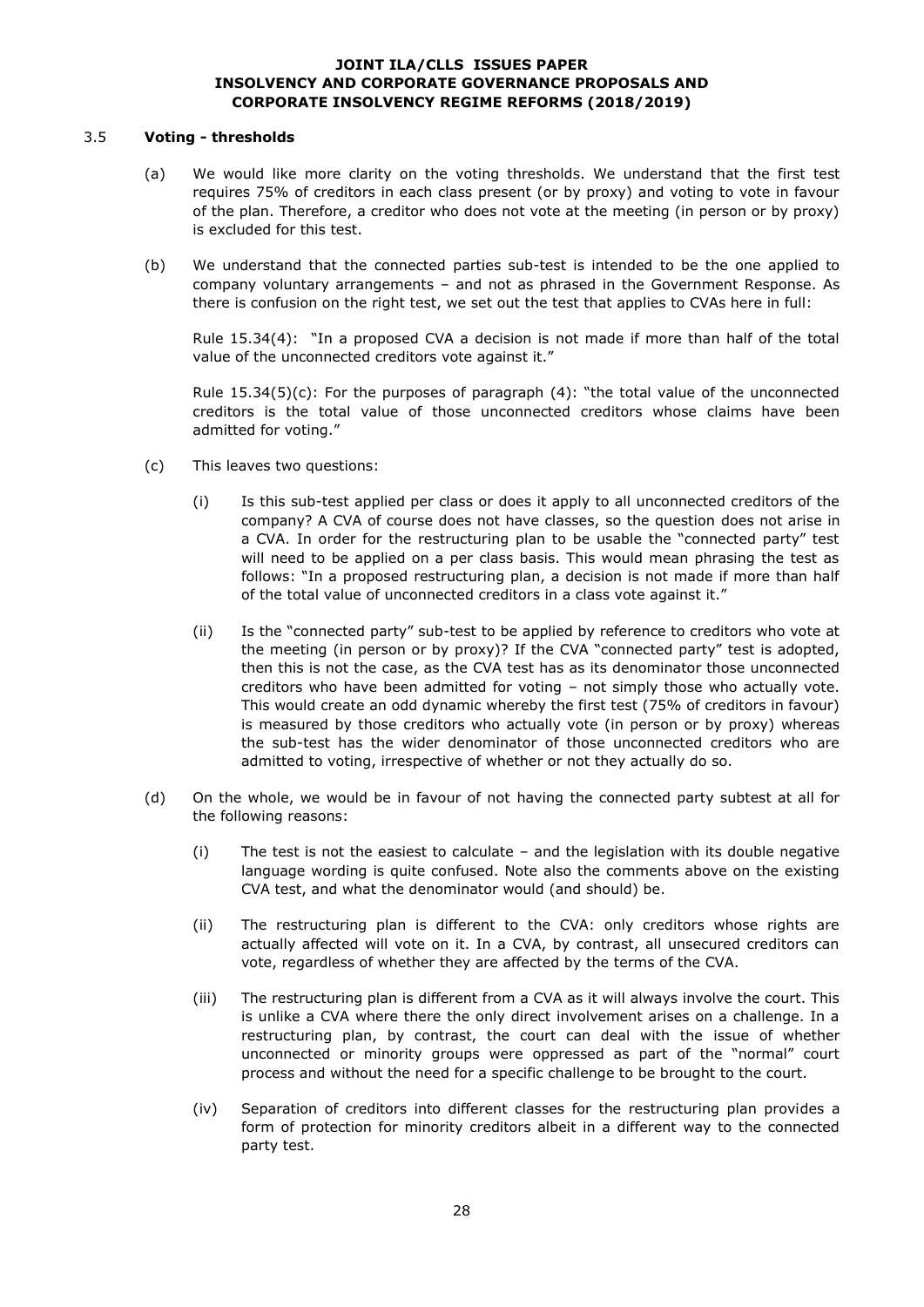- (v) The courts are already equipped to be doing so, see Lewison J in British Aviation *Insurance* or the more recent decisions in *Lehman* or *Noble*.
- (vi) In order to address any concern, the legislation could impose an express duty on the debtor company putting forward the plan to inform the court of the voting result as well as providing details of the make up of the majority or minority creditor groups taking part in the voting process, in order to ensure the court has all the information to hand that it needs to assess the fairness of the plan as it impacts on these groups.

### 3.6 **Voting – excluded liabilities**

- (a) Paragraph 5.168 of the Government Response indicates that certain categories of debt will not be capable of being crammed down under a restructuring plan on public policy grounds. If this limitation is, as appears to be the case, intended to cover debts which are not provable in an administration or liquidation, it would result in the opposite outcome to an administration or liquidation, pursuant to which non-provable debts are rarely paid because they rank below provable debts and there is rarely a surplus after paying provable debts. Under the Government Response, in a restructuring plan, such non-provable debts would instead survive the process and have to be paid in full, while provable debts could be compromised by the plan. This seems a counter-intuitive outcome.
- (b) In order to avoid uncertainty we also recommend that the government creates a list of those obligations that are not subject to cram down, e.g. fines.

### 3.7 **Cross-class cram down**

- (a) We understand that the Insolvency Service has confirmed that cross-class cram down will also apply to classes of shareholder. This is essential if a restructuring plan is to be capable of delivering a debt to equity swap. We would like to see how this will be dealt with as a matter of company law. In the USA for example, any such process simply happens under the Chapter 11 order but the UK companies legislation is likely to need to be amended to deal with this issue as a matter of pure process at least.
- (b) Cross-class cram down can be applied by the court if at least one class of impaired creditors has approved the plan. We would welcome further detail in relation to the definition of "impaired". For example, would a creditor be considered to be impaired merely because the maturity of its debt were extended by a month? Would impairment only be considered to go to value, rather than timing of repayments? Overall we do not consider the term "impairment" to be overly helpful. In order to vote on the plan, a creditor's rights will need to be affected (see above at class composition), therefore this should in itself cover any "impairment".
- (c) The formulation in the abstract of the "next best alternative test" will be considerably easier than applying the test in practice. The simple liquidation test is attractive as it is easier to apply but we agree that in practice a "next best alternative" test is more sensible and that, in practice, a court may in any event adopt this approach. The courts will be the ultimate arbiter in these matters. To date they have not had to deal with valuation disputes to the extent to which such disputes are likely to arise in the development of jurisprudence in relation to the restructuring plan, albeit the courts do have general experience of reviewing, testing and where appropriate then applying valuation evidence. There may be more litigation risk, at least in the early days of applying the new test. However, the risks inherent when addressing valuation questions through litigation have long been a part of the current scheme of arrangement process. Cases such as *IMO Car Wash* illustrate the courts' experience in managing such cases.
- (d) In larger cases, companies may appoint a supervisor to assist the court with valuation but this does not need to be prescribed for by law.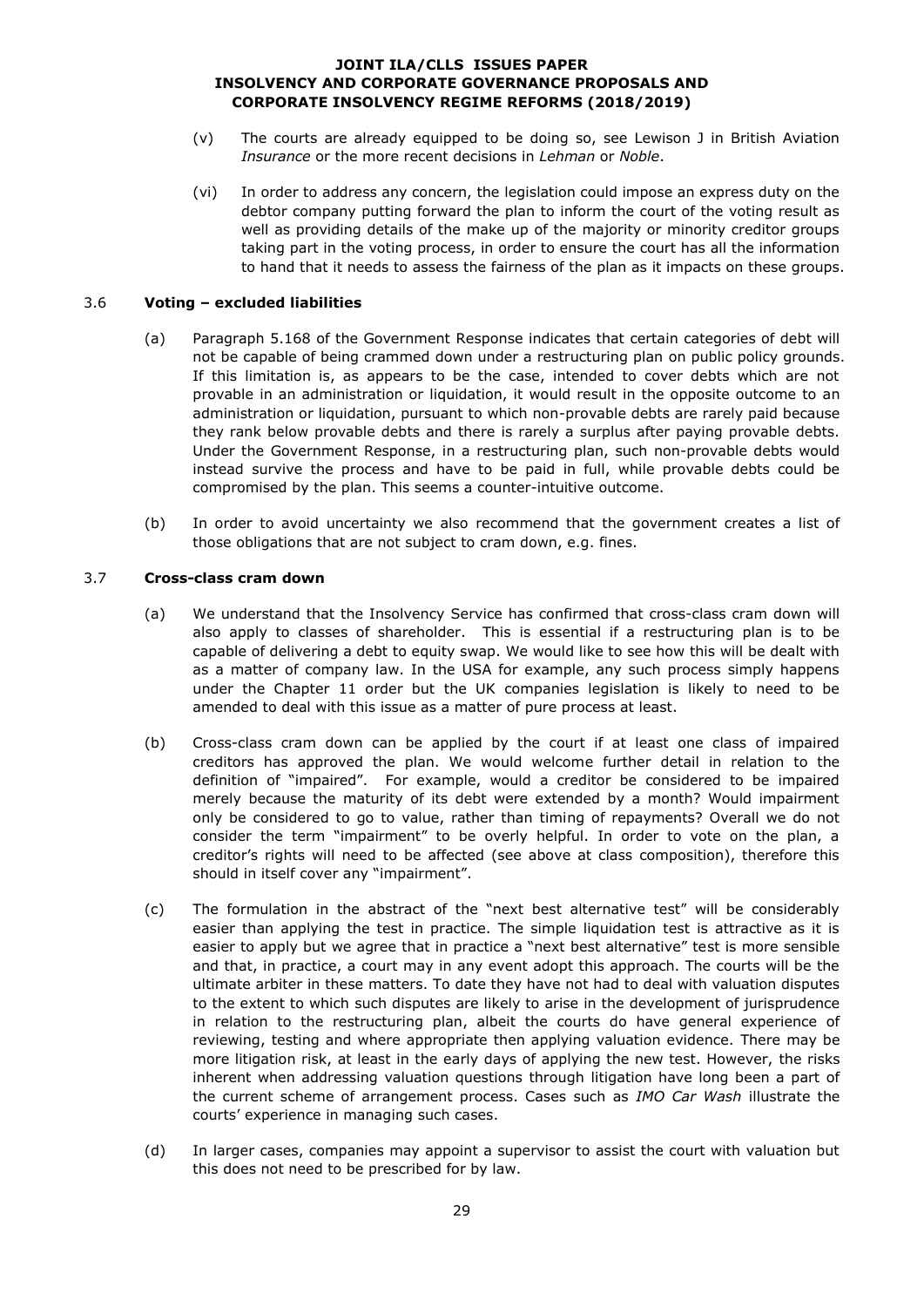#### 3.8 **Excluded companies**

- (a) Paragraph 5.129 of the Government Response states as follows: "As set out in the consultation document, the Government does not intend to make the restructuring plan available to all companies. In line with the moratorium provisions, the type of companies currently excluded from eligibility for the small company CVA moratorium, namely those involved in specific financial market transactions, and any similar undertakings, will also be excluded from these provisions. This is to avoid interfering with the proper functioning and integrity of those markets."
- (b) Similar wording is included in the section dealing with the proposed moratorium for example, paragraph 5.35 states "The Government's intention is to exclude companies falling within scope of the exceptions listed in paras 4A to 4J of Schedule A1 of the Insolvency Act 1986 from the moratorium."
- (c) We agree that there may be the need to exclude certain types of company (or potentially certain types of transaction) from the restructuring plan proposals in order to protect capital market and other types of transaction. However, the general exclusion for companies with liabilities in excess of £10m in para 4C of Schedule A1 would clearly not be appropriate given that the restructuring plan is likely to be used by large companies with indebtedness in excess of this amount. The exclusions to the general prohibition on appointing an administrative receiver in ss.72B to 72GA may bear some consideration but these focus on certain types of transaction rather than the company so thought would need to be given to how to adapt these exceptions. Each exclusion will need to be individually assessed to see whether it should be mirrored for the restructuring plan procedure.
- (d) We note that there is no intention to limit the restructuring plan to large companies but it is acknowledged that it is more likely to be used by these types of company given the costs involved. We consider that this is the right approach. In practice, though, we think it is unlikely that the restructuring plan would be used by smaller companies where the directors are also the shareholders and where the plan would wipe out that shareholding. This does raise the question, though, as to whether small companies might use the restructuring plan in order to release personal guarantees (and whether this would be desirable). We would not recommend a general prohibition on the release of such guarantees as this can be a useful mechanism in a debt restructuring involving group guarantees (thus avoiding the need for separate proceedings in relation to the guarantor companies). But in the case of a smaller company, it could be a ground for the court refusing to sanction the restructuring plan.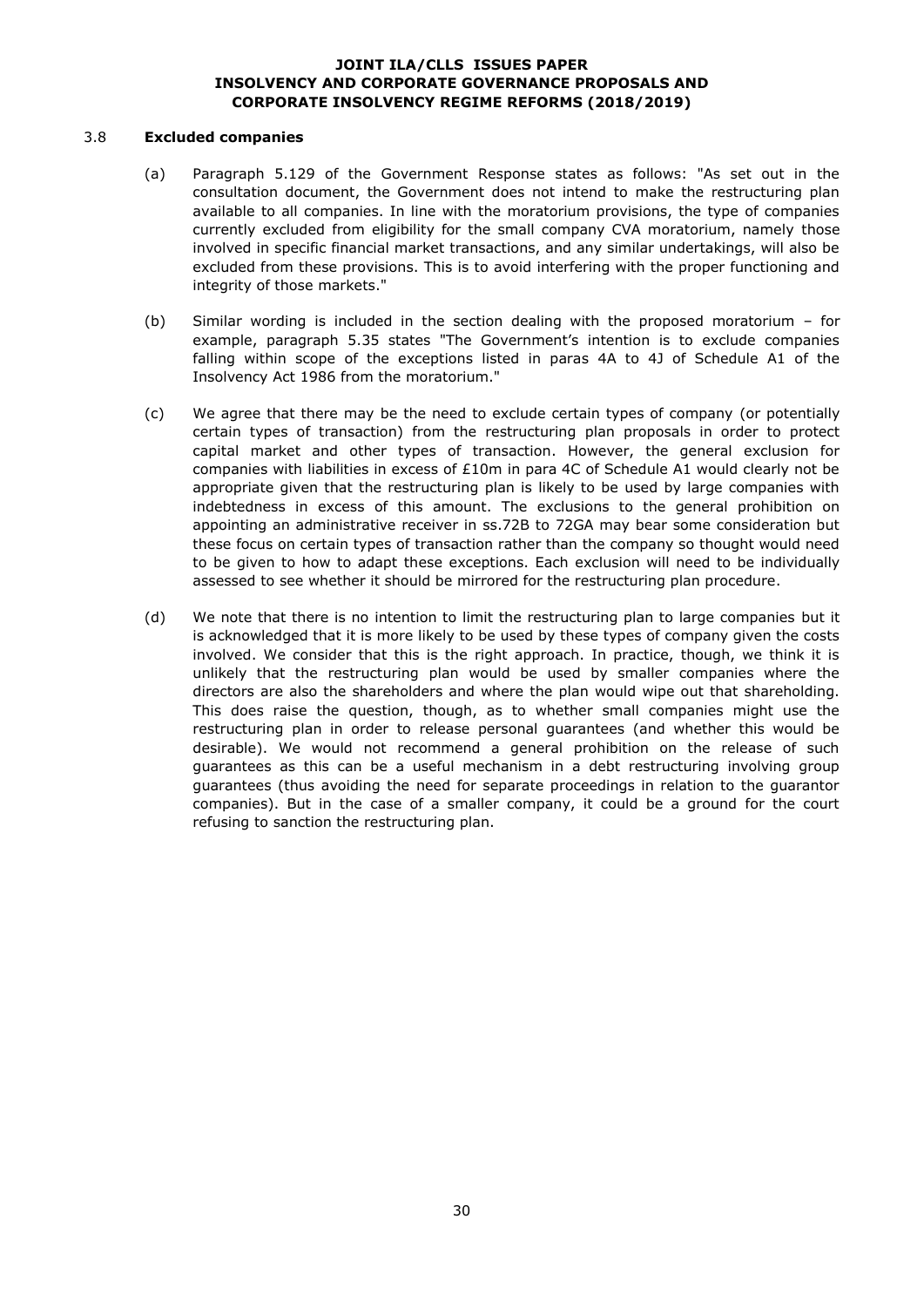### **APPENDIX 4**

#### **PROPOSALS REGARDING SALES OF DISTRESSED BUSINESSES**

#### 1. **GOVERNMENT RESPONSE – SUMMARY**

- 1.1 In the Government Response, with respect to "sales of businesses in distress", the Government proposes that directors of a holding company should be held to account in certain circumstances if they conduct a sale which harms the interests of the subsidiary's creditors where that harm could have been reasonably foreseen at the time of the sale.
- 1.2 More specifically, it is proposed that such provisions would apply following a sale of a subsidiary if:
	- (a) at the time of the sale, that subsidiary is either insolvent, or insolvent but for guarantees provided by other companies or directors in its group;
	- (b) that subsidiary enters into administration or liquidation within 12 months of completion of the sale;
	- (c) the interests of that subsidiary's creditors have been adversely affected between the date of the sale and the liquidation or administration;
	- (d) at the time that the directors made the decision to sell that subsidiary, the directors could not have reasonably believed that the sale would lead to a better outcome for that subsidiary's creditors than placing it into administration or liquidation taking into account matters such as:
		- (i) whether professional advice on the sale was considered;
		- (ii) the extent to which the board of the holding company engaged and consulted with the major stakeholders of the subsidiary prior to the sale; and
		- (iii) other steps taken by the directors to ensure, as far as within their means, that the sale was no worse an option than formal insolvency; and
	- (e) that subsidiary is a large subsidiary (meaning that it does not qualify as a small or medium sized company under the CA 2006).
- 1.3 If all the above requirements are met, the Government Response suggests that any such director who approved the sale may be subject to disqualification action and, should the Court find that a disqualified parent company director has caused loss to one or more creditors of the subsidiary, personal liability pursuant to a compensation order.

### 2. **EXECUTIVE SUMMARY OBSERVATIONS**

2.1 In our view, the current relevant legislation provides a framework that, if properly adhered to, should regulate the conduct of relevant directors so as to address the underlying concerns which have given rise to the proposals relating to "sales of businesses in distress". The question remains as to why the current framework is not being properly observed and whether there is a need to strengthen it to prevent abuse and facilitate effective enforcement. In our experience, lack of access to funding for independent advice, coupled with insufficient relevant information at the subsidiary board level, are the key factors contributing to subsidiary boards' failure to engage with, and participate appropriately in, discussions and negotiations relating to the disposal of that subsidiary. This exacerbates a general failure on certain subsidiary boards to recognise the inherent potential for conflict where a holding company is seeking to sell the shares of a subsidiary that is financially distressed. These factors also result in the subsidiary board being more susceptible to manipulation by the seller or even the purchaser, whose objectives may naturally (and quite properly) conflict with those of the subsidiary.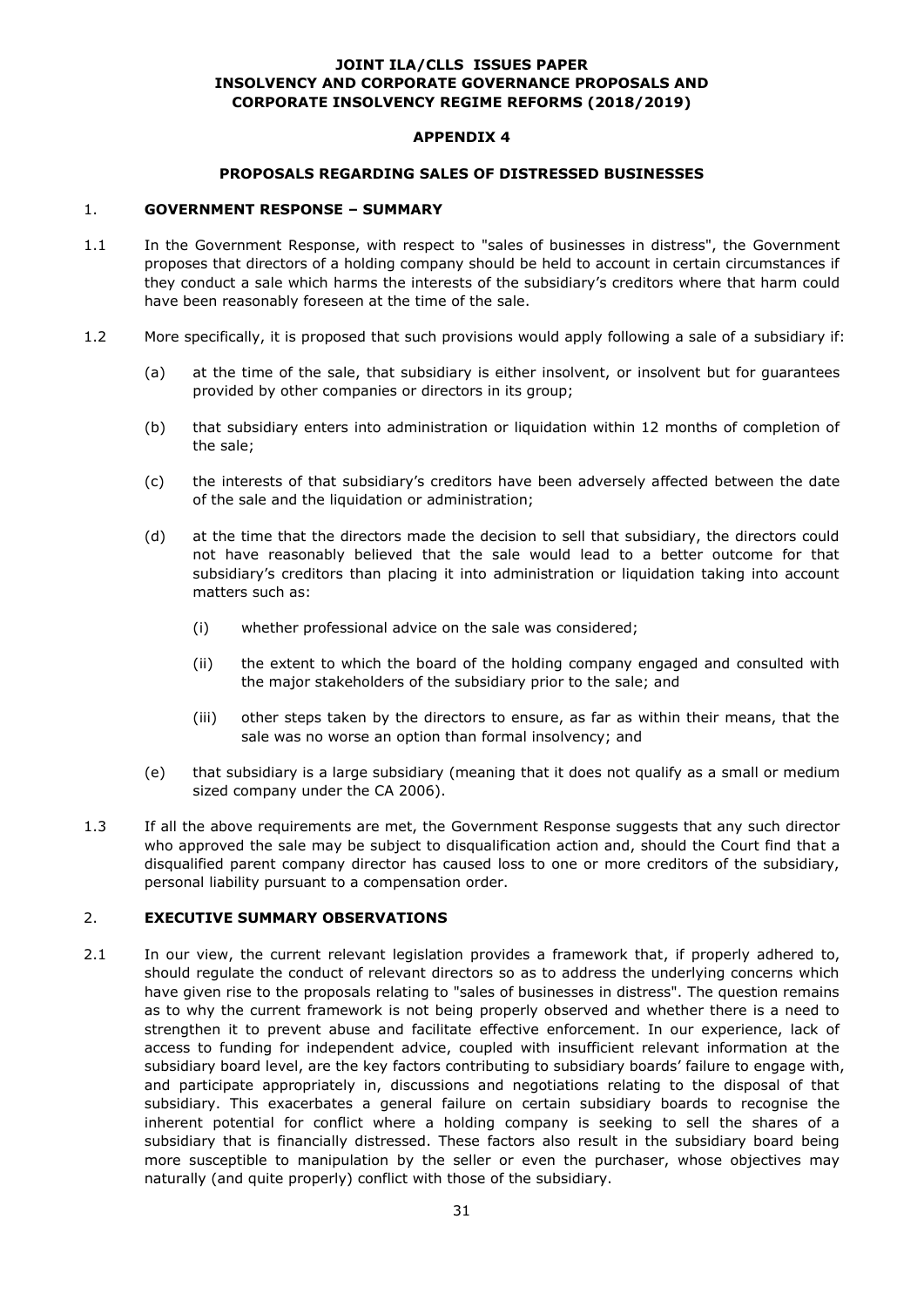- 2.2 The directors of a holding company owe their duties to that holding company's own stakeholders (namely its shareholders, assuming that it is solvent). The directors of a subsidiary have their own duties, which, assuming that it is insolvent (or in the "twilight zone"), are owed to its creditors which of course go beyond intercompany debts. The existing proposals blur these two separate and distinct set of obligations. This leads to an almost inevitable conflict of interest between the obligations of a holding company director to act in both the interests of its shareholders and the creditors of its subsidiary, making it simply untenable for a director to balance these competing duties. As a result, the proposed reforms may well lead to an increased number of insolvencies and are in any event, arguably, unnecessary given the extant obligations on subsidiary directors. Furthermore, the existing proposals can be easily circumvented by structuring the sale in a way to avoid its application.
- 2.3 To mitigate the concerns that the Government Response raises and ensure that the subsidiary's directors are in a position which allows them to adhere to their duties, we would propose that the holding company board be under a strict legal obligation to ensure that the board of the subsidiary has access to funding and information to enable it to obtain independent financial and legal advice. This would guarantee that the subsidiary's directors are in a position to make the decisions already required of them under the existing legal framework but on a fully informed basis without undue influence from either the holding company or the proposed purchaser. These obligations of the holding company board should strengthen the ability of the subsidiary's directors to comply with their existing obligations and reduce the perceived risk of such directors attempting to evade liability by "shutting their eyes" to the transaction or deliberately avoiding asking relevant questions.

### 3. **ADDITIONAL INSOLVENCY SERVICE QUESTIONS**

- 3.1 The Insolvency Service asked the following questions in our meetings with them:
	- (a) What must a director of a holding company do to show that they have considered the implications of the sale of a subsidiary on its stakeholders?
	- (b) Should directors of holding companies registered overseas be targeted?

# 4. **ADEQUACY OF EXISTING REGIME**

- 4.1 As set out in the CLLS response dated 13 June 2018 to the 20 March 2018 Insolvency and Corporate Governance consultation (the **Governance Consultation**), we consider that the current law provides an existing framework to regulate the conduct of directors in a manner which should be sufficient to address the underlying concerns which have given rise to the proposals relating to "sales of businesses in distress".
- 4.2 The general duties of directors to creditors were codified in the CA 2006, most notably, s172(3) of the CA06 which requires directors, in certain circumstances, to consider or act in the interests of creditors (as opposed to its shareholders, which would be the usual course). It is clear from the case law that s172(3) of the CA 2006 applies when the company is insolvent but, also, in scenarios when the company's insolvency is probable<sup>5</sup>. A director may be found to have breached s172(3) of the CA 2006 where they have failed to consider creditor interests and no intelligent or honest person could have reasonably believed that the action taken (or not taken) was for the benefit of creditors. Case law demonstrates that this duty applies to all actions taken by the directors including agreeing to or entering into a transaction that could not possibly have benefitted the creditors. Whilst a subsidiary which is reliant on its holding company for financial support has no direct control over the sale of its shares, on a practical level it is highly unlikely that a properly advised subsidiary with directors acting in accordance with their duties will have no role to play in such a sale. Such subsidiary will require replacement financial support at the point of sale in order to continue trading. As such, it is inevitable that the directors of the

-

<sup>5</sup> See very recent Court of Appeal decision: *BTI v Sequana* [2019] EWCA Civ 112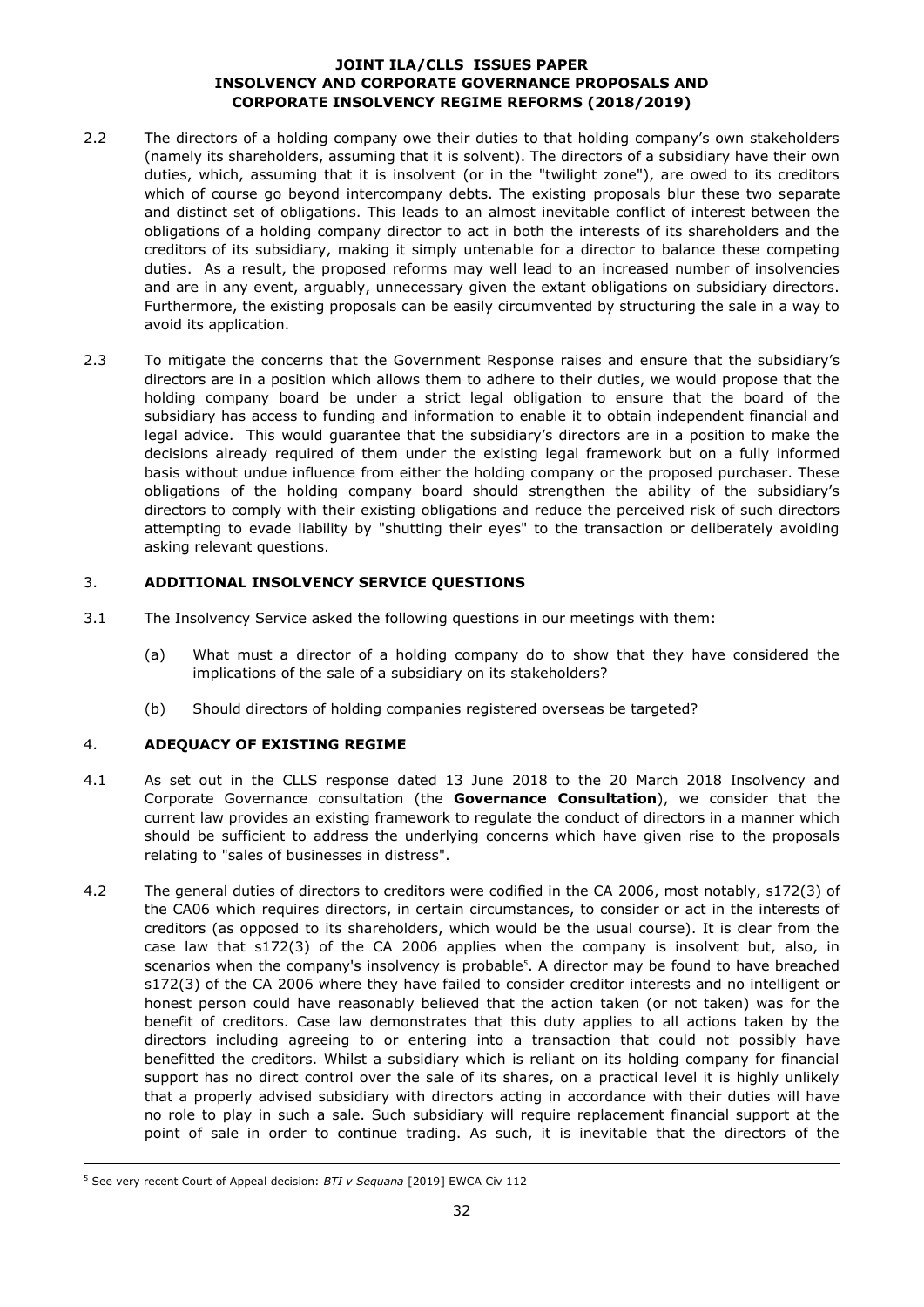subsidiary will be required to consider at least certain elements of the transaction to comply with their duties to creditors and, as a matter of existing law, should do so in accordance with their duties under s172(3) of the CA 2006.

- 4.3 Furthermore, directors who have acted in breach of their duties under the CA 2006, where such breach has caused loss to the insolvent company, may also be pursued by an administrator for breach of duty, or by a liquidator for misfeasance pursuant to s212 IA 1986. If such action is successful, the directors may be held by the Court to be personally liable for the loss caused to the company as a result of such misfeasance. Section 212 IA 1986 allows the Court a significant degree of discretion in seeing that appropriate relief is applied in all of the circumstances of the case, allowing it to take a fact-specific approach to the matter.
- 4.4 Notwithstanding our comments above, even if the subsidiary board were not in a position obliging it to consider any specific elements of the transaction (which for the reasons above it must), further protections exist under the current legal framework. If that subsidiary is reliant on its holding company for financial support (which is highly likely to be the case if it is insolvent or in the "twilight zone"), that financial support will inevitably be impacted as a result of the sale (for example, the purchaser may not provide equivalent support and/or may be of an inferior covenant strength). The directors of that subsidiary could be found to be liable for wrongful trading under s214 of the IA 1986 if they continued to trade the subsidiary when they were aware (or should have been aware) that the subsidiary had no reasonable prospect of avoiding an insolvent liquidation or administration, and failed to do everything that they ought reasonably to do to minimise the potential loss to the subsidiary's creditors.
- 4.5 Upon learning that the shares in the subsidiary may be sold and that, as a result, any ongoing financial support provided by the parent is to be withdrawn, it is incumbent on the subsidiary board to assess the ongoing solvency of the subsidiary and if they conclude that the company is insolvent or in the "twilight zone", to act in the best interests of the subsidiary's creditors. In practice, this should prompt the subsidiary board to take a number of steps including (but not limited to):
	- (a) engaging independent professional advisors (lawyers and accountants), separate to the set of advisors acting for the holding company, in order to understand and explore the board's options and appropriate next steps, bearing in mind their directors' duties and the need to place subsidiary's creditors' interests as paramount;
	- (b) commencing its own contingency planning exercise, alongside its advisors, to consider what alternative options are available ahead of the holding company's proposed sale, which may include a formal insolvency process, and which of these possible routes will maximise the likely return to the subsidiary's creditors;
	- (c) increasing its financial reporting and holding more frequent board meetings in order to continually assess the subsidiary's financial position which will impact on and inform its contingency planning options; and
	- (d) engaging with its key stakeholders (including pension trustees and lenders) to understand on what basis they may be prepared to support the subsidiary's business going forward.
- 4.6 In addition, in relation to the holding company's proposed sale process, the subsidiary board should also seek access to and information from both the holding company and the proposed purchaser in order to understand (and query) the terms of the proposed sale and the purchaser's plan to support the subsidiary's business going forward. This will enable the subsidiary board to better assess the viability of its business immediately after the completion of the sale. The subsidiary board should also consider the need to separately diligence the proposed purchaser and the viability of its proposals, including any draft business plan. In such circumstances, it is entirely appropriate to expect an open, three-way dialogue between the subsidiary, the holding company and the proposed purchaser.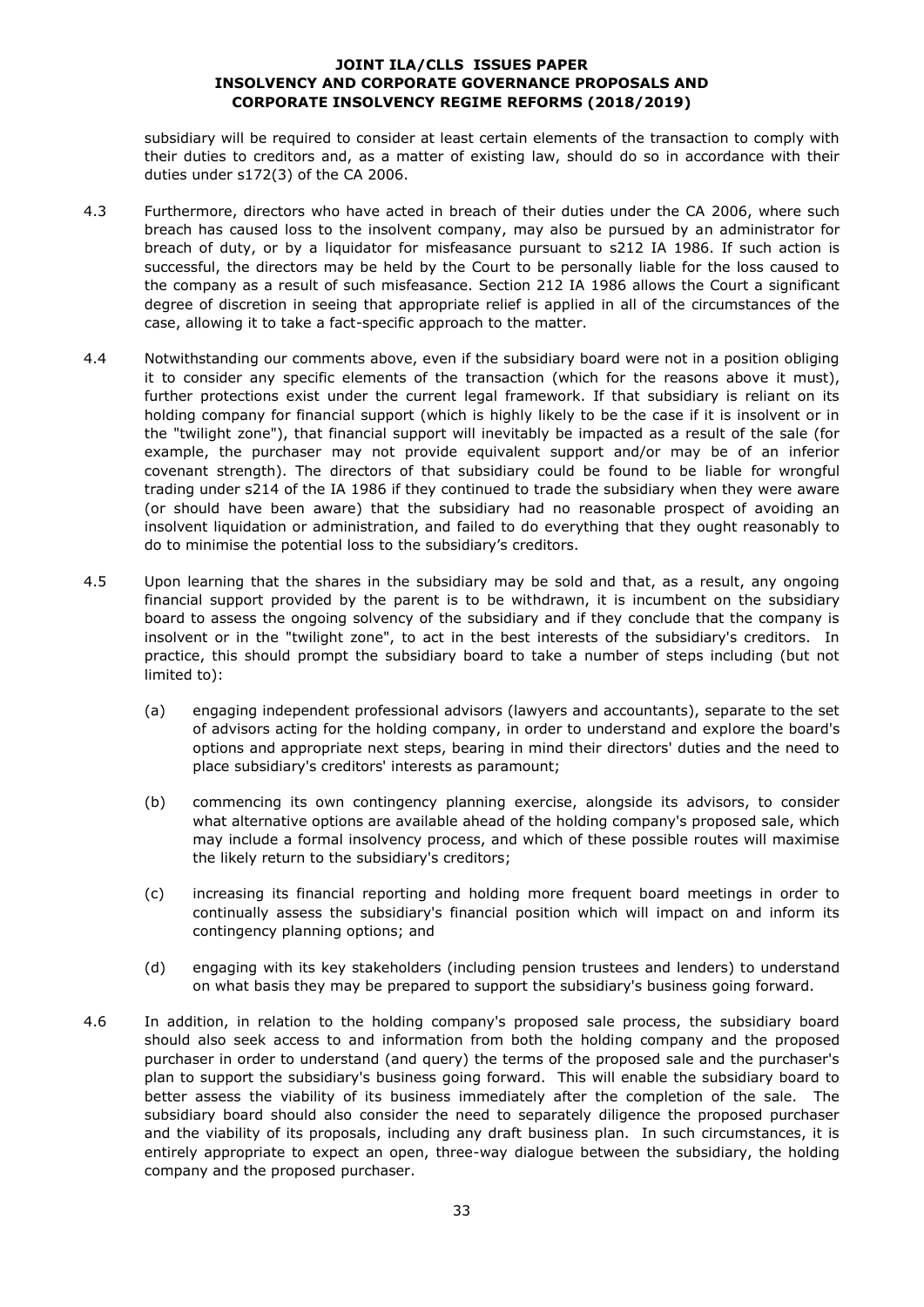- 4.7 Once the subsidiary board takes the above steps, it will be armed with the necessary information to be able "benchmark" the outcome of the holding company's proposed share sale against the alternative options it has considered with its own advisors in order to assess which of the available next steps will be in the best interests of the subsidiary's creditors, thereby effectively acting as a "check and balance" against the sale structure proposed by the seller holding company and proposed buyer. The alternatives available to the subsidiary may include:
	- (a) a sale of its valuable business and assets via an accelerated M&A process;
	- (b) a sale of its valuable business and assets via a pre-packaged administration;
	- (c) a trading administration process coupled with a sale process run by the administrator; and/or
	- (d) a managed wind-down of the business via administration or liquidation.

#### 5. **OUR OBSERVATIONS**

- 5.1 By seeking to impose a new legal obligation on the holding company board to act in the best interests of its struggling subsidiary's stakeholders (i.e. the subsidiary's creditors), in addition to and alongside their statutory duty to act in favour of the holding company's stakeholders (i.e. its shareholders), the proposed reforms will place the holding company board in an inevitable and impossible position of direct conflict when considering a sale of a large distressed subsidiary/group of subsidiaries.
- 5.2 In such circumstances, there will be a natural (and entirely proper) conflict between:
	- (a) on the one hand, the interests of the solvent holding company's shareholders (which may also include the directors in their personal capacities) who the directors might reasonably consider will be best served by a sale of the shares in an insolvent subsidiary which is negatively impacting the performance, stability and financial health of the parent and the wider corporate group; and
	- (b) on the other hand, the interests of the distressed subsidiary's creditors, who the directors may recognise will in fact receive a better outcome if the sale were not to proceed and alternative steps taken instead (assuming the subsidiary is insolvent or in the "twilight zone", including as a result of the holding company deciding it is no longer willing or able to provide ongoing financial support). This may include, for example, in circumstances where the proposed buyer does not have (i) the adequate working capital or third party funding in place to support the subsidiary's business going forward; or (ii) the necessary expertise or resources to assist with a turnaround of the subsidiary's business to ensure it remains viable and able to continue on a solvent, going concern basis. In which case, it may be in the best interests of that subsidiary's creditors if steps are taken to sell the valuable parts of its business and assets or it instead files for insolvency protection. The subsidiary's creditors may receive a better pence in the pound return in these alternative scenarios than if the shares in the subsidiary are simply sold by the holding company and the struggling subsidiary enters insolvency shortly thereafter.
- 5.3 In practice, there are often common board members across a corporate structure. Hence, it is not unusual for the same individuals to hold several directorships at both holding company and subsidiary levels. This is not just the case in smaller businesses. It is a model often adopted by larger corporates. As a result, it is not uncommon to have the same individual directors wearing "different hats" when discharging their statutory duties to act in the best interests of each company to which they are appointed, and therefore each of those companies' respective stakeholders. Whilst each member of the corporate group is solvent and trading without financial difficulty, directors who act in these multiple capacities are often able to successfully navigate the potential conflict of interests that may arise between each set of stakeholders.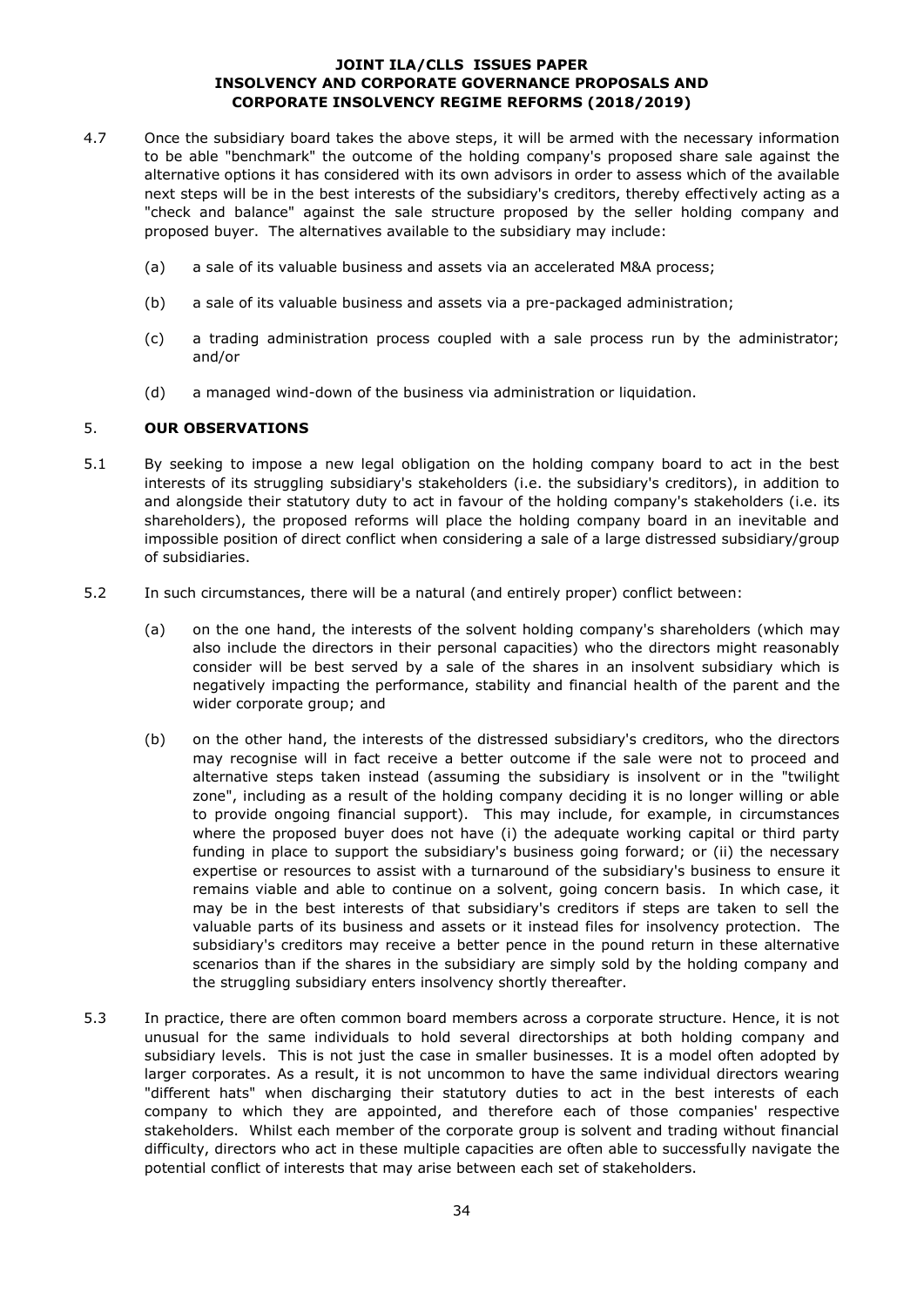- 5.4 However, as outlined above, a director's ability to manage this conflict of interest is much more difficult when a subsidiary is in financial distress and the parent is considering its next steps in relation to that subsidiary, including a potential sale to a third party. Further, as matters currently stand there is sometimes uncertainty, or deliberate opacity, as to which capacity the director is in when discussing (or even learning of) relevant facts.
- 5.5 The proposed reforms do not address this underlying conflict of interest issue. Instead, they are likely to end up imposing another layer of complexity to the responsibilities and duties of the holding company board, by requiring those directors to consider whether the sale is in the best interests of the subsidiary's creditors, whose interests will most likely be diametrically opposed to the interests of that holding company's shareholders.
- 5.6 If the reforms are implemented as proposed, we are very concered that they will further polarise the distinctions between:
	- (a) diligent boards of directors, who pay due regard to their statutory duties and will be keen to ensure compliance with these legislative changes, but who will be likely be confused as to how they can be expected properly to discharge their legal duties whilst managing two conflicting sets of stakeholder interests, These boards may consider the need to focus on the outcome for the subsidiary's creditors as a fetter to their duty to act in the interests of the holding company's shareholders; and
	- (b) less diligent boards of directors (whom we assume to be the real targets of the Governance Consultation). These boards of directors are likely to seek out the opportunity to circumvent the new rules and continue to disregard their duties as directors of the subsidiary, in favour of the parent's shareholders (and potentially therefore their own personal interests). This could be achieved by artificially structuring any sale of a subsidiary in a manner which enables the subsidiary to "limp on" for another year and a day by, for example, the use of a "dowry" from the seller or by the buyer funding the subsidiary's future trading by exhausting the subsidiary's remaining valuable asset portfolio (referenced further at paragraph [5.8\(a\)](#page-34-0) below).
- 5.7 When tasked with managing these conflicting interests alongside their directors' duties and with the risk of potential personal liability at the forefront of their minds, there is, in our view, a greater risk that the more prudent boards simply opt for the safest course of action, by filing for the insolvency of the subsidiary. This mirrors our experience of working with directors of companies which are registered in overseas jurisdictions which have equivalent strict liability provisions (in some cases coupled with criminal sanctions) where directors are far less reticent about filing for insolvency. Often, such precipitative steps will not only be value destructive for the subsidiary's unsecured creditors (who will generally receive a lower return in an insolvency scenario), but from a more holistic perspective this may result in the failure of businesses which could have otherwise been restructured and saved without the need for a formal process, thereby leading to increased levels of corporate insolvency.
- <span id="page-34-0"></span>5.8 In contrast, the less dutiful boards of directors may focus their efforts on identifying ways in which to circumvent the proposed new rules to enable them to continue acting without due regard to the best interests of the subsidiary's creditors. This may include:
	- (a) by adopting artificial sale structures so as to ensure the subsidiary is sufficiently "propped up" and able to continue trading on for a period in excess of the proposed 12 month lookback period (i.e. for one year and one day). This could for example be structured by:
		- (i) way of a "dowry" contribution from the seller holding company to the buyer to ensure that the subsidiary is sufficiently funded for a period in excess of 12 months post-sale, in order for the seller to put as much distance as possible between it and the subsidiary's subsequent collapse; and/or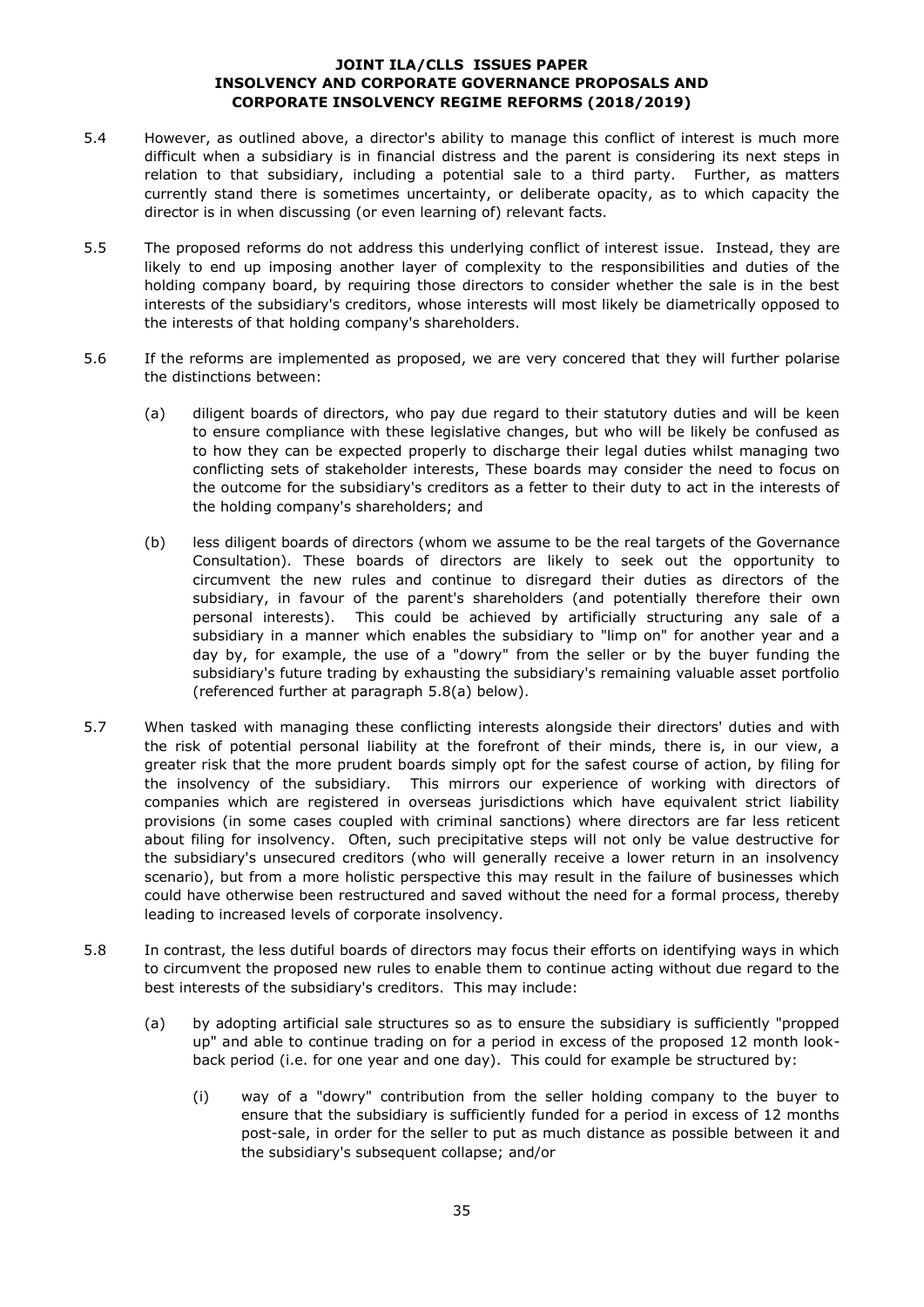(ii) the buyer using the valuable assets and/or properties which remain in the subsidiary/subsidiary group post-sale in order to fund its trading losses incurred for a 12 month period post-sale, thereby depleting any valuable assets that would have otherwise been available to the subsidiary's creditors,

both of which are scenarios which, in our view, would be far more difficult to implement if the subsidiary board was actively engaged in the sale process and was being independently advised;

- (b) by restructuring the group structure and/or adjusting accounting practices in order to avoid the relevant subsidiary satisfying the "large company" definition, being the only entities to whom the new rules will apply; and
- (c) by restructuring the corporate group to insert a non UK registered holding company into the structure, as it appears that directors of overseas holding companies will not be caught by the proposed reforms.

### 6. **ALTERNATIVE SUGGESTIONS**

- 6.1 As there is an existing legal framework, the question remains as to why the current framework is not being properly observed and whether there is a need to strengthen it to prevent abuse and facilitate effective enforcement. In our experience, lack of access to funding for independent advice, coupled with insufficient relevant information at the subsidiary board level, are the key contributing factors. If the directors do not receive proper engagement in respect of the transaction such that they do not have full visibility and access to financial and legal advice, then the directors cannot be expected to make the decisions required of them on a fully informed basis (and can equally attempt to evade liability on the basis of ignorance). We therefore advocate the following alternative solutions:
	- (a) that the directors of a holding company proposing to sell a subsidiary which is insolvent (or in the "twilight zone") have a strict legal obligation to ensure that:
		- (i) the subsidiary has access to sufficient financial resources (without prejudicing the position of that subsidiary's creditors) to enable the subsidiary to obtain independent financial and legal advice with respect to the transaction in support of the board's existing legal obligations;
		- (ii) the subsidiary has access to information and documentation relating to the transaction and the purchaser (including the purchaser's financial standing) as the subsidiary may reasonably require such that the subsidiary's board is in a position to make those decisions which are required of them in accordance with their existing legal obligations on a fully informed basis (and their advisors are equally able to advise them on such basis); and
		- (iii) the subsidiary is given sufficient time in advance of completion of the propose sale to consider the transaction with its advisors; and
	- (b) as suggested in the Government Response, a non-binding best practice guide for directors is put in place such that a positive learning framework is established.
- 6.2 The suggestions outlined above have the benefit of avoiding the inevitable conflict of interests that would arise under the existing proposals for directors of the holding company to act in both the interests of its shareholders and the interests of its subsidiary's creditors and maintains the fundamental tenet of English corporate law that each company has its own legal personality. The ultimate decision as to whether to approve a transaction (or whether the subsidiary can continue to trade in light of the transaction) remains the responsibility of the subsidiary's board. However, the obligations placed on the holding company's board should strengthen the ability of the subsidiary's directors to comply with their existing obligations and reduce the perceived risk of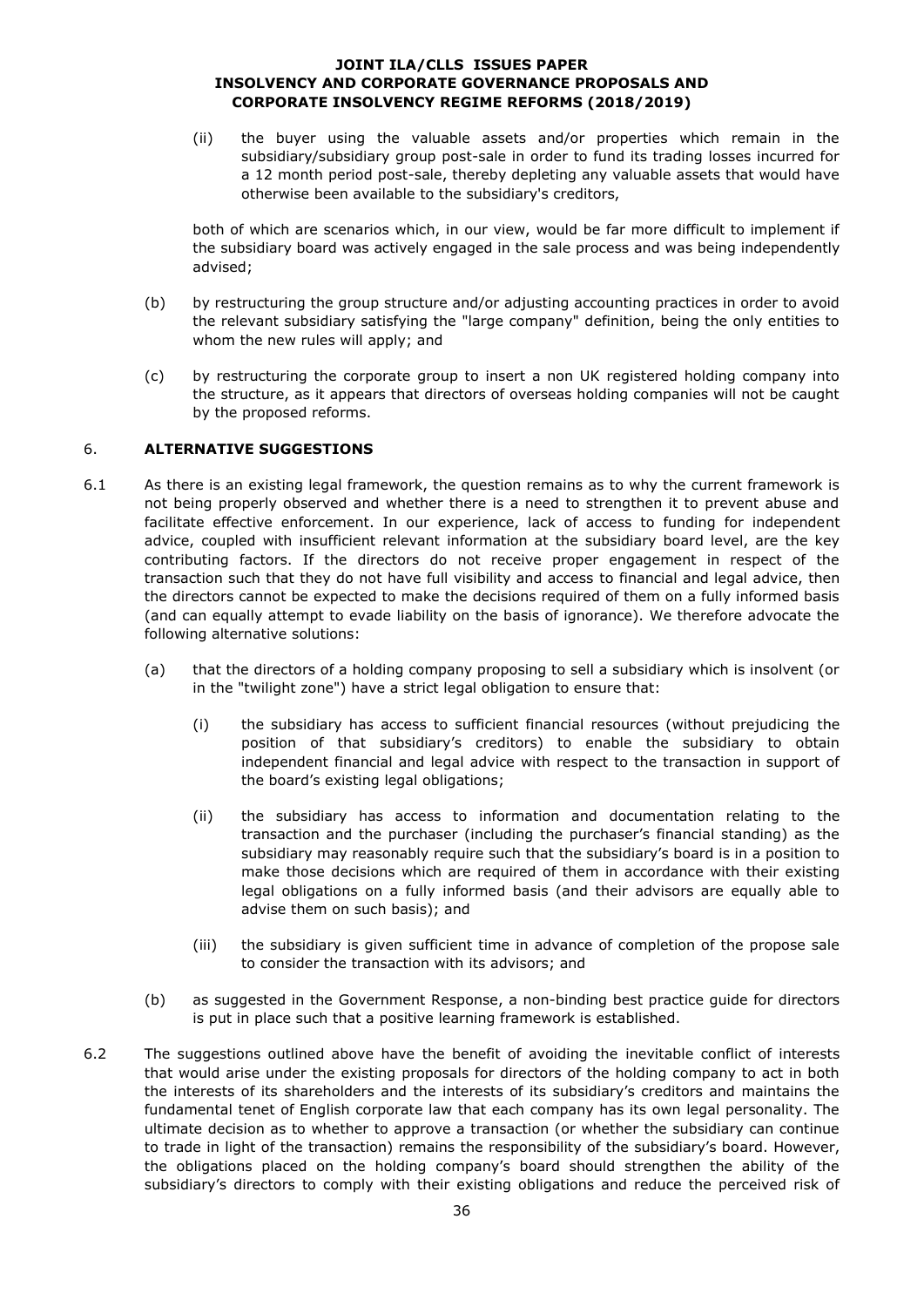such directors attempting to evade liability by "shutting their eyes" to the transaction or deliberately avoiding asking relevant questions. Ensuring that the directors of the holding company are obliged to procure the provision of information to the subsidiary's board will also negate the potential argument that a holding company director (who seeks to maintain that (s)he received the information in that capacity only) is entitled or obliged to disregard that information, even if relevant, when considering a matter in his/her capacity as a subsidiary director.

6.3 The suggestions above do not address the issue of how such obligations would be enforced against directors of a foreign company and therefore remain open to abuse. However, in our view, this particular issue cannot be addressed as a matter of English law alone.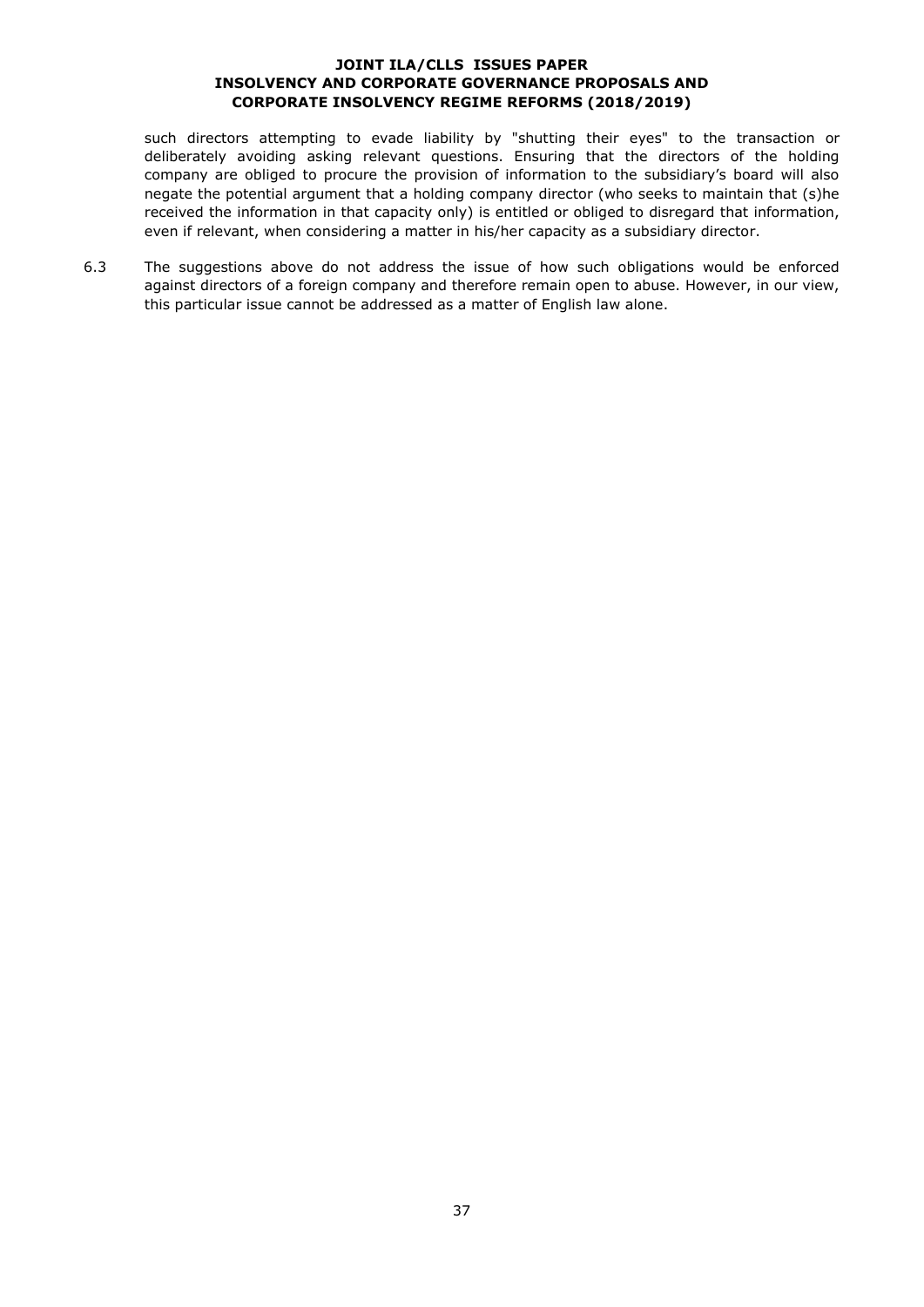### **APPENDIX 5**

#### **PROPOSALS REGARDING VALUE EXTRACTION SCHEMES**

#### 1. **GOVERNMENT RESPONSE – SUMMARY**

1.1 In the Government Response, the Government decided not to pursue the proposal in the Governance Consultation to introduce a new transaction avoidance power targeting value extraction schemes. It noted that whilst responses to the March 2018 consultation had been broadly supportive, most respondents had noted the potential overlap with other existing transaction avoidance powers and had favoured amendment of those powers. Most respondents had also feared that the introduction of a new additional power on the lines mooted in the Governance Cnsultation would have had an adverse effect on the availability of finance for distressed companies.

#### 2. **EXISTING REGIME**

- 2.1 The existing powers which are capable to being used to counter the examples of (abusive) value extraction techniques identified in the Governance Consultation are:
	- (a) transactions at an undervalue (s238 IA 1986) management fees, excessive director pay or other payments, the sale and leaseback of assets, and, possibly, charges over property being granted;
	- (b) preferences (s239 IA 1986) charges over property being granted; and
	- (c) extortionate credit transactions (s244 IA 1986) excessive interest on loans.

### 3. **SPECIFIC MEASURES NOW PROPOSED**

- 3.1 The Government Response said that it will:
	- (a) reconsider the test for extortionate credit avoidance;
	- (b) introduce a presumption of insolvency where the recipient of a preference is a connected person; and
	- (c) consider clarifying whether the granting of security can constitute a transaction at an undervalue, whether misfeasance proceedings can be brought against shadow directors and the difficulties of pursuing wrongful trading claims.

### 4. **ADDITIONAL INSOLVENCY SERVICE QUESTIONS**

- 4.1 In our various meetings with the Insolvency Service, the following questions were posed:
	- (a) S244 is one of the antecedent recovery provisions that the response could be modified to make more useable for office-holders (para 3.6, p37 of the response). 'Grossly exorbitant' (s244(3)(a)) and 'grossly contravened ordinary principles of fair dealing' (s244(3)(b)) were widely seen as setting a too high bar to challenge such payments. We are concerned that any changes do not go too far in the other direction and set the bar too low and would be interested to hear views on where the threshold could be lowered to?
	- (b) Should there be any connected parties (i.e. the lender was connected to the debtor) or insolvency test (the debtor company was insolvent, or insolvent as a result of the transaction in question) if the threshold is lowered?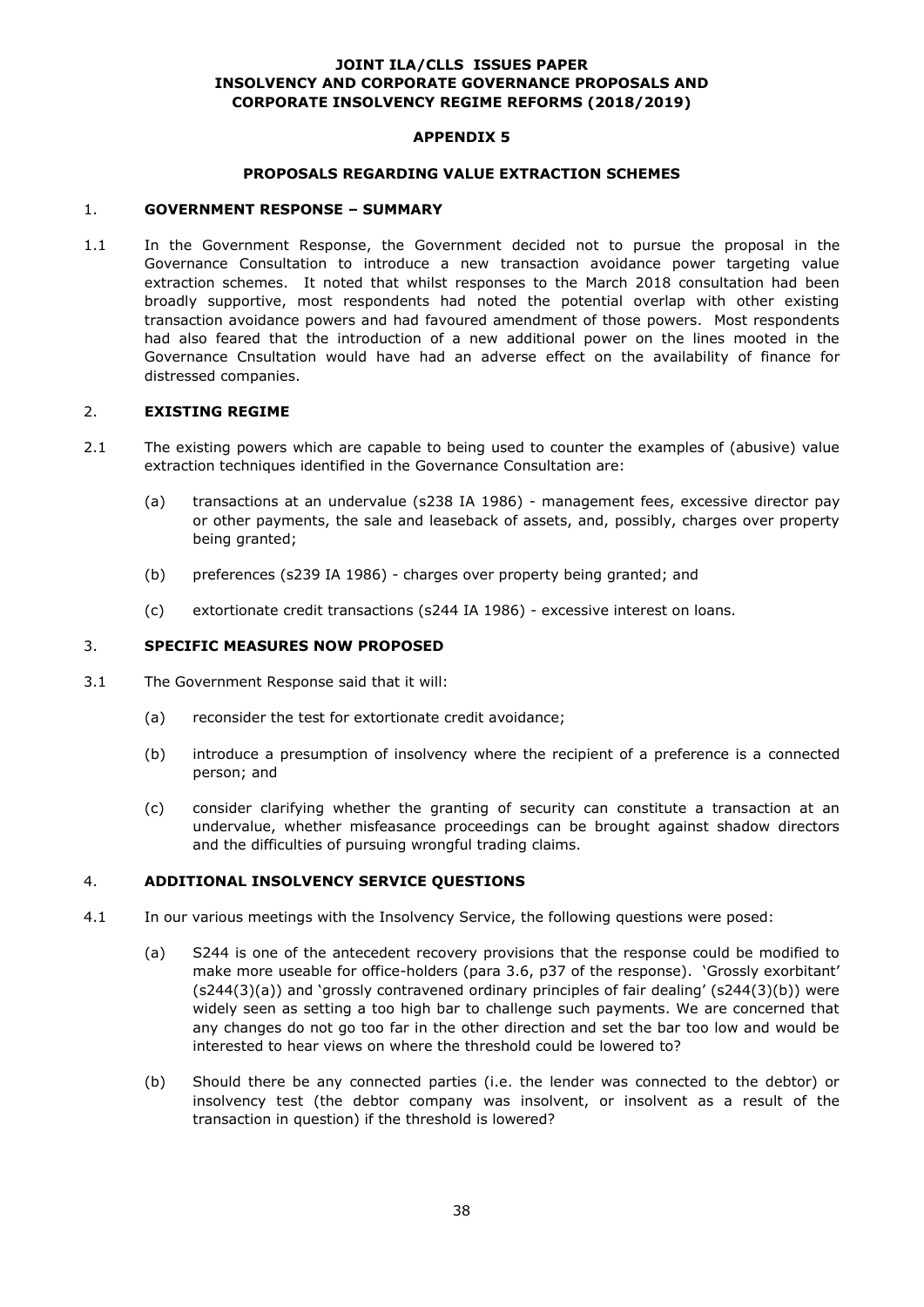(c) What are our views on a rebuttal presumption for transactions at undervalues to connected parties i.e. where the onus is on the connected recipient to show that the transaction is for value and in good faith.

### 5. **OUR OBSERVATIONS**

### 5.1 **Summary**

We are in favour of the measures proposed in the Government Response as regards extortionate credit transactions and preferences. We consider those measures justifiable as regards to general application of ss239 and 244 IA 1986 in addition to their potential application to value extraction schemes. We do not think that such measures need necessarily have any adverse effect on finance for distressed companies (which cannot be justified by the need to protect existing creditors from abusive transactions).

### 5.2 **Extortionate credit transactions**

The existing statutory formulations – "grossly exorbitant payments" or "grossly contravened ordinary principles of fair dealing" – have been found to set so high a test for intervention that the power is rarely encountered in practice despite the presumption (in s244(3)) in favour of the office-holder that an impugned transaction is extortionate. We recognise a potential difficulty in articulating an alternative standard in a way which is sufficient to widen the scope of the provision whilst at the same time restricting that scope to transactions which are not commercially justifiable. The circumstances in which credit is advanced and the risks undertaken by the creditor are infinitely varied and it is important that transactions that are or bear comparison with open market transactions should not be capable of being attacked if the amended provision is not to have an adverse effect on the availability of finance. We think that the test, however expressed, must ultimately be one of reasonableness leaving it to the courts to decide which side of the line any given transaction may fall.

There should, however, be a statutory safe harbour where it can be demonstrated that the company made *bona fide* attempts to obtain alternative sources of funding and that the terms of the funding which it eventually obtained were the best available, given the company's circumstances.

# 6. **Preferences**

Arguably, the absence of any presumption of insolvency for s239 purposes has always been an anomalous distinction between ss238 and 239. The presumption of insolvency for s238 purposes (contained in s 240(2)) only applies where the transaction in question was a transaction with a connected person and, provided the same applies to s239 as amended, we consider that any potential adverse effect on finance will be justifiably balanced by the protection of existing creditors. We have two more specific comments:

(a) There is a further distinction to be drawn between ss238 and 239 in that the presumption of insolvency in respect of the former covers transactions with all connected persons whereas the presumption of a desire to prefer for the purposes of latter does not apply to persons who are connected only by reason of being employees. We consider that it would be right to maintain the distinction when introducing a presumption of insolvency in relation to preferences. Whilst employees need some protection from receipt of their emoluments being too easily attacked as preferential, we see no reason why an employee who is shown to have received a payment influenced by a desire to prefer should be in a different position to any other connected person when considering the question of solvency. (The alternative view is that employees are a special class deserving of general protection, in which case the logical response would be to introduce an employee exception to the s240(2) presumption in respect of transactions at an undervalue.)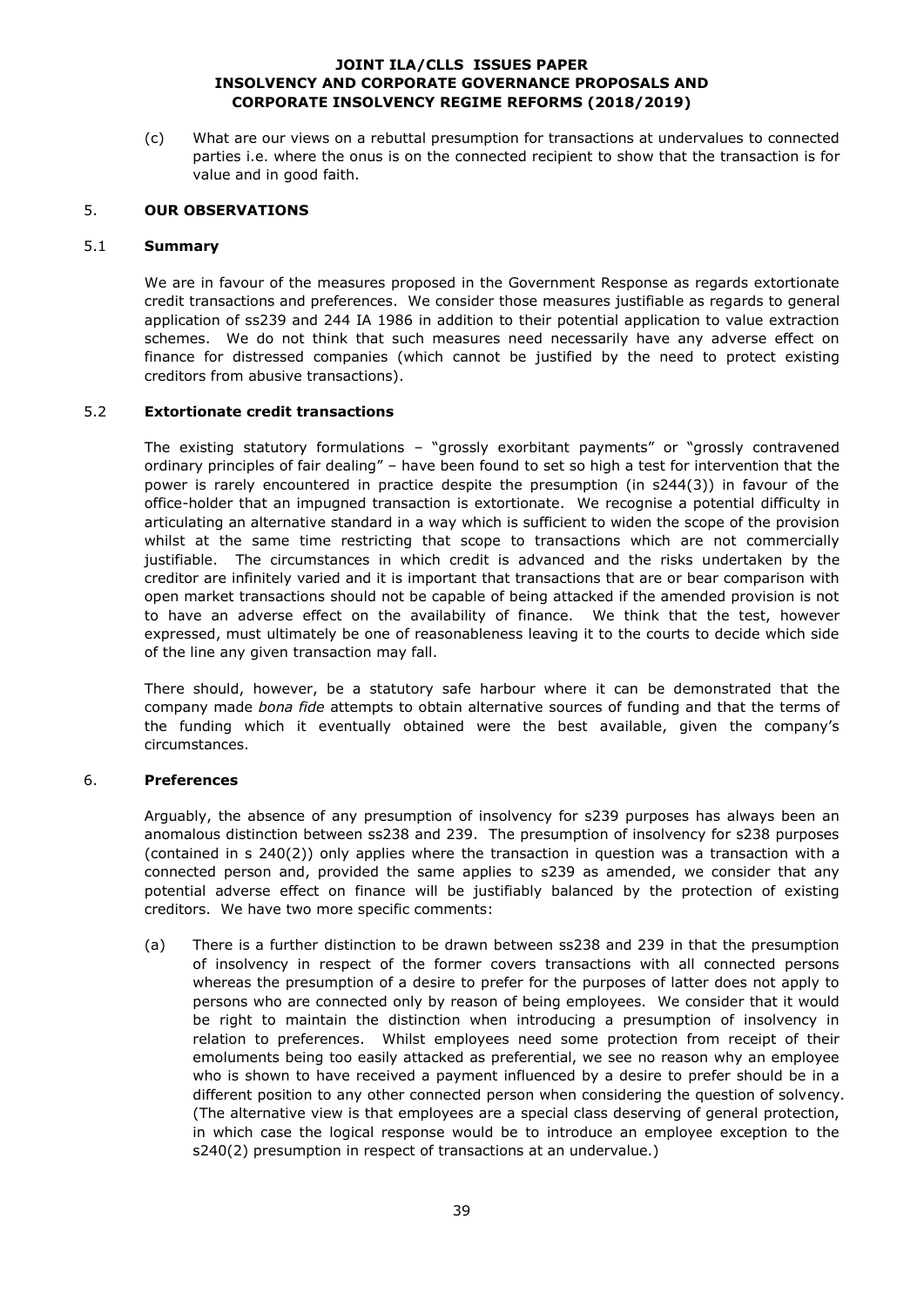(b) The decision in *Re Casa Estates (UK) Ltd* [2013] EWHC 2371 (Ch), on appeal [2014] EWCA Civ 383, highlights the difficulty that a connected person will have in rebutting the presumption of insolvency where the issue concerns future debts because the further forward the issue goes, the more difficult it becomes for the respondent connected person to prove (on a balance of probabilities) that the company can reasonably be expected to meet its liabilities. This is an inherent feature of the test of insolvency under s123 IA 1986 as applied by the courts which already exists under s240(2), and which will be no different when the presumption applies also to preferences, but there is a potential for injustice in cases which turn on where the burden of proof lies.

### 7. **Other possible reforms**

We are ready and willing to have discussions with the Insolvency Service in respect of the matters identified in the Government Response as being matters for further consideration.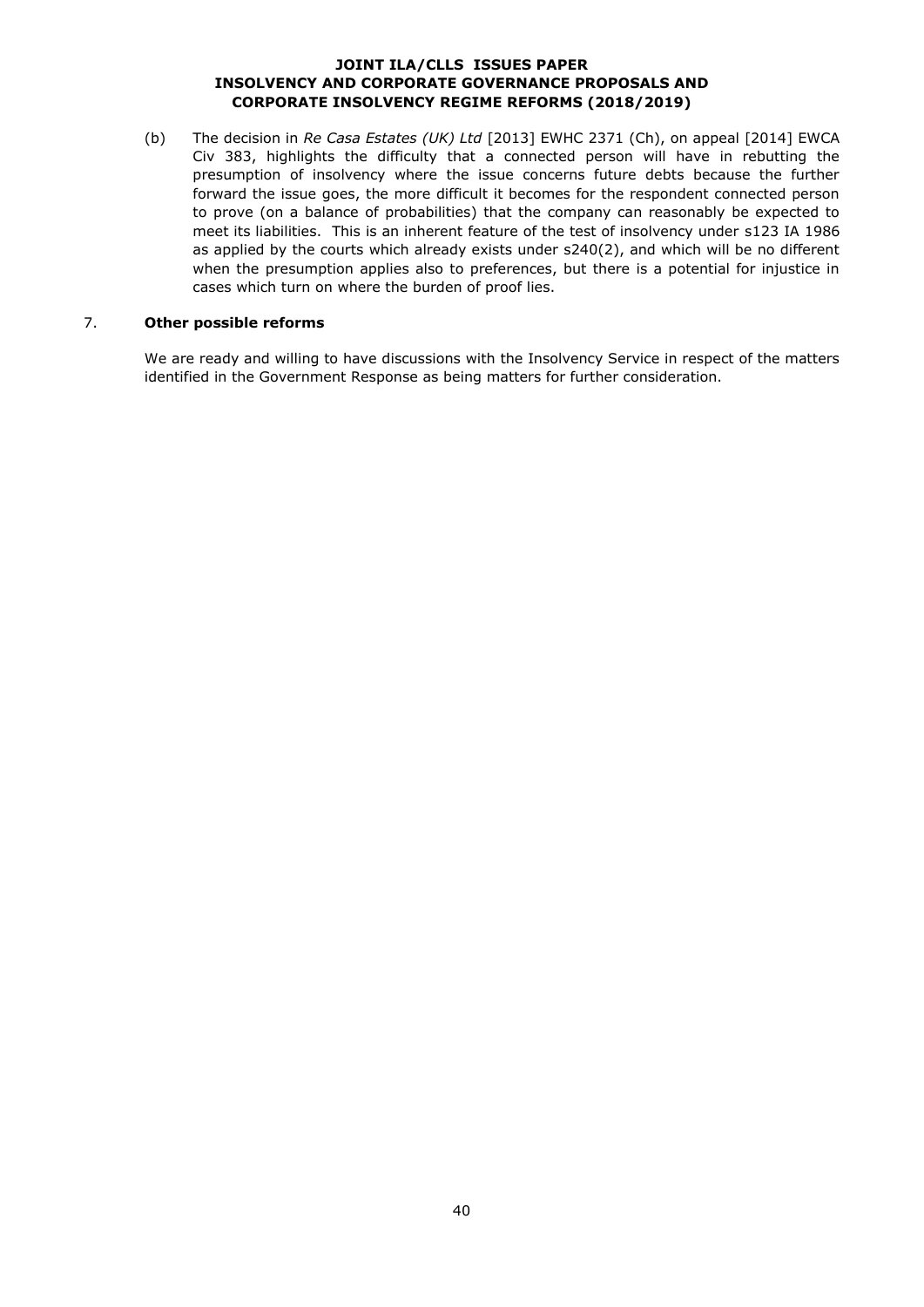#### **APPENDIX 6**

#### **SUGGESTED AMENDMENTS TO S245 INSOLVENCY ACT 1986**

#### 1. **Introduction**

- 1.1 Paragraph 3.4 of the Government Response states that "The Government does not wish to deter lenders who fund business turnarounds and thereby save companies that may otherwise end up in formal insolvency procedures, leading to job losses." The current wording of s245 of the IA 1986 has, however, on occasion, formed a potential obstacle to lenders prepared to provide emergency funding as part of a business turnaround process.
- 1.2 The Government Response states that the Government will bring forward legislation as soon as parliamentary time permits in order to make amendments improving the effectiveness of s239 IA 1986 (preferences) and s244 IA 1986 (extortionate credit transactions) This Appendix proposes that a small technical adjustment should be made to s245 IA 1986 at the same time, in order to address this potential obstacle. The amendment should not prejudice the interests of any stakeholder group, but it should facilitate the provision of rescue finance and make it easier for directors to take appropriate legal advice before creating security.

### 2. **The existing legislation**

2.1 Section 245(2) IA 1986 provides that *"Subject as follows, a floating charge on the company's undertaking or property created at a relevant time is invalid except to the extent of the aggregate of–*

> *(a) the value of so much of the consideration for the creation of the charge as consists of money paid, or goods or services supplied, to the company at the same time as, or after, the creation of the charge…"* [our emphasis]

2.2 Courts have applied a very narrow test when considering whether money was advanced "at the same time as" the creation of security for the purposes of s245. In the leading case of *Re Shoe Lace Ltd. Power v Sharp Investments Ltd* [1993] B.C.C. 609, Sir Christopher Slade held that:-

> *"In a case where no presently existing charge has been created by any agreement or company resolution preceding the execution of the formal debenture, then, in my judgment, no moneys paid before the execution of the debenture will qualify for the exemption under the subsection, unless the interval between payment and execution is so short that it can be regarded as minimal and payment and execution can be regarded as contemporaneous."*

2.3 Sir Christopher went on to suggest that, in this context, the interval between making the advance and executing the relevant security document should be "so short that it can be regarded as *de minimis* – for example a "coffee-break"".

### 3. **Why is this provision problematic?**

- 3.1 In reality, there is often an unavoidable gap of a few days between the provision of liquidity funding and the creation of the security package required in connection with that funding. This is particularly the case where a large number of companies in different jurisdictions are being required to provide security.
- 3.2 One practical example would be where a lender negotiates a confidential emergency liquidity facility with a parent company in the United States or Asia and requires security supporting that facility over the book debts of the group's European subsidiaries. Typically, the management of those subsidiaries would be aware of the negotiations, and would also be aware that they urgently needed to utilise the facilities once put in place, but there would not be time to brief them on exactly what security might be required (particularly where this was the subject of on-going negotiation).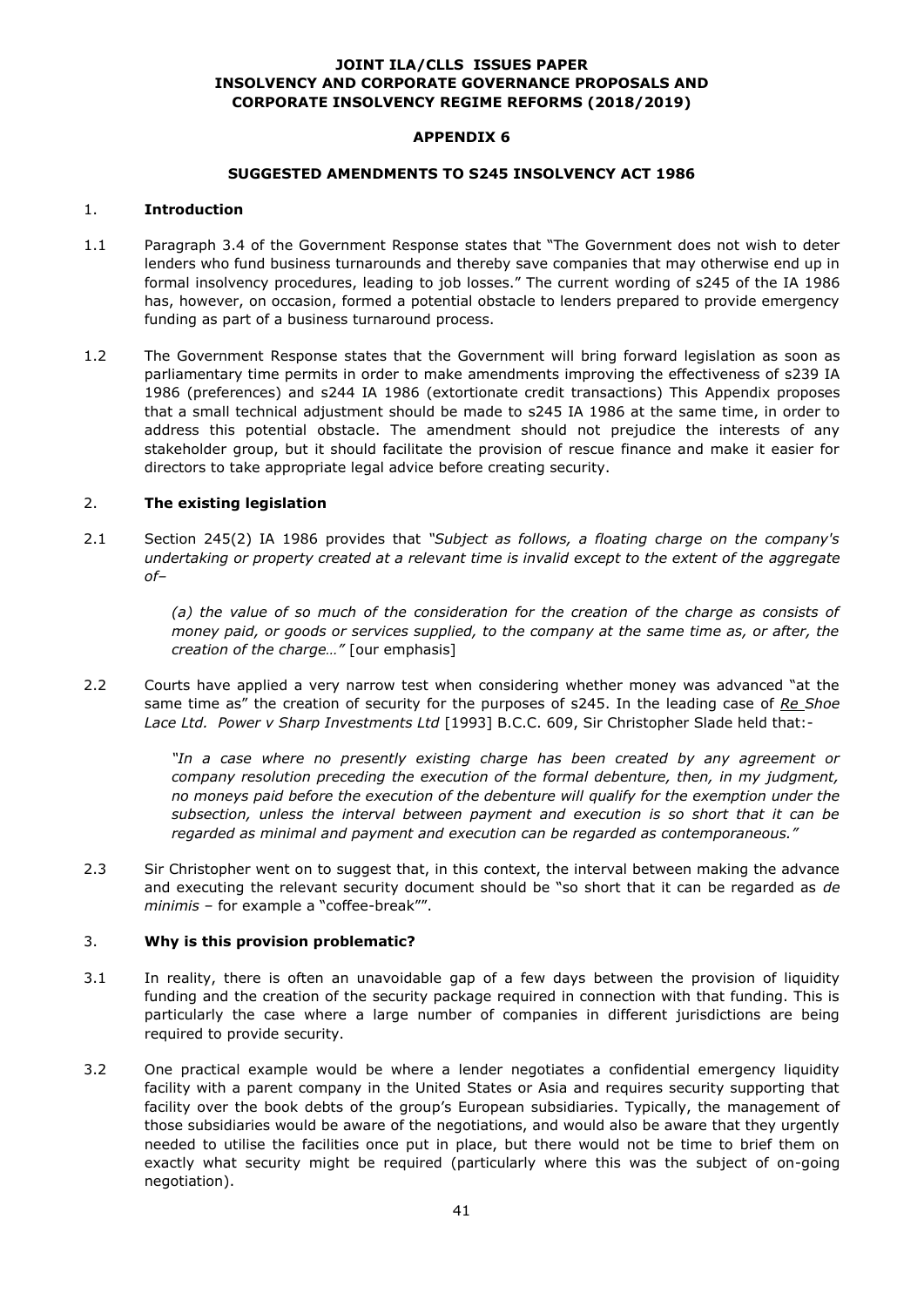- 3.3 While it may clearly be in the interests of each subsidiary to provide the requested security, well advised directors of those subsidiaries would, before creating the requested security:
	- (a) need to satisfy themselves, having taken appropriate legal advice. that it was in the interests of the company and its stakeholders to create the requested security;
	- (b) review and negotiate the terms of the proposed security document. This may not be straight-forward where multiple jurisdictions are involved, as the lender may require each subsidiary to create security based on either a template from another jurisdiction or a list of agreed security principles. Where an English subsidiary is required to provide security, the liquidity lender might therefore have to draft a bespoke English law debenture and then negotiate its terms with the English subsidiary; and
	- (c) check that the provision of security does not contravene the terms of any financing arrangements entered into by the company (including any debt factoring or invoicing arrangements if the proposed security extended to book debts) and, where this was the case, agree any necessary consents or waivers.
- 3.4 In practice, there may be insufficient time for the directors of group companies to take such steps before the liquidity facility has to be drawn down in order to meet an urgent funding requirement such as the payment of employee wages. This creates an immediate problem under Section 245 IA 1986 where the requested security includes a floating charge (or security which could be recharacterised as a floating charge).

# 4. **Lenders' reaction to this problem**

- 4.1 While it is always possible that subsidiaries may fail to provide the requested security, the providers of urgently needed liquidity are often willing to take this risk, on the basis that the new facility offers obvious benefits for group members, whose continued survival often depends on that new liquidity (and liquidity providers are often existing lenders to the group).
- 4.2 Lenders are typically more concerned that a subsidiary may be willing to execute the necessary security, having taken advice, but that such security could still be void, whatever the corporate benefit, by virtue of Section 245 IA 1986. In response to this risk, lenders may either:
	- (a) refuse to provide the necessary financing;
	- (b) increase the pricing of the facility, which is typically already very high, in order to reflect the Section 245 risk, thereby adding to the financial strain on an already struggling group of companies; or
	- (c) resort to solutions that are potentially damaging to the business of group members, such as imposing restrictive controls on book debts, in order to allow the lender to argue that they had a fixed charge rather than a potentially void floating charge.
- 4.3 It may be argued that Section 245 is only problematic where the company in question was insolvent at the time when it created the security, but it is typically very hard to demonstrate to the satisfaction of the relevant lender that a group member requiring an emergency liquidity injection is still solvent, particularly as the lender would normally have a very limited time in which to carry out any due diligence on the financial position of the relevant group member. A lender's typical working assumption is therefore that the subsidiary in question might be insolvent, and that it has to protect itself against any potential resulting risks.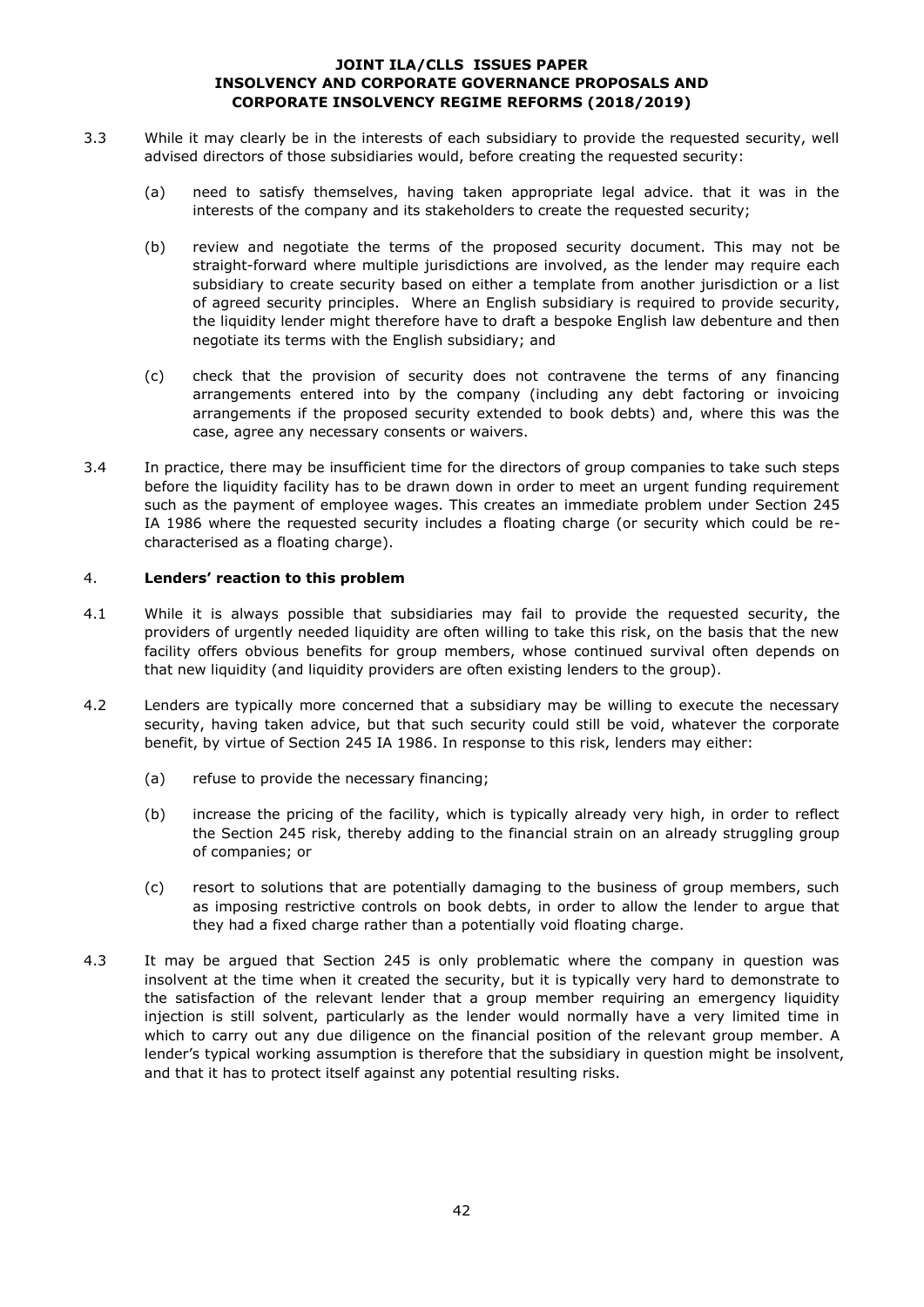### 5. **Our proposal**

-

5.1 We would suggest that s245(2)(a) IA 1986 should be amended so as to provide that *"Subject as follows, a floating charge on the company's undertaking or property created at a relevant time is invalid except to the extent of the aggregate of–*

*(a) the value of so much of the consideration for the creation of the charge as consists of money paid, or goods or services supplied, to the company at the same time as, or after, the creation of the charge or during the period of 7 days preceding the creation of the charge…"*

5.2 The provision of a 7 day window of opportunity, during which group members may consider both their own position and the terms of the security document, would address the issues outlined above, improving the position of both the company and the lender.

### 6. **Is this proposed modification consistent with the policy underpinning S245 IA 1986?**

6.1 Our proposal would be consistent with the approach to interpreting the predecessor to s245 IA 1986 adopted in *Re Columbian Fireproofing Co Ltd* [1910] 1 Ch 756 and the subsequent case of *Re F&E Stanton Ltd* [1929] 1 Ch 180, in which Maugham J noted (at p 193), when considering what sort of delay would invalidate a floating charge, that:-

> *"I am not thinking of a delay such as would ordinarily be necessary for the passing of the resolution and the consideration of the form of the debenture and its actual execution, because the four or five days necessary in most cases to do those things is clearly not a delay which, according to the authority of the first case I have mentioned, the Columbian Fireproofing case, would be sufficient to invalidate the debentures…"*

- 6.2 While this was accepted as good law under s212 of the Companies (Consolidation) Act 1908 and s322 of the Companies Act 1948 (the predecessors to s245 IA 1986), s322 was reviewed by the Cork Committee, who sought to "strengthen" it, primarily by extending the relevant period to 12 months. The Cork Committee amendments resulted in the current form of s245 IA 1986, but it is not clear from the Cork Committee Report that they intended to remove the company's ability to take a short period in which to consider the proposed security.
- 6.3 It seems a somewhat arbitrary result, from a policy perspective, that Company A and Company B could both execute exactly the same floating charge at the same time, in order to secure monies advanced the previous day, but that only Company B's floating charge would be valid, on the basis that its directors had promised 10 minutes prior to drawdown to execute the security, while Company A's directors had gone away and taken legal advice before agreeing to execute the security.<sup>6</sup>
- 6.4 It must also be open to doubt as to whether the legislation in question, or the subsequent *Shoe Lace* judgment [1992] BCC 367, anticipated circumstances such as the provision of emergency liquidity to a group with subsidiaries in many jurisdictions. The Court of Appeal in the *Shoe Lace* case noted that "it is always open to the lender not to lend until the charge has actually been executed: this must be the prudent course". While that may have been true in the last Millennium, when UK lenders were typically advancing monies to a UK company and requiring it to execute their standard form security document, neither this solution, nor the current wording of s245 IA 1986, reflect the current realities of complex cross-border restructurings. Companies may fail as a result.

<sup>6</sup> A promise to execute a debenture may "*create a present equitable right to a security*". If moneys are advanced in reliance on it, the delay between the advances and the execution of floating charge "*is immaterial as the charge has already been created and is immediately registrable, so that other creditors of the company will have had the opportunity to learn of its existence*" (*In re Jackson & Bassford Ltd* [1906] 2 Ch 467).